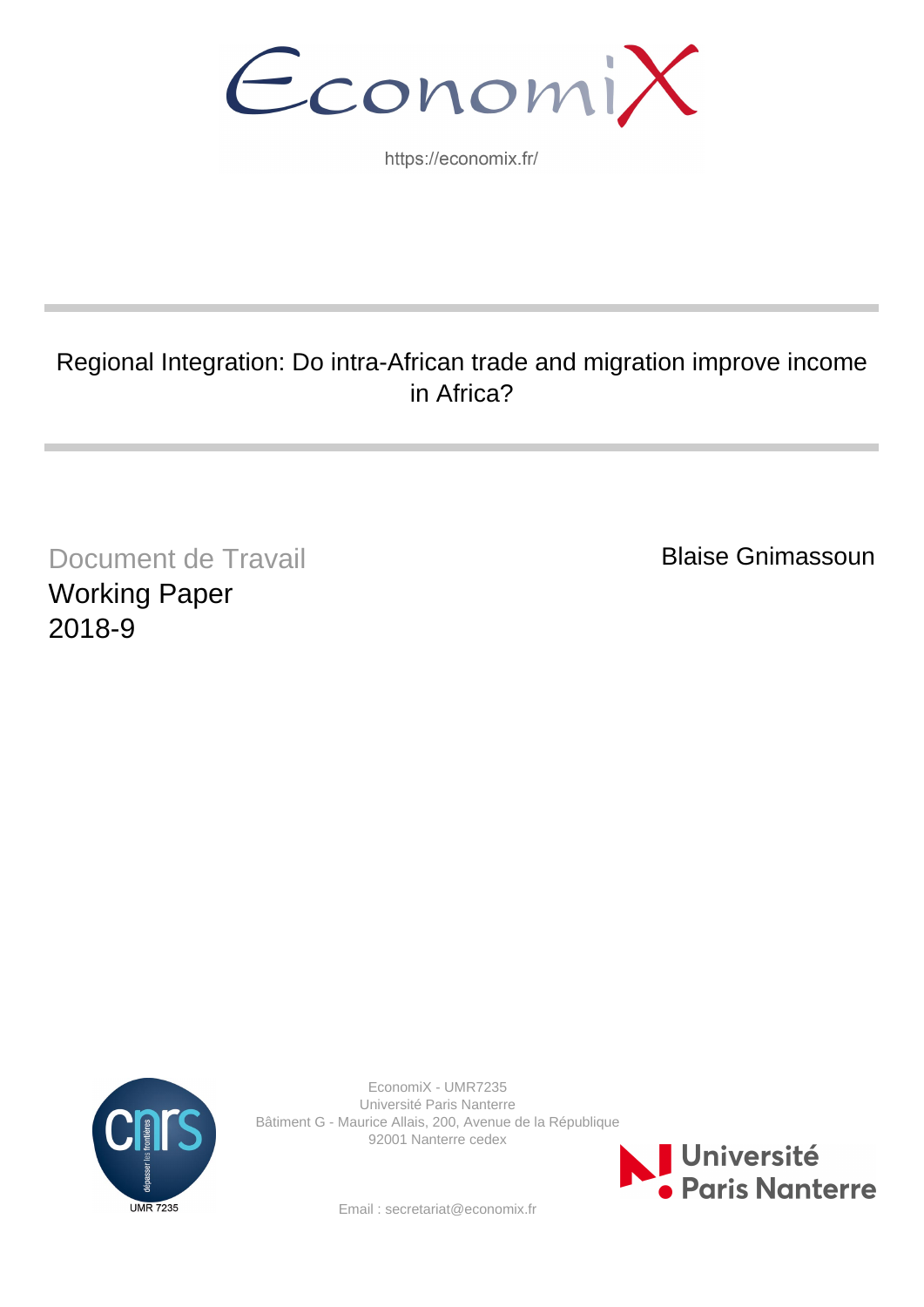# Regional Integration: Do intra-African trade and migration improve income in Africa?<sup>∗</sup>

Blaise Gnimassoun†

#### Abstract

Regional integration in Africa is a subject of great interest, but its impact on income has not been studied sufficiently. Using cross-sectional and panel estimations, this paper examines the impact of African integration on real per capita income in Africa. To do this, we consider intra-African trade and migration flows as quantitative measures reflecting the intensity of regional integration. In order to address the endogeneity concerns, we use a gravity-based IV strategy. Our results show that, from a long-term perspective, African integration has not been strong enough to generate a positive, significant and robust impact on real per capita income in Africa. However it appears to be significantly income-enhancing in the short term but only through inter-country migration. These results are robust to a wide range of specifications. Further analysis shows that economic diversification, financial development and the quality of transport and telecommunication infrastructure significantly affect the impact of intra-African trade on per capita income. Their improvement would make intra-African trade income-improving. Our policy recommendations have been formulated in this direction.

Keywords: Income per capita, Trade, International Migration, Economic Integration, Africa. JEL classification: E64, F14, F22, F15, O55.

<sup>∗</sup>This paper was produced as part of a research visit to the AfDB. I would like to thank AfDB and AERC for funding the research stay that led to this study. I would also like to thank John Anyanwu for his comments and sugestions that have enriched this paper. The presentation of the paper at the AfDB research seminar helped to improve the quality of the paper. I thank the economists of the BAD for their comments during this seminar (Amadou Boly, Anthony Simpasa, Thierry Kangoye, Linguère Mously Mbaye).

<sup>&</sup>lt;sup>†</sup>BETA-CNRS, Université de Lorraine, 13 Place Carnot, 54035 Nancy, France, E-mail: blaise.gnimassoun@univ-lorraine.fr.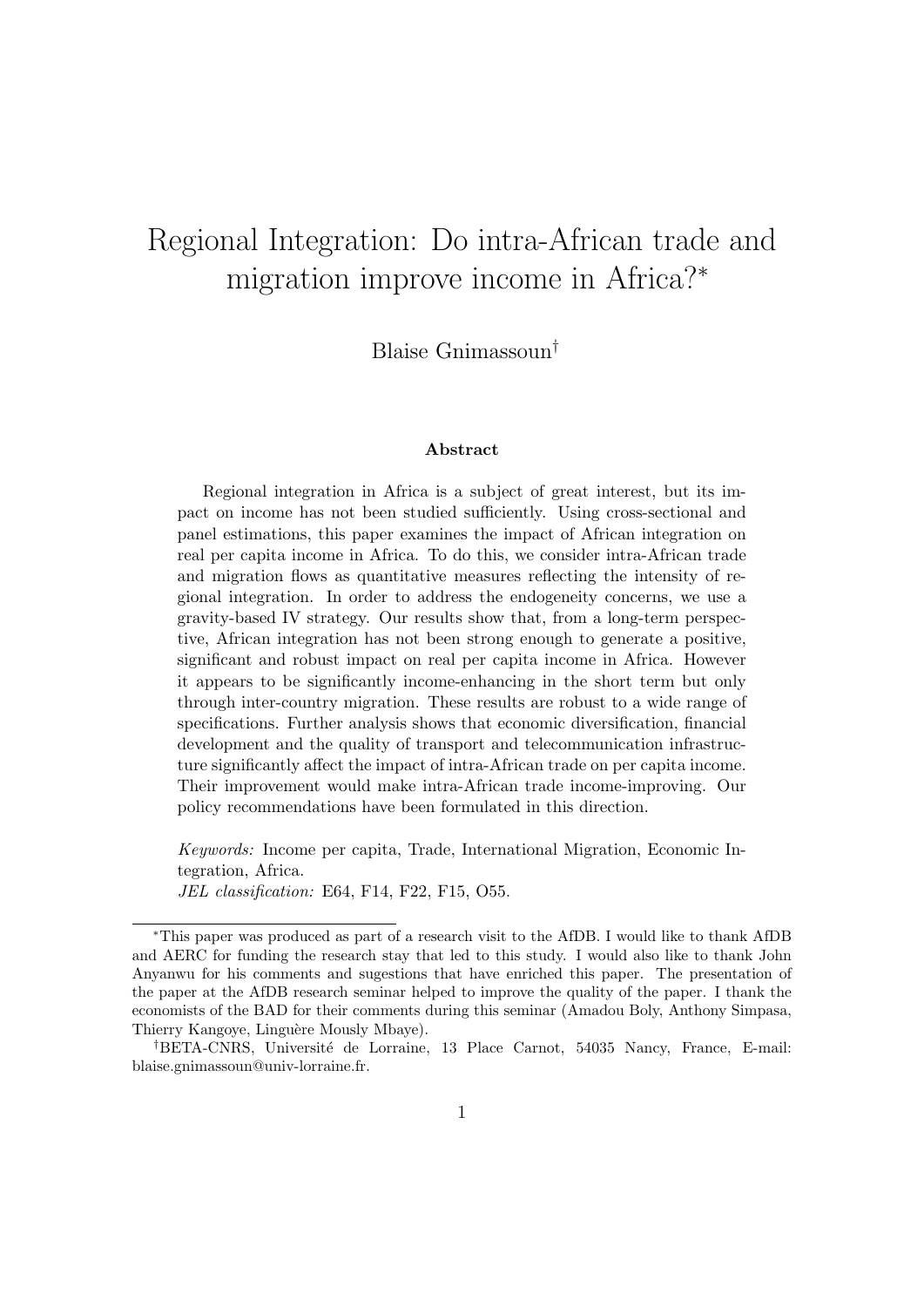# 1 Introduction

Despite its strong economic growth since the beginning of the 21st century, Africa still faces the challenge of inclusive growth and poverty reduction.<sup>[1](#page-2-0)</sup> The integration of African economies is seen by African leaders as well as African and international organizations as a powerful tool to promote inclusive growth and a significant reduction of poverty in Africa. For the African Development Bank (AfDB), regional integration is imperative for Africa. The "Integrate Africa" priority is one of the High Five priorities of the new AfDB President, Akinwumi Adesina.<sup>[2](#page-2-1)</sup> As a result, the Bank has adopted a new Regional Integration Policy and Strategy for 2014-2023 (RIPoS) to help operationalize this commitment. Increased willingness to support the integration of African economies is also expressed by institutions such as the World Bank and the United Nations Economic Commission for Africa (UNECA), to name just a few. Similarly, African states themselves have formed several blocks of regional integration<sup>[3](#page-2-2)</sup> across the continent with the same intent to strengthen their economic ties, necessary for their economic development.

Although the interest in regional integration in Africa has increased in recent years, this ambition is not new because it is at the origin of the creation of most African institutions, many of them existing since the 60s. Despite the efforts made at various levels to achieve this goal, statistics on the current state of African integration are not sparkling. Intra-African trade, which is one of the main quantitative insights into this integration, remains very low at 15% of Africa's total trade in 2015, far behind that of ASEAN (Association of Southeast Asian Nations) at 24% and the European Union (EU) at 61% as shown in Figure [1.](#page-3-0) Consequently, the intra-African trade openness rate is only 6.4% compared with 22% for ASEAN and 39.4% for the EU. Several reasons are often cited to explain this poor performance, including the striking lack of national and regional infrastructure, the still too high costs of intraregional trade, and the strong specialization of African economies in the export of

<span id="page-2-0"></span><sup>&</sup>lt;sup>1</sup>Africa's average economic growth has doubled since the turn of the century compared with the previous two decades (the 1980s and 1990s) and reached 4.5% (average over the period 2000-2015), thus exceeding global economic growth by two points. For sub-Saharan Africa, the average growth rate is 5% over the same period.

<span id="page-2-1"></span><sup>2</sup>This commitment was preceded by several other integration initiatives (among others, the Economic Cooperation and Regional Integration Policy in 2000; the Regional Integration Strategy (RIS) for 2009-2012, extended to 2013; a series of Regional Integration Strategy Papers (RISPs) to operationalize the RIS).

<span id="page-2-2"></span><sup>3</sup>Several regional economic communities exist: the Arab Monetary Union (UMA), the Common Market for Eastern and Southern Africa (COMESA), the Economic Community of Central African States (ECCAS), the Economic Community of West African States (ECOWAS) and the Southern African Development Community (SADC). Several regional trade integration agreements have been signed in these different blocs (see Table [A-2](#page-34-0) in the Appendix).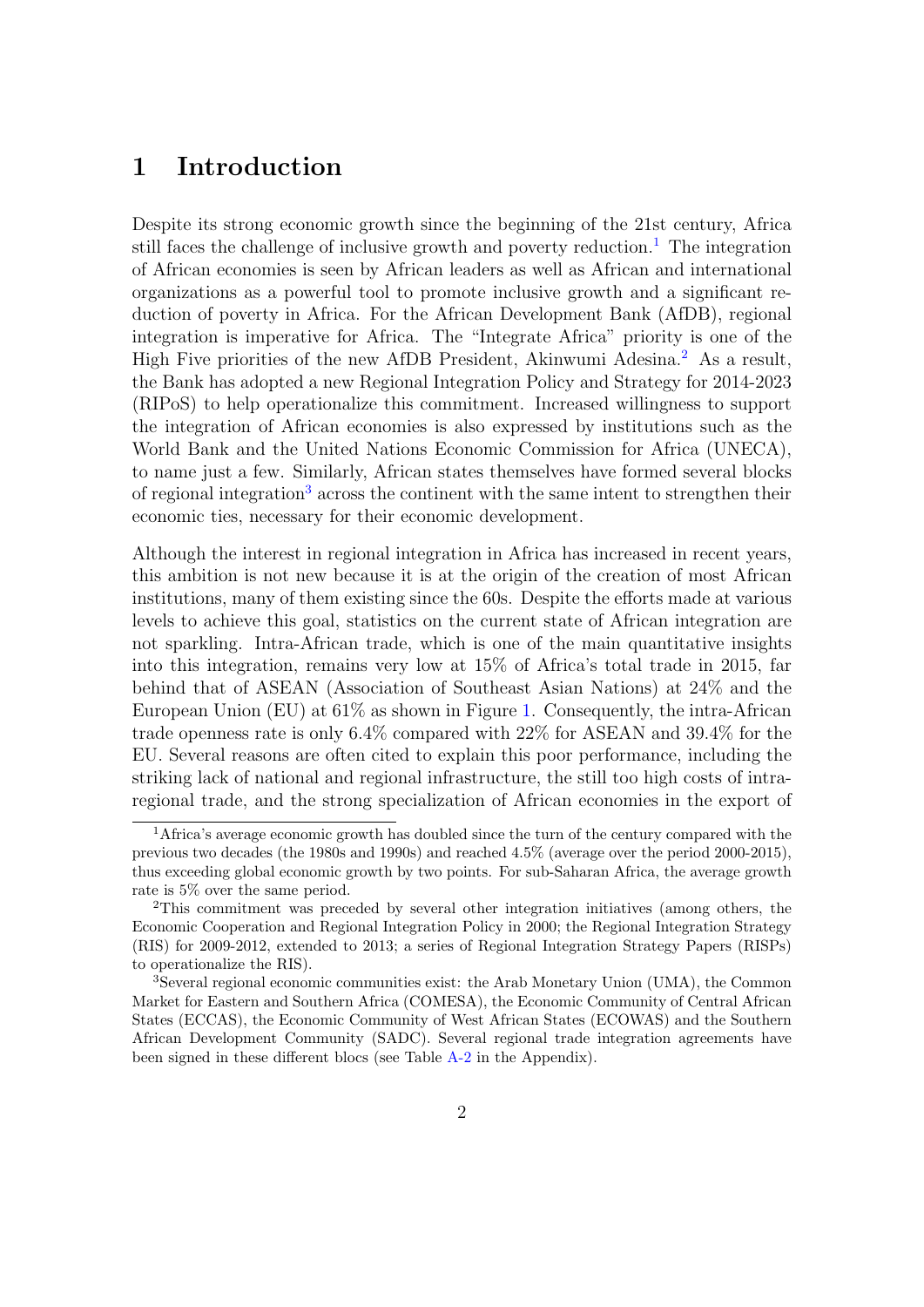commodities (see [Limao and Venables,](#page-37-0) [2001;](#page-37-0) [Longo and Sekkat,](#page-37-1) [2004\)](#page-37-1).

In addition to intra-regional trade, the degree of mobility of people in a regional space (intra-regional migration) is also a quantitative reflection of integration. This dimension is often overlooked in studies, while people's mobility is by definition one of the key foundations of regional integration. The record on intra-African migration is less dramatic, although improvement is needed. Indeed, nearly 80% of immigrants in Africa in 2015 are Africans, ahead of ASEAN with an intra-regional migration rate of 70% and the EU with a rate of 36.5%. However, in terms of the population ratio, Africa with an intra-regional migration of 14 per 1000 inhabitants in 2015 is far behind the EU at 39 per 1000 but ahead of ASEAN whose ratio is 11 per 1000 inhabitants (see Figure [1,](#page-3-0) b).

<span id="page-3-0"></span>

Figure 1: Intra-regional Trade and Migration in 2015

Notes: Data used to build these graphs are from the World Bank and United Nations for bilateral migration and the United Nations Conference on Trade and Development (UNCTAD) for bilateral trade.

The contrast between the long-standing political will to promote integration in Africa and the actual data reflecting the degree of integration of African economies raises several questions. Has regional integration in Africa really contributed to improved incomes in African countries? Is there a dominant channel between intra-African migration and trade? Can the impact of integration on income and growth in Africa be improved? By what mechanisms? These questions are the basis of this study. Indeed, although several studies have been devoted to regional integration in Africa, none of them provides answers to these questions to the best of our knowledge. Existing studies generally focus on intra-African trade or the impact of monetary unions (among others, [Limao and Venables,](#page-37-0) [2001;](#page-37-0) [Anyanwu,](#page-35-0) [2003;](#page-35-0) [Longo](#page-37-1)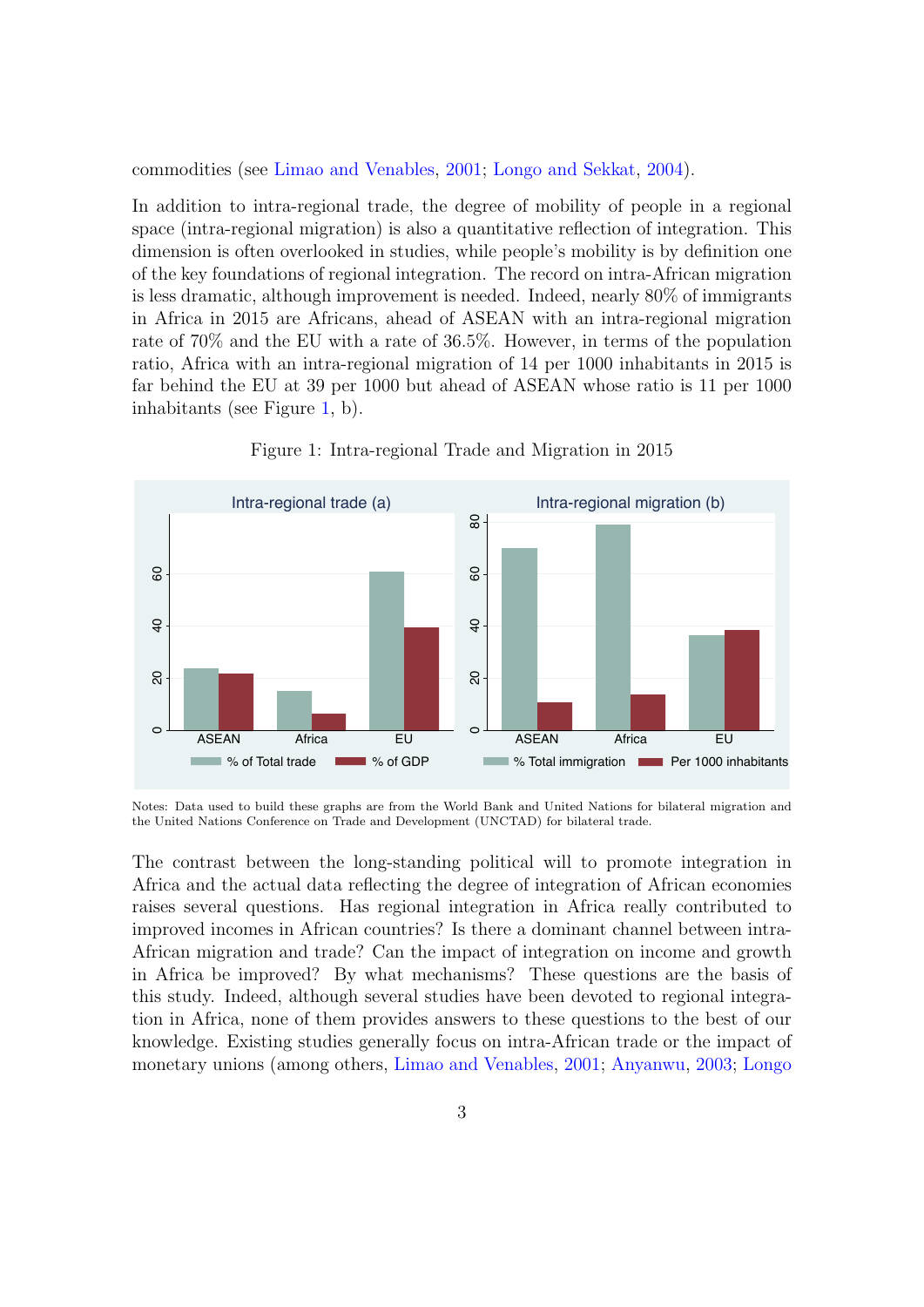[and Sekkat,](#page-37-1) [2004;](#page-37-1) [Anyanwu,](#page-35-1) [2014\)](#page-35-1) but do not address the issue of the impact of African integration in quantitative terms. Similarly, neither intra-African migration nor its impact on income and growth have been studied.

While the impact of openness, in particular trade openness, has been widely studied in the literature (among others [Dollar,](#page-36-0) [1992;](#page-36-0) [Edwards,](#page-36-1) [1992;](#page-36-1) [Ben-David,](#page-35-2) [1993;](#page-35-2) [Sachs](#page-38-0) [and Warner,](#page-38-0) [1995;](#page-38-0) [Frankel and Rose,](#page-36-2) [2002;](#page-36-2) [Dollar and Kraay,](#page-36-3) [2003;](#page-36-3) [Noguer and](#page-37-2) [Siscart,](#page-37-2) [2005;](#page-37-2) [Freund and Bolaky,](#page-36-4) [2008\)](#page-36-4), very few studies exist on the impact of regional integration. Existing studies are more theoretical and the first empirical study on the impact of regional integration on growth dates back to [Vamvakidis](#page-38-1) [\(1998\)](#page-38-1). Looking more closely at the issue, the results of theoretical and empirical studies on regional integration are much more mixed than the general enthusiasm for the income-enhancing effect of regional integration. Several theoretical works predict that regional integration among developing countries, such as those in Africa, for example, is counterproductive for member countries [\(Grossman and Helpman,](#page-36-5) [1991a,](#page-36-5)[b;](#page-36-6) [Rivera-Batiz and Romer,](#page-37-3) [1991;](#page-37-3) [Coe et al.,](#page-36-7) [1997\)](#page-36-7). According to these studies, integration is only beneficial to developing countries if it is carried out with larger, more open and more developed countries. The main argument is that a country with more advanced and bigger trading partners has greater technological spillover effects from them [\(Grossman and Helpman,](#page-36-5) [1991a,](#page-36-5)[b\)](#page-36-6). It seems therefore risky, without a serious empirical study, to conclude definitively on the impact of regional integration among developing countries, even though the overall opinion tends, a priori, to suggest a positive impact.

The main objective of this paper is to study the impact of regional openness – through intra-African migration and trade – on per capita income in Africa. Our starting assumption is that any regional integration process or agreement, including monetary unions, aims to increase trade in goods and services among member countries and the mobility of people and capital among them. This is the com-monly accepted definition of regional integration.<sup>[4](#page-4-0)</sup> Given the low level of financial integration between African countries and the lack of bilateral data, we consider intra-African trade and migration as two important quantitative vehicles of African integration. It is now well known that when we study the impact of openness to trade and/or migration, an important problem to solve is that of reverse causality. Indeed, countries whose incomes are high for reasons other than trade and migration may trade and migrate more (see [Frankel and Romer,](#page-36-8) [1999;](#page-36-8) [Ortega and Peri,](#page-37-4) [2014\)](#page-37-4). Thus, to take into account this potential problem of simultaneity bias, we

<span id="page-4-0"></span><sup>&</sup>lt;sup>4</sup>The European Union, which is an example of regional integration, defines regional integration as "The process of overcoming barriers that divide neighbouring countries, by common accord, and of jointly managing shared resources and assets. Essentially, it is a process by which groups of countries liberalise trade, creating a common market for goods, people, capital and services".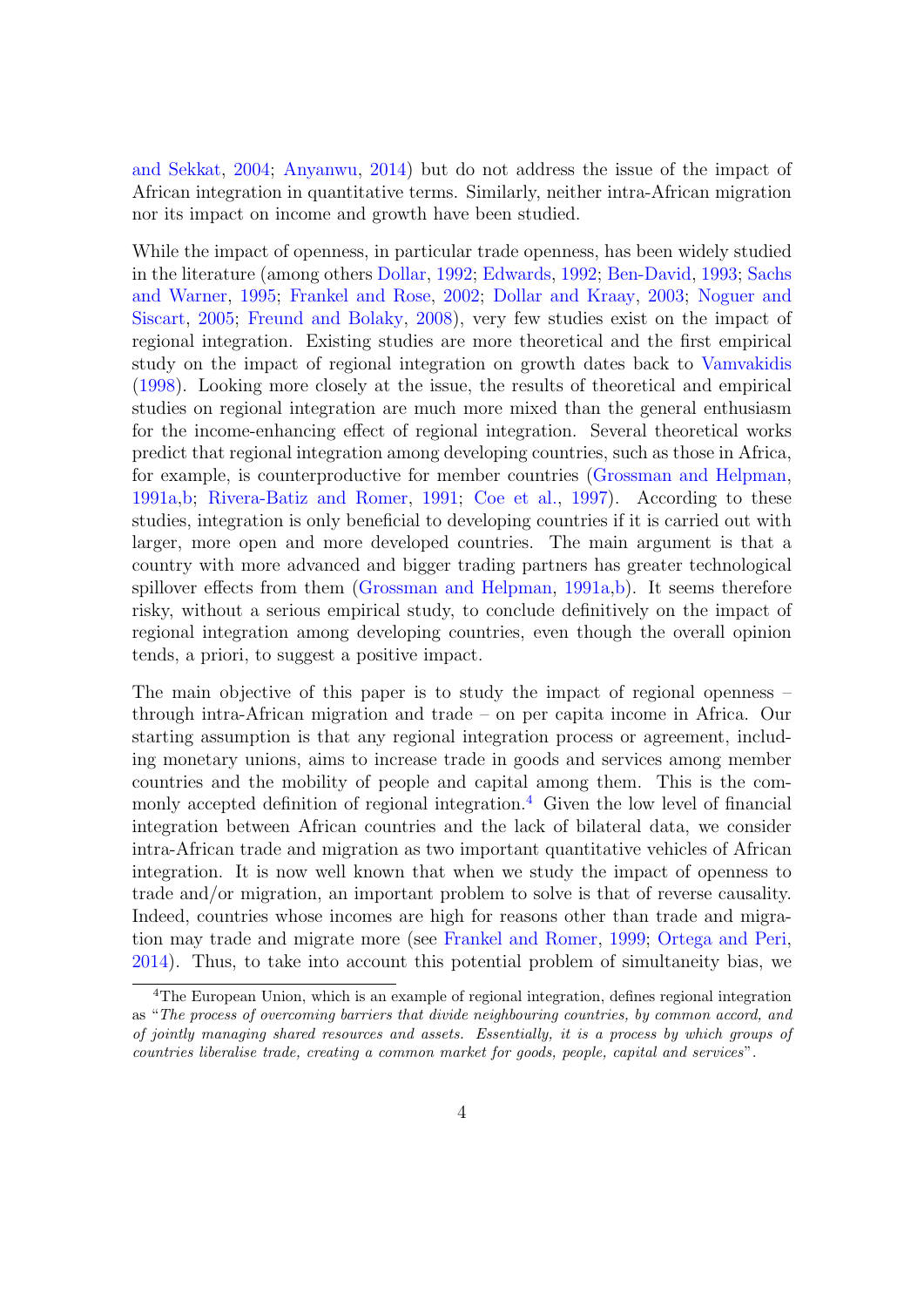use two-stage least squares (2SLS) estimation strategy. Our 2SLS estimation approach follows recent developments in international trade and migration literature [\(Ortega and Peri,](#page-37-4) [2014;](#page-37-4) [Alesina et al.,](#page-35-3) [2016;](#page-35-3) [Docquier et al.,](#page-36-9) [2016\)](#page-36-9) inspired from trade literature [\(Frankel and Romer,](#page-36-8) [1999\)](#page-36-8).

Our paper contributes to the literature on several points. Firstly, it contributes to the empirical works on the impact of openness with the peculiarity of studying the impact of regional integration in Africa. Secondly, it provides additional insight into the impact channels by testing both the effect of intra-African trade and migration and distinguishing their respective impacts. Finally, our paper shows how improving certain structural characteristics of African countries such as low economic diversification, low levels of financial development and low quality of technological and transport infrastructure can help to improve the impact of regional integration on income in Africa.

The rest of the paper is organized as follows. Section [2](#page-5-0) is devoted to the review of the literature. Section [3](#page-8-0) describes our empirical strategy and presents the data. In Section [4,](#page-14-0) we present and discuss our main results, and provide some robustness checks. Section [5](#page-22-0) is dedicated to examining how improving structural characteristics of African countries can help to improve the impact of regional integration. In Section [6,](#page-28-0) we deepen the discussion and propose policy recommendations. Finally, Section [7](#page-31-0) concludes the paper.

## <span id="page-5-0"></span>2 From global openness to regional integration

Studies on the impact of regional integration on income are scarce. Those that exist are often inspired by the broader literature on international openness. In this section we present the most influential and recent theoretical and empirical studies on the impact of international openness that have inspired our study as well as the existing studies on the impact of regional integration on income.

## 2.1 The theoretical literature

The "income-enhancing" effect of international openness is well documented in economics. The new theory of international trade shows that openness to trade increases income through the exploitation of increasing returns to scale and the effects of networks [\(Helpman and Krugman,](#page-37-5) [1985;](#page-37-5) [Grossman and Helpman,](#page-36-5) [1991a](#page-36-5)[,b;](#page-36-6) [Rivera-Batiz and Romer,](#page-37-3) [1991\)](#page-37-3). This recent literature is essentially based on the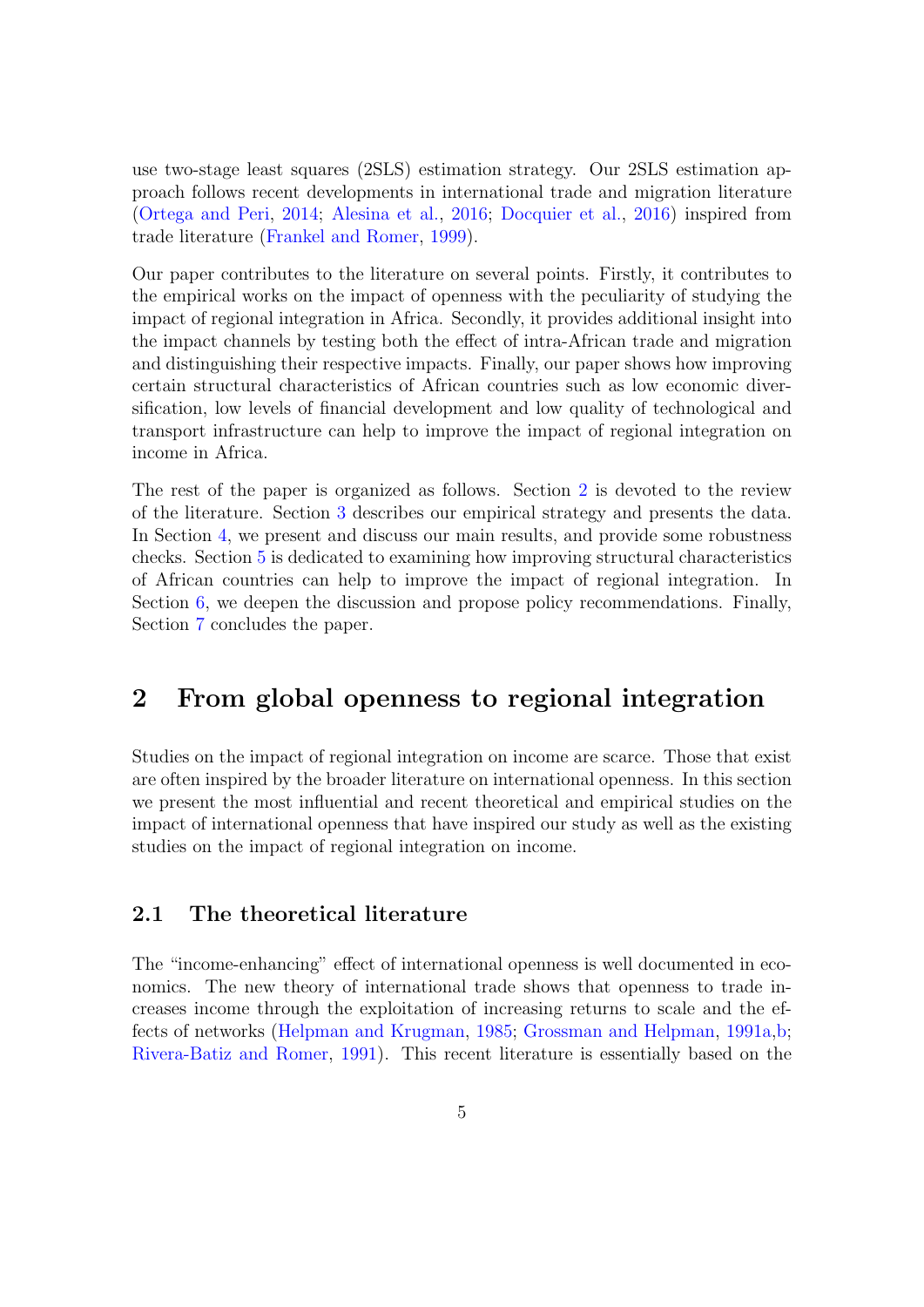endogenous growth model of [Lucas](#page-37-6) [\(1988\)](#page-37-6), which considers human capital as the engine of growth and that analyzes the effects of learning by doing. According to this literature, by improving human capital, trade increases income. Indeed, trade increases innovation through economies of scale, technological spillovers, and elimination of the replication of research of research and development (R&D) in different countries (see [Vamvakidis,](#page-38-1) [1998\)](#page-38-1). [Grossman and Helpman](#page-36-5) [\(1991a,](#page-36-5)[b\)](#page-36-6) consider the innovation of new products as a positive function of past innovations, which represent the stock of knowledge. Given that international trade provides access to a vast international market, to advanced technology, and, therefore, to a larger stock of knowledge, it promotes more innovation and faster growth. Therefore, it is more beneficial for a country to open up to free trade with large economies that have an advanced stock of knowledge. [Coe et al.](#page-36-7) [\(1997\)](#page-36-7) support this claim by showing that developing countries with limited  $R\&D$  stocks can increase productivity by trading with a more developed country that has a wide range of knowledge from its cumulative  $R\&D$  activities. Obviously, such results challenge the foundations of trade integration between developing countries such as African countries. However, the literature does not explicitly address the issue of regional integration.

Going further, [Ortega and Peri](#page-37-4) [\(2014\)](#page-37-4) developed a simple multi-country theoretical model to explain the joint impact of trade and migration on income. In this model, which is a minor extension of the model proposed by [Alesina et al.](#page-35-4) [\(2000\)](#page-35-4), total production is a function of intermediate goods and human capital, and each region is endowed with a differentiated good and a differentiated type of labor. Given the low mobility or high mobility costs of labor and intermediate goods between regions in different countries, this model defines income per worker as a function of the theoretical measures of trade and migration openness. The positive effect of openness to migration in this model operates through an increase in total factor productivity reflecting a greater diversity in productive skills caused by immigration. Like the studies on trade openness, [Ortega and Peri](#page-37-4) [\(2014\)](#page-37-4) address the issue of the impact of international migration indiscriminately and therefore do not address the impact of regional migration.

### 2.2 The empirical literature

This literature can be split into two. The earliest studies have focused more on the impact of openness policies (tariff and non-tariff barriers, trade agreements, protective measures, etc.). The most recent studies have relied more on quantitative variables of openness (generally the degree of openness, measured by the sum of exports and imports relative to GDP and/or the rate of international migration).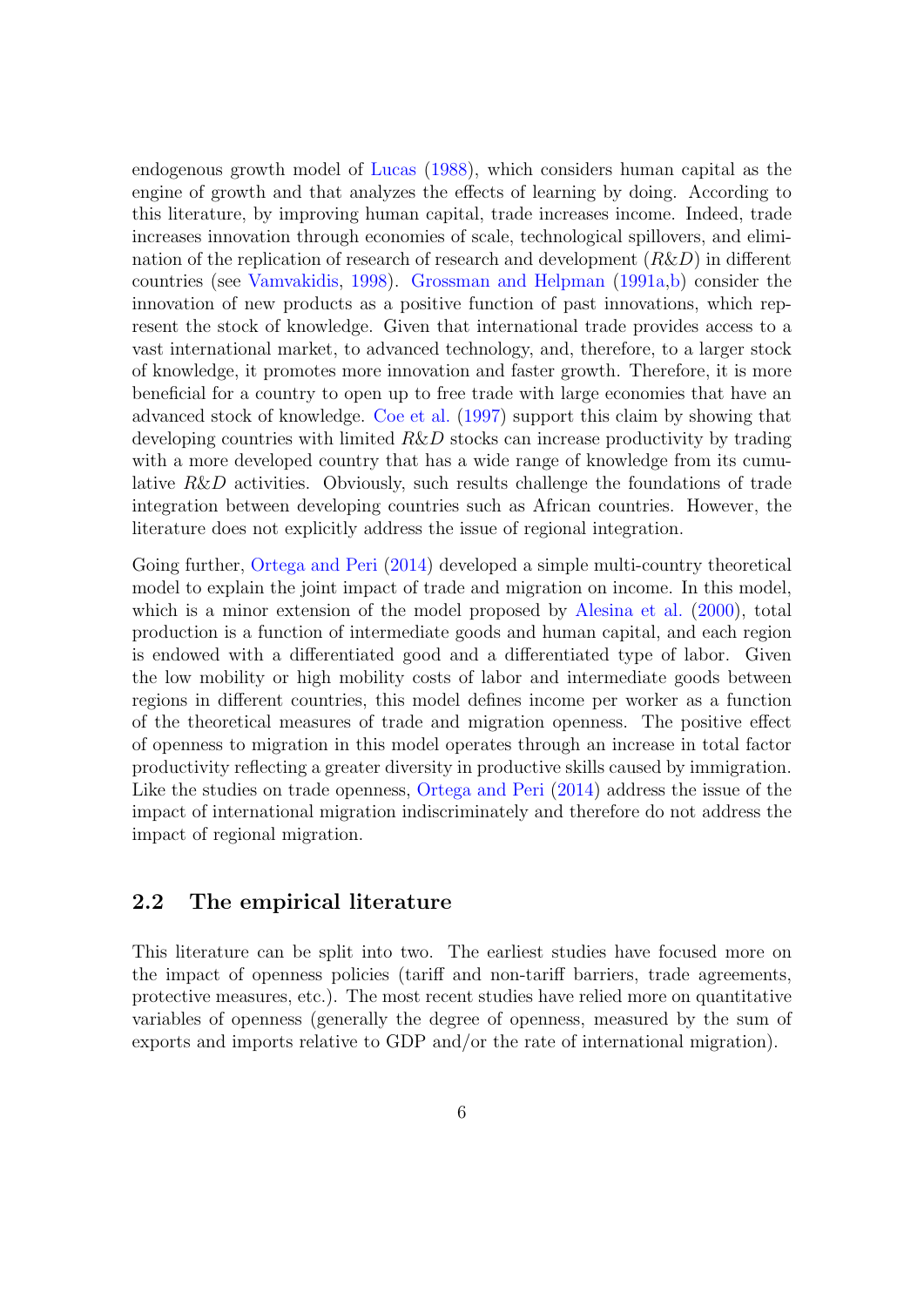The first subgroup of studies generally show that free trade improves income and growth [\(Dollar,](#page-36-0) [1992;](#page-36-0) [Edwards,](#page-36-1) [1992;](#page-36-1) [Levine and Renelt,](#page-37-7) [1992;](#page-37-7) [Barro and Sala](#page-35-5)[i-Martin,](#page-35-5) [1995;](#page-35-5) [Sachs and Warner,](#page-38-0) [1995\)](#page-38-0). Based on a cross-sectional study of 95 developing countries, [Dollar](#page-36-0) [\(1992\)](#page-36-0) shows that outward-oriented countries develop faster than inward-oriented countries. [Edwards](#page-36-1) [\(1992\)](#page-36-1) relies on nine opening indexes proposed in the literature to study the impact of openness and finds a positive correlation between trade openness and growth. In a study designed to identify the robust determinants of economic growth, [Levine and Renelt](#page-37-7) [\(1992\)](#page-37-7) find that free international trade indirectly affects growth through investment. Thus, countries with low trade barriers invest more and grow faster. [Sachs and Warner](#page-38-0) [\(1995\)](#page-38-0) construct a dummy variable of openness based on five protection dimensions find that open economies grow faster than closed economies. Similarly, Barro and [Barro](#page-35-5) [and Sala-i-Martin](#page-35-5) [\(1995\)](#page-35-5) use tariffs on capital goods and intermediate inputs as a measure of protection and show that protection has a negative impact on growth and income.

The second subgroup, mainly inspired by [Frankel and Romer](#page-36-8) [\(1999\)](#page-36-8) , also find, for the most part, that openness is favorable to income (see among others [Irwin](#page-37-8) and Terviö, [2002;](#page-37-8) [Dollar and Kraay,](#page-36-3) [2003;](#page-36-3) [Noguer and Siscart,](#page-37-2) [2005;](#page-37-2) [Freund and](#page-36-4) [Bolaky,](#page-36-4) [2008\)](#page-36-4). Indeed, [Frankel and Romer](#page-36-8) [\(1999\)](#page-36-8) were the first to provide an original solution to the problem of bi-causality between trade and income. They use a gravity model to estimate bilateral trade on the basis of geographical factors, which they then use as an instrument to demonstrate a positive effect of trade on per capita income. However, the consensus is far from being established on this issue. Indeed, [Rodriguez and Rodrik](#page-37-9) [\(2000\)](#page-37-9) consider that these results are not robust since they lose all statistical power when the estimates are corrected for the bias of omitted variables taking into account variables such as distance from the equator or quality of institutions. More recently, [Ortega and Peri](#page-37-4) [\(2014\)](#page-37-4) goes further by pointing out that the geographical factors used by [Frankel and Romer](#page-36-8) [\(1999\)](#page-36-8) and taken up by other authors are also valid for bilateral migration, which is also a determinant of economic growth. Integrating openness to trade and openness to migration – both instrumented by the same geographical factors – in the real per capita income equation, the authors establish a positive and significant effect of immigration on Income per capita in the long term, but fail to do so for trade.

While most empirical studies treat indiscriminately the issue of the impact of openness on income, very few studies are devoted to the issue of the impact of regional integration. Among these are the works of [Vamvakidis](#page-38-1) [\(1998,](#page-38-1) [1999\)](#page-38-2). The author shows that regional integration between small economies has no positive impact on growth and that the latter would benefit more from trading with large economies. For [Torstensson](#page-38-3) [\(1999\)](#page-38-3), European integration has been favorable to growth, with the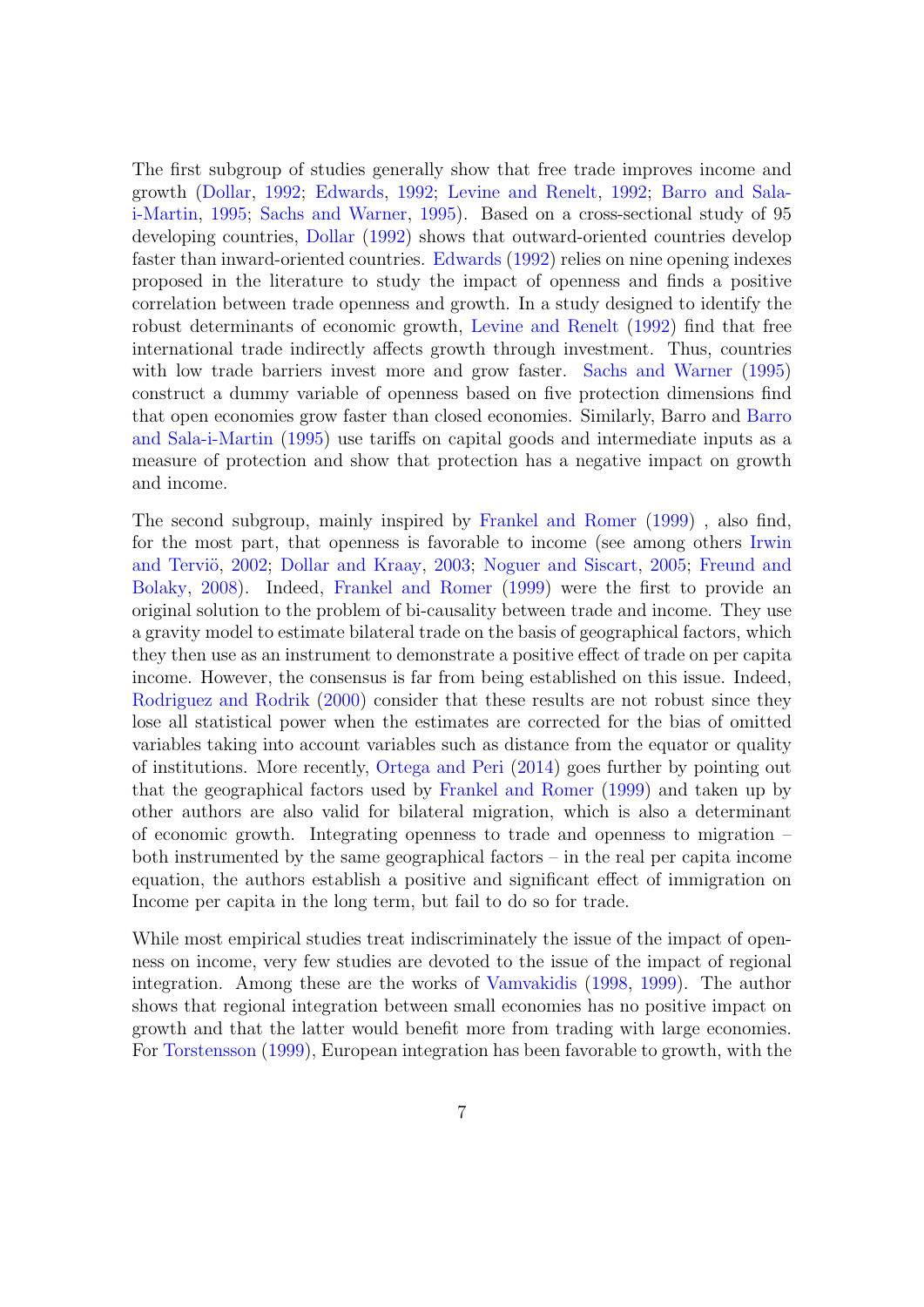main channels being the transfer of "know-how" and increased investment. [Spilim](#page-38-4)[bergo et al.](#page-38-4) [\(1999\)](#page-38-4) show that regional trade agreements (RTAs) could inhibit growth by changing the composition of trade in favor of low-technological products or goods with less learning effect ("learning by doing"). This thesis is also the one developed by [Puga et Venables](#page-37-10) [\(1998\)](#page-37-10) and [Venables](#page-38-5) [\(2003\)](#page-38-5) which show that South-North trade agreements offer better income prospects for countries of the South.

These studies show that the channels theoretically envisaged seem to be inoperative for African countries. Indeed, the complementarity effect and technology transfer are unlikely due to the strong similarity in the pattern of trade between countries. Similarly, the migration channel presented above is not very relevant for Africa given the relative homogeneity of qualifications, techniques and institutions between countries. However, there are a number of reasons for the income-enhancing effect of regional integration. Indeed, the strengthening of intra-regional trade can generate a dynamic favorable to the creation of value added through processing, which is conducive to inclusive growth. Similarly, since regional immigration constitutes a productive and useful workforce for host countries in certain sectors such as agriculture (coffee and cocoa plantations in Ivory Coast for example), regional migration can improve income in Africa.

# <span id="page-8-0"></span>3 Empirical approach

The empirical approach is designed to assess the impact of African integration on per capita income in Africa. In this section we present our empirical model (Section [3.1\)](#page-8-1), discuss the estimation strategies (Section [3.2\)](#page-9-0) and describe the data sources used for the empirical analysis (Section [3.3\)](#page-12-0).

#### <span id="page-8-1"></span>3.1 Model

Our empirical model is inspired by that of [Ortega and Peri](#page-37-4) [\(2014\)](#page-37-4), which is an extension of the model of [Frankel and Romer](#page-36-8) [\(1999\)](#page-36-8). It is a model designed to evaluate the impact of openness, initially openness to trade by [Frankel and Romer](#page-36-8) [\(1999\)](#page-36-8) and several other authors (among others [Dollar and Kraay,](#page-36-3) [2003;](#page-36-3) [Noguer](#page-37-2) [and Siscart,](#page-37-2) [2005;](#page-37-2) [Freund and Bolaky,](#page-36-4) [2008\)](#page-36-4). Then, [Ortega and Peri](#page-37-4) [\(2014\)](#page-37-4) have extended this model to assess both the impact of openness to trade and migration on per capita income. Transposed to Africa alone, this model allows to assess the impact of the integration of African economies on per capita income, through intra-African trade (trade integration) and intra-African migration (integration or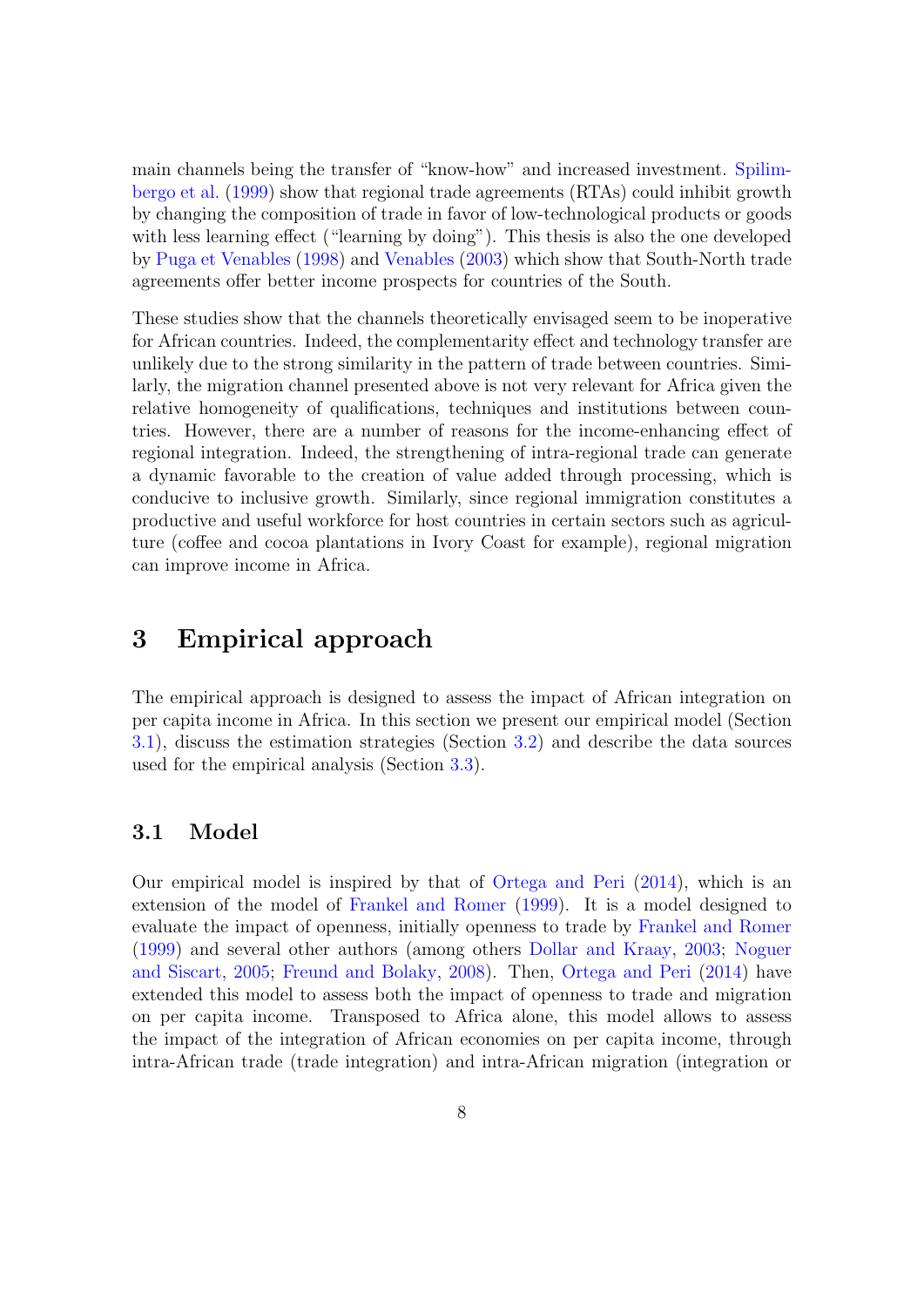mobility of people).<sup>[5](#page-9-1)</sup> Therefore, the specification of our model is given by:

<span id="page-9-2"></span>
$$
ln y = \alpha_0 + \alpha_1 T S H^{Afr} + \alpha_2 M S H^{Afr} + \alpha_3 ln Size + \sum_{k} \delta^k X^k + \varepsilon
$$
 (1)

where y is the real GDP per capita at chained PPPs,  $T S H^{Afr}$  represents intra-African trade (import plus export) as a share of GDP,  $MSH^{Afr}$  is the intra-Afrcan migration share in the population, Size controls for country size (population and area), X are control variables, and  $\varepsilon$  stands for the error term and accounts for unobserved determinants of log income per capita. The rationale behind this empirical model is given by the literature presented in Section [2.](#page-5-0) Roughly speaking, while the classical theory of international trade supports the income-enhancing effect of international trade through specialization based on comparative advantage, the new trade theory supports the same thesis by relying on the exploitation of increasing returns to scale and network effects [\(Grossman and Helpman,](#page-36-5) [1991a,](#page-36-5)[b;](#page-36-6) [Helpman and](#page-37-5) [Krugman,](#page-37-5) [1985\)](#page-37-5). The joint impact of trade and migration on income is explained by [Ortega and Peri](#page-37-4) [\(2014\)](#page-37-4) in a simple multi-country model which is and extension of [Alesina et al.](#page-35-4) [\(2000\)](#page-35-4).

In the intra-African context, the different channels (network effects, skills and technology transfers, etc.) assumed by these theoretical models are certainly not the most relevant to explain a possible income-enhancing effect of openness (regional integration). Strengthening intra-African trade could create regional value chains conducive to inclusive growth and increased per capita income. Given the relatively homogenous level of labor and income, the income-improving effect of intra-African migration could pass through the importance of labor as an adjustment factor of economic cycles, particularly in agriculture and services. For example, one frequently finds the Burkinabe and Malians in coffee and cocoa plantations in Ivory Coast. It is the same for the Beninese and Togolese who regularly work in cassava plantations in Nigeria. We could multiply these examples.

#### <span id="page-9-0"></span>3.2 The estimation strategies

We use both cross-section and panel specifications of the model [1](#page-9-2) to analyze respectively the long-term and short-term effects of integration on per capita income in Africa. We also discuss the identification strategy to address the problem of reverse causality.

<span id="page-9-1"></span><sup>&</sup>lt;sup>5</sup>Our approach is thus different from those of previous studies on the impact of regional integration [\(Vamvakidis,](#page-38-1) [1998;](#page-38-1) [Torstensson,](#page-38-3) [1999;](#page-38-3) [Venables,](#page-38-5) [2003\)](#page-38-5). Indeed, these studies typically assess the impact of intertragion through dummies variables that do not represent quantitative measures of integration. Moreover, the role of intra-regional migration is often ignored in these studies.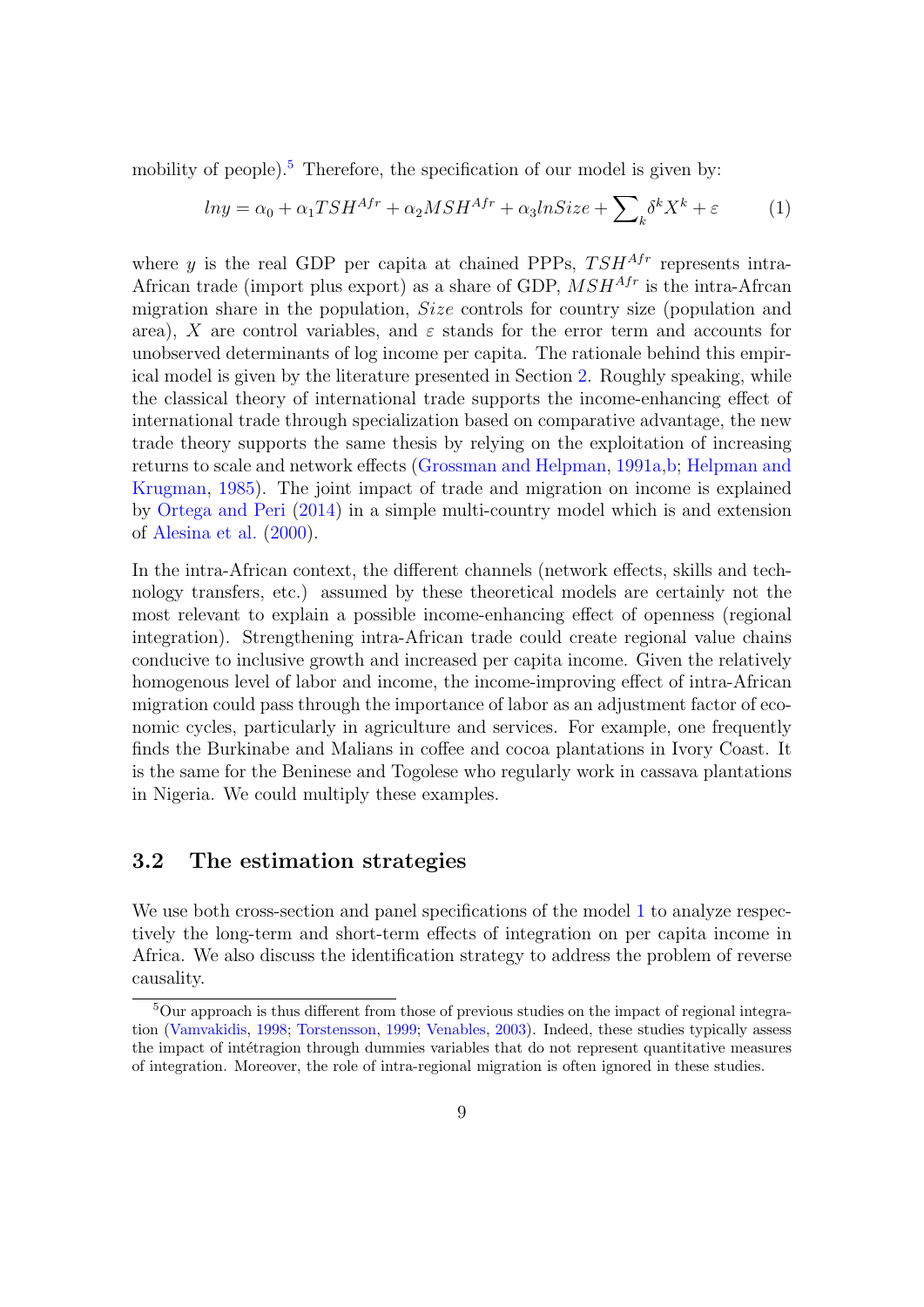#### 3.2.1 Cross-section OLS specification

This approach allows us to analyze the long-term impact of intra-African trade and migration (African integration) on per capita income in Africa. In other words, with the cross-sectional specification, one can check whether differences between African countries in terms of intra-African openness to trade and migration significantly explain their differences in terms of economic development (real income per capita). Estimates are made with the OLS estimator using the full-sample averages of the dependent and independent variables for each country:

<span id="page-10-0"></span>
$$
ln y_i = \alpha_0 + \alpha_1 T S H_i^{Afr} + \alpha_2 M S H_i^{Afr} + \alpha_3 ln Size_i + \sum_k \delta^k X_i^k + \varepsilon_i \tag{2}
$$

where  $i$  stands for country index. In this regression, the value of the variables is their simple average calculated over the period of the study (1990-2014).

#### 3.2.2 Panel OLS specification

While the cross-sectional OLS approach is important for placing the relationship between regional integration and income par capita in a long-term perspective, it does not allow for analysis of the short-term effects of African integration. To account for this concern, we construct a panel that contains non-overlapping 5 year averages data for each country since the intra-African migration data are also available for each five-year period.

<span id="page-10-1"></span>
$$
ln y_{i,t} = \alpha_0 + \alpha_1 TS H_{i,t}^{Afr} + \alpha_2 M S H_{i,t}^{Afr} + \alpha_3 ln Size_{i,t} + \sum_{k} \delta^k X_{i,t}^k + \varepsilon_{i,t} \tag{3}
$$

where  $i$  and  $t$  stand for country and period indices, respectively. This specification also allows to take into account the possible heterogeneity between different subregions of Africa. Given the relatively small sample size of African countries, the panel specification has the advantage of providing more observations and variability, thus allowing for more robust estimates and certainly more accurate inferences.

#### 3.2.3 The issue of endogeneity

By estimating equations [\(2\)](#page-10-0) and [\(3\)](#page-10-1) by OLS, it remains an important issue – that of endogeneity – that needs to be addressed. The main problem in using cross-sectional and pooled OLS regressions is the endogeneity of our main variable of interest – the African integration (intra-African trade and migration). If regional integration can improve the standard of living of the population, an increase in per capita income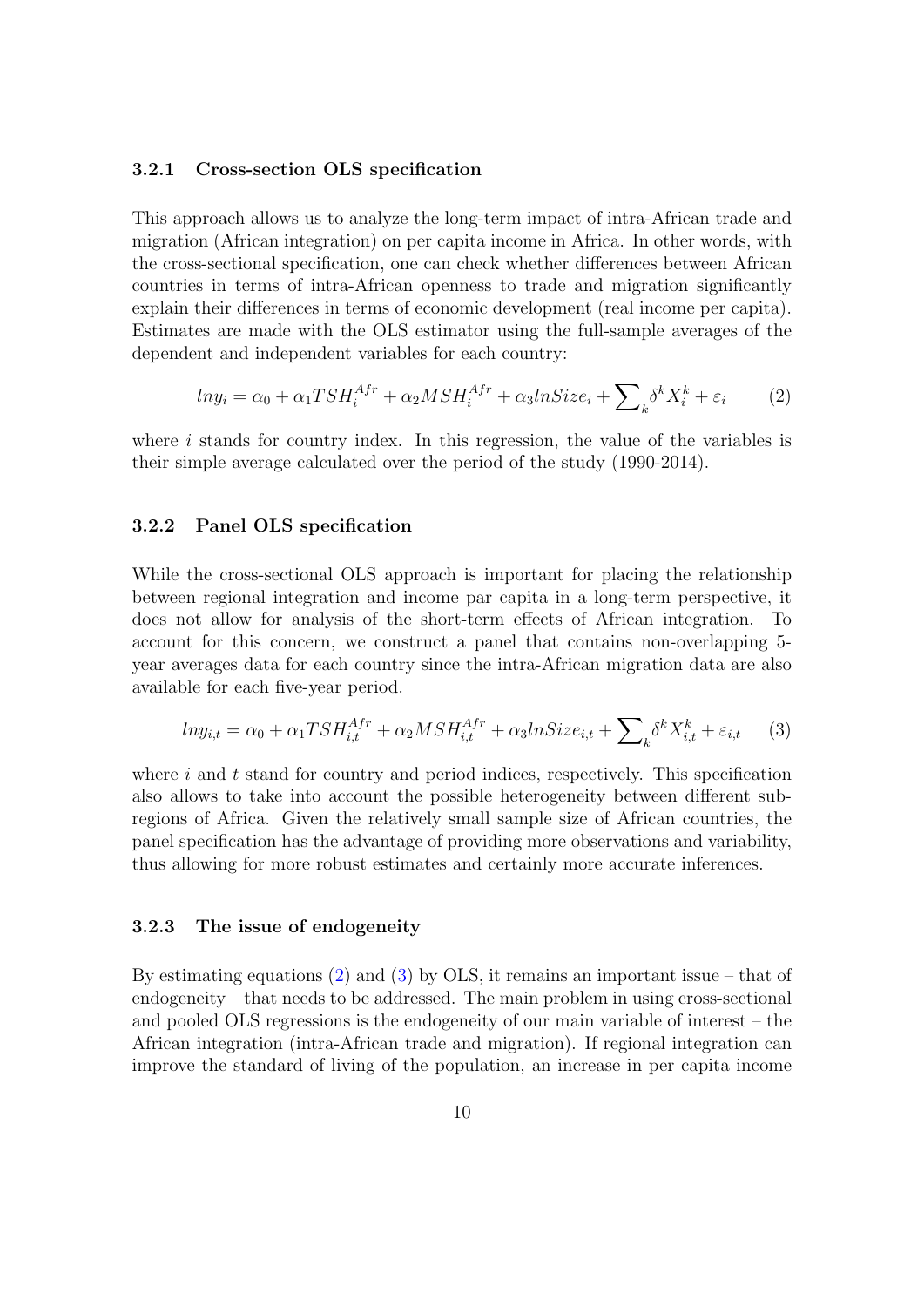resulting from an increase in production is itself conducive to integration (more trade, more migration). Thus, the relationship between regional integration and per capita income can be characterized by a reversal causality. Furthermore, unobserved characteristics of countries can jointly affect both variables. To account for these potential problems of simultaneity bias, we use a two-stage least squares (2SLS) estimation strategy based on gravity model.

Roughly speaking, the first step is to consists in constructing, on the basis of pseudogravity regressions, the geography-based prediction of integration (here bilateral trade and bilateral migration) between African countries. To do this, we consider the following pseudo-gravity model:

<span id="page-11-0"></span>
$$
lnWSH_{ij}^{Afr} = \gamma_0 + \gamma_1 lnDist_{ij} + \gamma_2 lnPop_i + \gamma_3 lnPop_j + \gamma_4 lnArea_i + \gamma_5 lnArea_j
$$
  
+  $\gamma_6 landlocked_i + \gamma_7 landlocked_j + \gamma_8 Border_{ij} + \gamma_9 ComLang_{ij}$   
+  $\sum_r \lambda^r RIA_{ij}^r + e_{ij}$  (4)

where  $WSH_{ij}^{Afr}$  is either, bilateral trade rate (the value of trade – exports + imports – between country i and j in Africa divided by the GDP of origin country i) or bilateral migration (the stock of migrants born in country  $i(j)$  and living in country j (i) in Africa as share of origin country i's population),  $Dist_{ij}$  is the distance between origin country i and destination country j,  $Pop$  denotes population, Area is country area, Landlocked is a dummy variable for landlocked countries, ComLang is a dummy for sharing a common official language, Border is a dummy variable to indicate that countries  $i$  and  $j$  share a common border. These different geographical regressors allow to estimate the "natural" or "potential" openness between countries. To these, we add the different Regional Integration Agreements  $(RIA_{ij}^r)$  established between the countries (see the list of agreements and their content in Table [A-2](#page-34-0) the Appendix).  $RIA_{ij}^r$  is a dummy variable that takes the value 1 if two African countries  $i$  and  $j$  have a regional integration agreement for a given year and  $0$  otherwise.

We rely on the Poisson Pseudo Maximum Likelihood (PPML) non-linear approach to estimate the gravity model. As argued by [Silva and Tenreyro](#page-38-6) [\(2006\)](#page-38-6), contrary to the log-linearized model estimation by OLS, PPML estimation allows to address issues related to observations of the dependent variable with zero value and to heteroskedasticity. We rely on the procedure of [Silva and Tenreyro](#page-38-7) [\(2010\)](#page-38-7) in order to deal with the identification problem of the (pseudo) maximum likelihood estimates of the Poisson regression models with non-negative values of the dependent variable (bilateral migration) and a large number of zeros on some regressors. Once the gravity regressions described by [\(4\)](#page-11-0) are estimated, we sum up them over destination countries  $j$  to obtain the predicted trade and migration openness for each origin country *i*. More specifically, let  $Z_{ij}$  to be the vector of explanatory variables in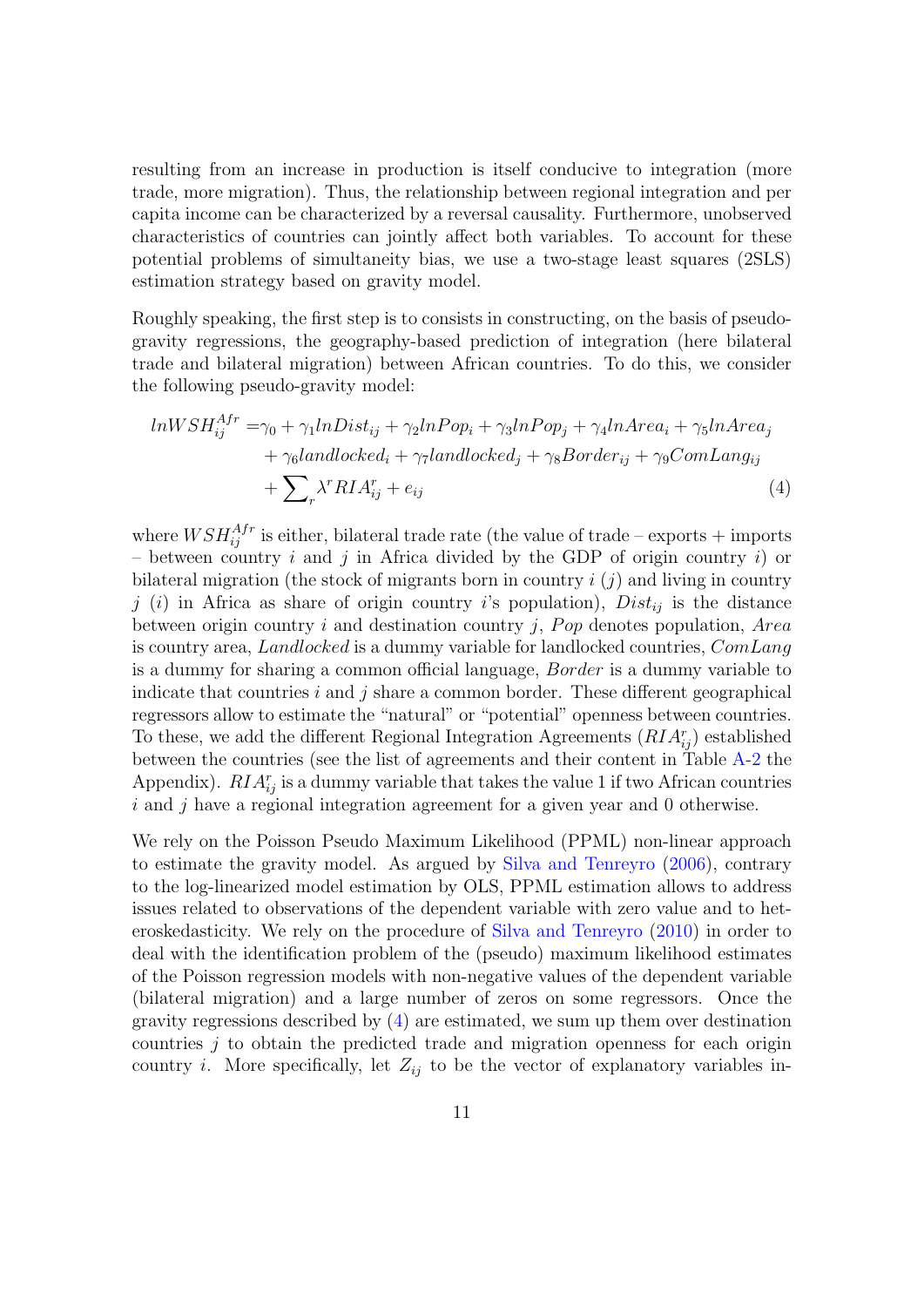cluded in Equation [\(4\)](#page-11-0) and  $\Gamma_{tsh}$  to be the vector of coefficients in the bilateral trade regression, while  $\Gamma_{msh}$  being the corresponding for bilateral migration regression. The gravity-based predictor of intra-African trade openness for origin country  $i$  is then obtained by summing up bilateral trade over destination countries:

$$
\widehat{TSH}^{Afr} = \sum_{j \neq i} exp(\Gamma_{tsh} Z_{ij}) \tag{5}
$$

Similarly, the gravity-based predictor of intra-African migration openness for origin country  $i$  is given by:

$$
\widehat{MSH}^{Afr} = \sum_{j \neq i} exp(\Gamma_{msh} Z_{ij}) \tag{6}
$$

These two predicted values are used in the 2SLS procedure as instruments for intra-African trade and migration, respectively.

### <span id="page-12-0"></span>3.3 Data

Our data are taken from various sources. Our dependent variable is the real income per person (real PP P-adjusted GDP per person), collected from the Penn World Tables (PWT version 9.0). Our explanatory variables of interest are intra-African trade and migration. Data on bilareral trade are collected from the IMF's Direction of Trade Statistics (DOTS). The DOTS database contains data on the value of merchandise exports and imports between each country and all its trading partners. The period for which data are available depends on country but for most countries data extend from the 1980's to the present. The bilateral migration data are taken from the United Nations Global Migration Database (UNGMD). Data on bilateral migration are available for each five-year period starting in 1990. To estimate gravity models for both bilateral variables, we use geographic variables from the CEPII database described in [Head et al.](#page-37-11) [\(2010\)](#page-37-11) and from [Gallup et al.](#page-36-10) [\(1999\)](#page-36-10).

The control variables come largely from the World Bank's World Development Indicators (WDI) database. This is the case for the measure of financial development (domestic credit to private sector as share of GDP), inflation, population and area. We use the database from [Acemoglu et al.](#page-35-6)  $(2001)$  for the historical (colonial origin and the European settlement in the colonies) and geographical (latitude and landlocked) variables. Data on real investment is from the PWT9.0 and for education, we use data on the expected years of schooling provided by the UNESCO Institute for Statistics.

Data on bilateral migration are available each five-year periods (1990-1995-2000- 2005-2010). The other variables in the study are therefore all constructed on five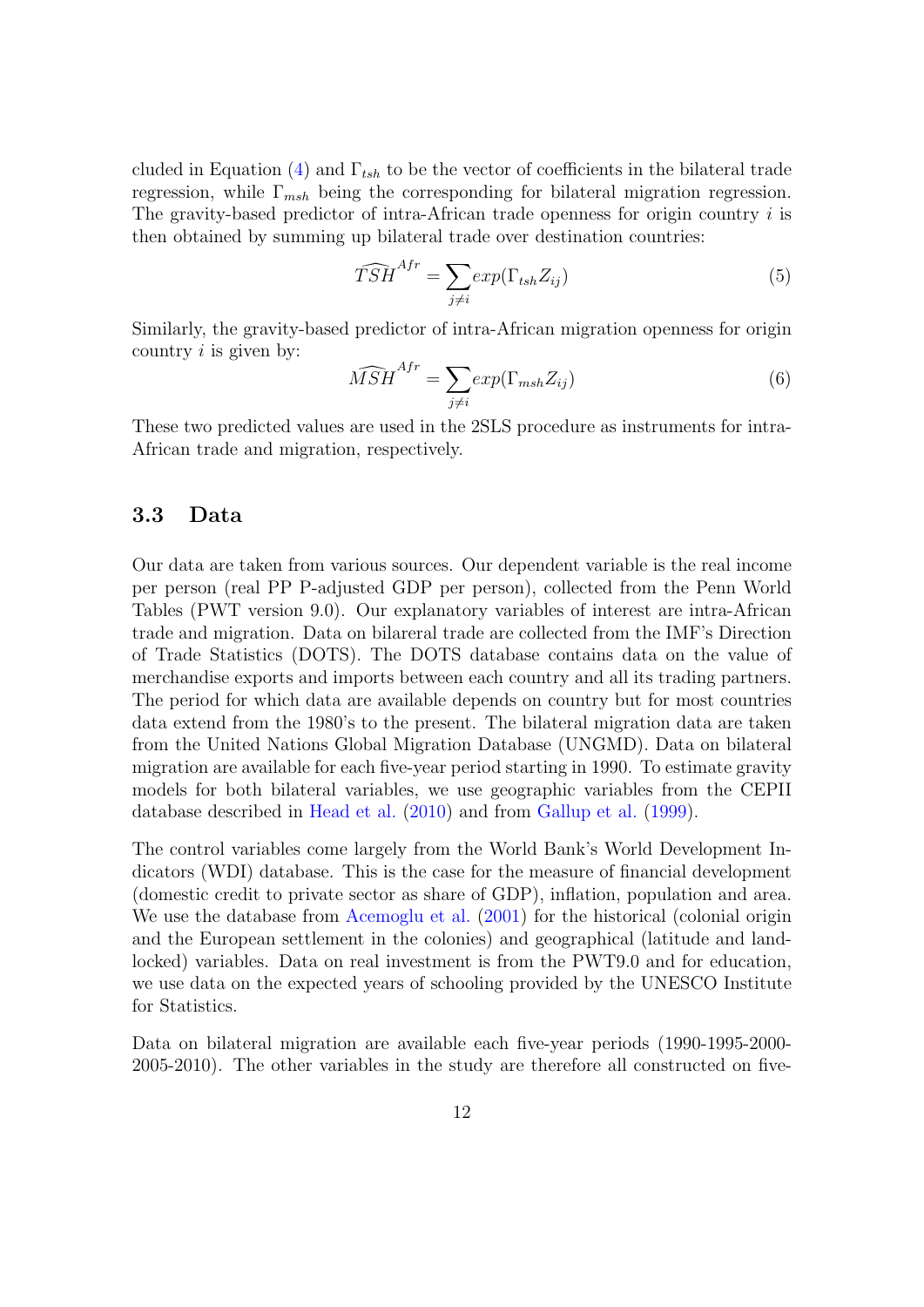year averages (1990-1994, 1995-1999, 2000-2004, 2005-2009 and 2010-2014). So we have a panel data structure with a time dimension of five and a country dimension that covers all African countries. Descriptive statistics on the main variables used for these variables are presented in Table [1.](#page-13-0)

<span id="page-13-0"></span>

| Variable                         | Mean   | Std. Dev. | Min.           | Max.         | N   |
|----------------------------------|--------|-----------|----------------|--------------|-----|
|                                  |        |           |                |              |     |
| Cross-sectional data             |        |           |                |              |     |
| Ln Income per capita             | 7.78   | 0.85      | 6.49           | 9.73         | 49  |
| Intra-African Trade $(\%$ GDP)   | 8.35   | 7.7       | $\theta$       | 35.72        | 49  |
| Intra-African Migration (% Pop.) | 2.29   | 3.04      | 0.05           | 13.09        | 49  |
| Ln Population                    | 15.56  | 1.62      | 11.26          | 18.61        | 49  |
| Ln Area                          | 11.99  | 2.13      | 6.13           | 14.7         | 49  |
| Education                        | 7.73   | 2.64      | 2.76           | 12.06        | 49  |
| Financial development            | 20.66  | 18.32     | 4.28           | 112.86       | 49  |
| Democracy                        | $-0.9$ | 3.98      | $-9.35$        | 9.95         | 47  |
| French colony                    | 0.4    | 0.5       | $\theta$       | $\mathbf{1}$ | 47  |
| British colony                   | 0.36   | 0.49      | $\theta$       | $\mathbf{1}$ | 47  |
| European settlers 1900           | 3.7    | 14.75     | $\Omega$       | 100          | 48  |
| Dist. to equator                 | 15.35  | 9.82      | 1.11           | 37.78        | 47  |
| Inflation                        | 0.45   | 1.87      | $\overline{0}$ | 12.69        | 49  |
| Domest. Invest. rate $(\%$ GDP)  | 17.33  | 8.14      | 6.83           | 46.97        | 49  |
| Landlocked                       | 0.23   | 0.43      | $\overline{0}$ | $\mathbf{1}$ | 47  |
| Panel data                       |        |           |                |              |     |
| Ln Income per capita             | 7.75   | 0.94      | 5.54           | 10.62        | 245 |
| Intra-African Trade $(\%$ GDP)   | 8.35   | 8.47      | $\overline{0}$ | 47.87        | 245 |
| Intra-African Migration (% Pop.) | 2.29   | 3.06      | 0.04           | 13.87        | 245 |
| Ln Population                    | 15.63  | 1.62      | 11.18          | 18.94        | 245 |
| Ln Area                          | 11.99  | 2.11      | 6.13           | 14.73        | 245 |
| Education                        | 8.18   | 3.01      | 2.05           | 14.6         | 243 |
| Financial development            | 20.26  | 22.15     | 1.61           | 148.31       | 238 |
| Democracy                        | 0.52   | 5.26      | $-9.6$         | 10           | 235 |
| French colony                    | 0.4    | 0.49      | $\theta$       | $\mathbf{1}$ | 235 |
| British colony                   | 0.36   | 0.48      | $\theta$       | $\mathbf{1}$ | 235 |
| European settlers 1900           | 3.7    | 14.62     | $\overline{0}$ | 100          | 240 |
| Dist. to equator                 | 15.35  | 9.73      | 1.11           | 37.78        | 235 |
| Inflation                        | 0.58   | 5.72      | $\theta$       | 86.03        | 233 |
|                                  |        |           |                |              |     |
| Domest. Invest. rate $(\%$ GDP)  | 18.42  | 10.51     | 1.95           | 65.94        | 245 |
| Landlocked                       | 0.23   | 0.42      | $\theta$       | $\mathbf{1}$ | 235 |

Table 1: Descriptive statistics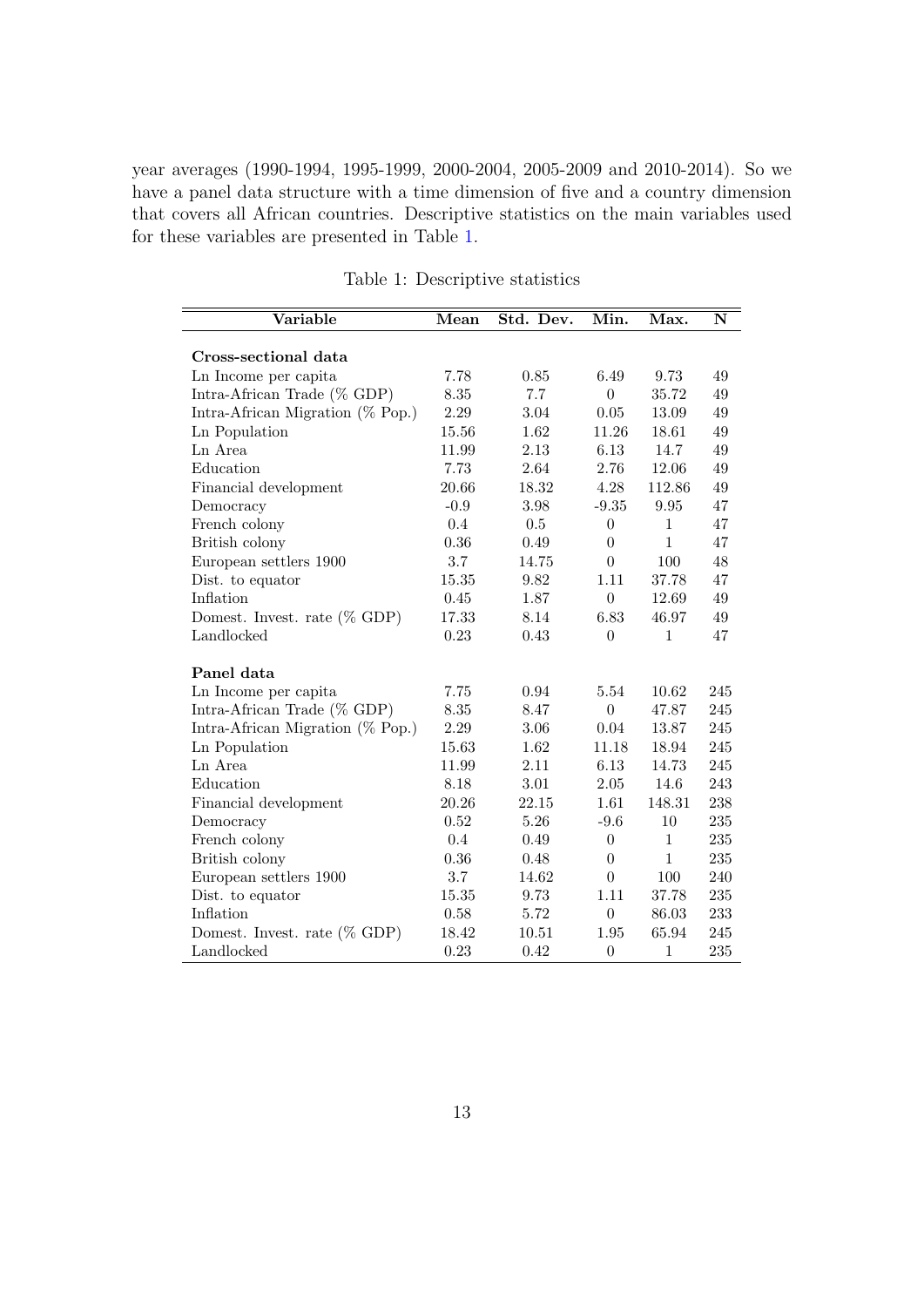## <span id="page-14-0"></span>4 Empirical results

We begin by presenting the results of our model of gravity that are essential in our identification strategy. However, since the gravity model itself is not at the center of our study, the comments will be brief. Then we present and discuss the results on the impact of African integration, seen from the perspective of intra-African trade and migration. We then distinguish the long-term impact from the short- and medium-term impact.

### 4.1 Gravity Model Estimates

We estimated the gravity model [\(4\)](#page-11-0) using both the OLS and PPML estimators even though we then prefer the results from the PPML approach for the reasons mentioned above. The results obtained for both intra-African trade and migration are presented in the table [A-1](#page-33-0) in the Appendix. The model is estimated for both cross-sectional (first four columns) and panel (last four columns) data. To account for time-varying dimension in panel setting, following [Docquier et al.](#page-36-9) [\(2016\)](#page-36-9) and [Feyrer](#page-36-11) [\(2009\)](#page-36-11), we include time fixed effects and interactions between geographic distance and time dummies. This allows the effect of geographic distance to be time-varying, and thus to capture reduction in trade and migration costs caused by improvements in transport technology [\(Docquier et al.,](#page-36-9) [2016\)](#page-36-9).

Several lessons can be drawn from these results. First, the results are consistent with the usual predictions of gravity models. Indeed, several expected results are obtained, such as the negative effect of distance on trade and migration, the positive effect of sharing the same border or a common language (official or local). We also find that landlocked countries are naturally much less open to trade and migration, which is an expected result. Moreover, we note that the intensity of trade and migration between two African countries increases with the size of the destination country. It should be added, however, that in terms of the effect of size (population, surface area), the results are in some cases different according to the estimator and between trade and migration. The literature itself has not established a clear and unambiguous relationship on this effect (see [Ortega and Peri,](#page-37-4) [2014\)](#page-37-4). Second, the results from the cross-sectional and panel-based approaches are consistent. The signs obtained for the different variables are generally the same. The results also show that the evolution of new transport technologies has not contributed to significantly reduce the impact of distance on intra-African migration and trade. Indeed, if the OLS estimator shows a downward trend in distance costs, this result disappears with the more robust PPML estimator. This result reflects the still too high costs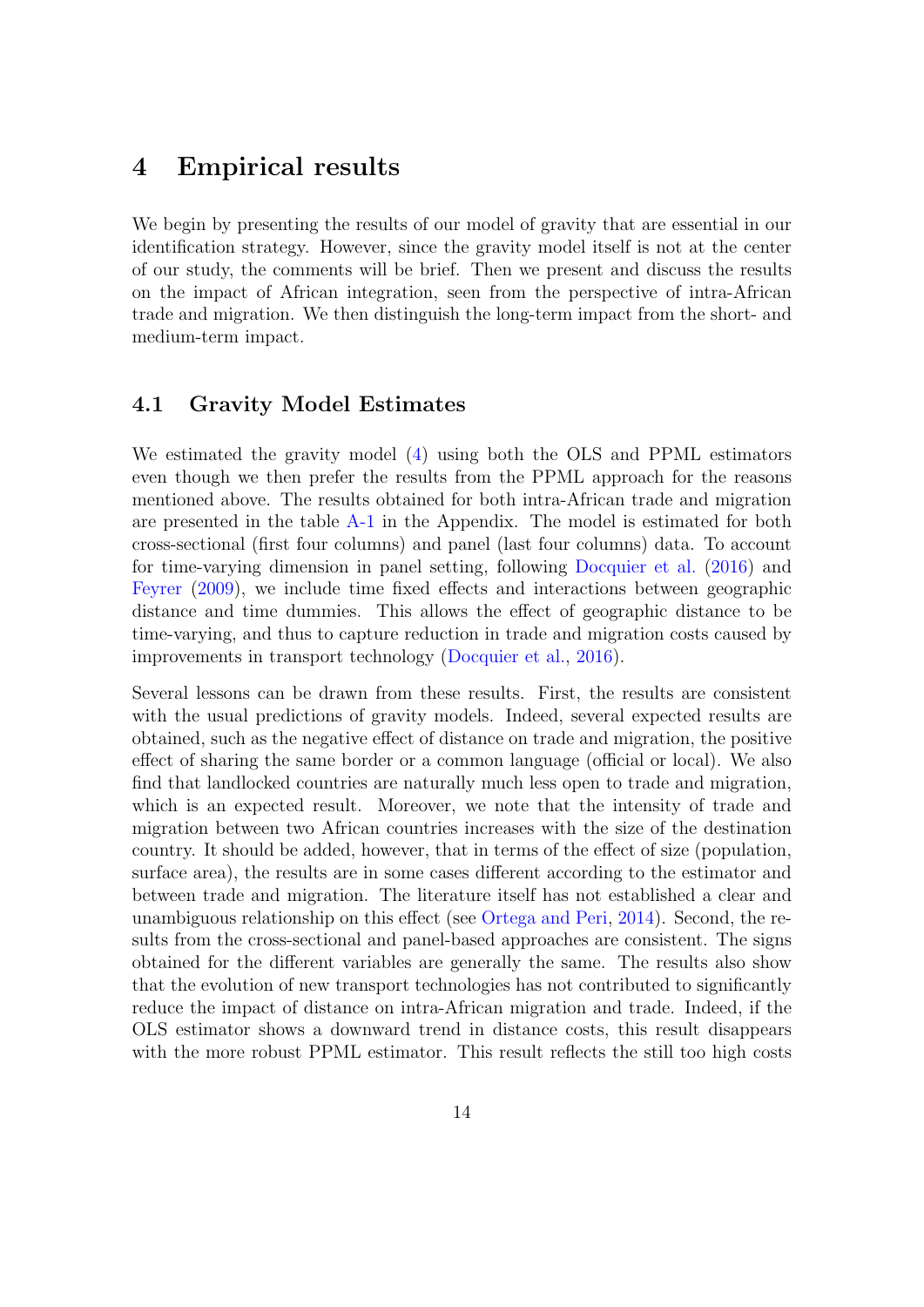of trade and mobility between African countries, largely due to the impressive lack of transport infrastructure. Finally, with regard to regional integration agreements (mainly trade agreements), our results show that some have contributed to significantly improve trade and migration between member countries. This is the case for trade agreements between the member countries of ECA, COMESA, SADC, WAEMU and, to a lesser extent, of AGADIR.<sup>[6](#page-15-0)</sup> The PAFTA and AMU agreements do not appear to have had a significant and robust impact on trade and migration between member countries. The surprising result we get is that the SACU trade agreement seems to have had a significant negative impact on trade and migration between member countries. This surprising result must be interpreted with great caution because of the recent nature of this agreement, and above all because the countries involved in this agreement are also involved in the SADC agreement. In short, our model of gravity adapts well with some well-known stylized facts such as the effect of distance and shows that most regional integration agreements between African countries have been favorable for trade and migration between these countries.

#### 4.2 Intra-African Openness and Income in Africa

We first present the results of the cross-sectional estimates in line with most of the previous studies (among others, [Frankel and Romer,](#page-36-8) [1999;](#page-36-8) [Dollar and Kraay,](#page-36-3) [2003;](#page-36-3) [Noguer and Siscart,](#page-37-2) [2005;](#page-37-2) [Freund and Bolaky,](#page-36-4) [2008;](#page-36-4) [Ortega and Peri,](#page-37-4) [2014;](#page-37-4) [Coulibaly et al.,](#page-36-12) [2016;](#page-36-12) [Docquier et al.,](#page-36-9) [2016\)](#page-36-9) in order to analyze the impact of integration in a long-term perspective. Then, we expose and discuss the results of the panel approach that introduces more variability and dynamics in the relationship between integration and income in Africa. These results show the short- and medium-term impact of regional integration in Africa. In both cases, we adopt the same format. We first present intra-African trade and migration results separately. Then we present the results of the joined impacts to take into account the criticism of [Ortega and Peri](#page-37-4) [\(2014\)](#page-37-4) on the omitted variable bias. This also makes it possible to see which of the two integration vectors is the most influential, if any. Since these results are based on the instrumental variables (IV) method, our results can be interpreted as measuring the causal effect of intra-African trade and migration if the instruments used are well identified. For this purpose, we use the [Sanderson](#page-38-8) [and Windmeijer](#page-38-8) [\(2016\)](#page-38-8)'s test of weak identification for each endogenous regressor and the [Kleibergen and Paap](#page-37-12) [\(2006\)](#page-37-12)'s test of jointly weak identification.

<span id="page-15-0"></span><sup>6</sup>See more detail on the different agreements, their contents, the member countries and the definition of the different blocks in Table [A-2](#page-34-0) in Appendix.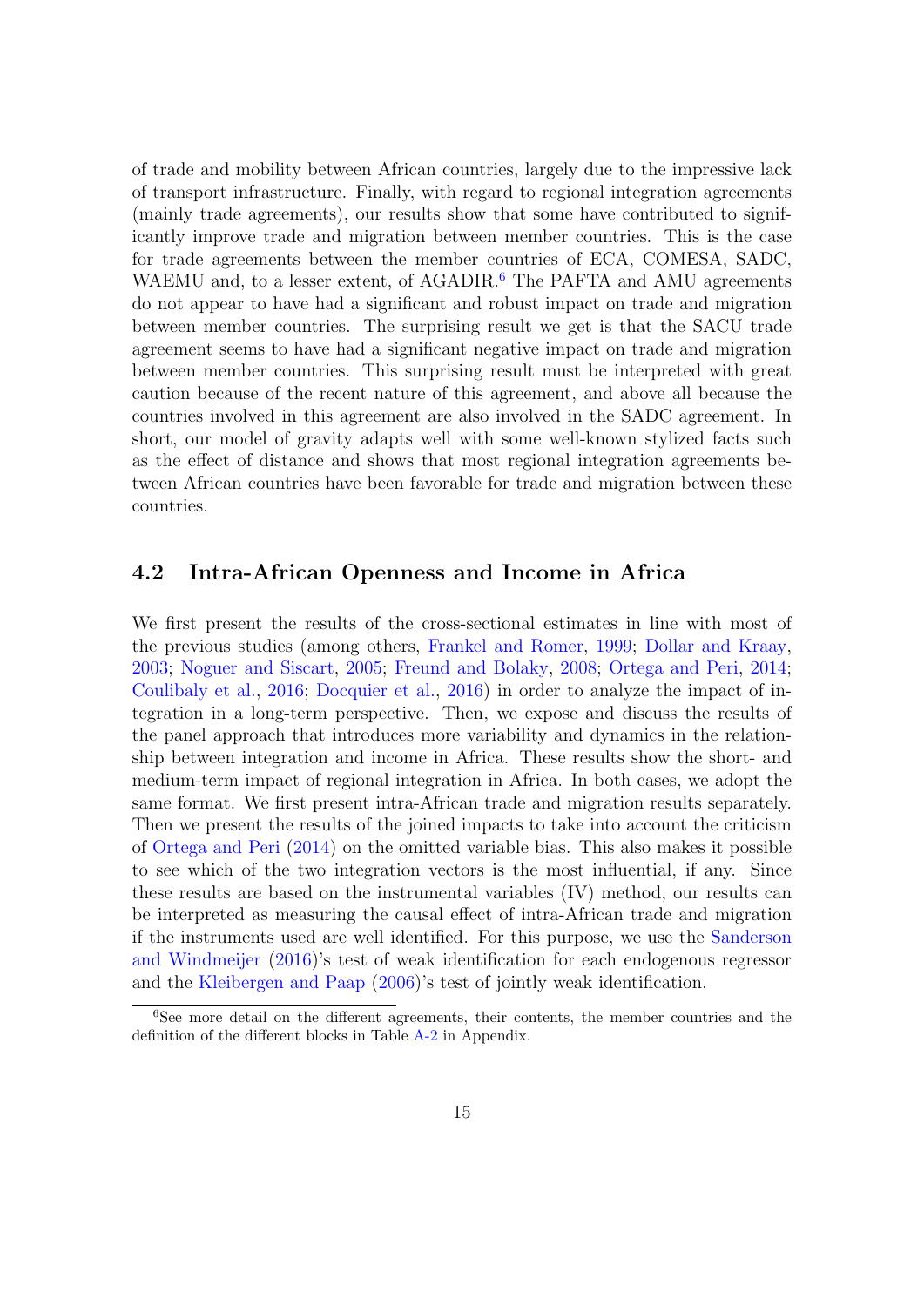#### 4.2.1 The long-term effects of intra-African trade and migration

Table [2](#page-16-0) presents the baseline results of the long-term impact of regional integration in Africa. These results show that intra-African trade and migration, taken separately (columns CS-IV1 and CS-IV2), have a low significance impact on per capita income. This impact disappears when the two variables are considered simultaneously (Column CS-IV3) to avoid the omitted variable bias. Indeed, the geographical factors used to identify the causal impact of trade are also relevant for migration. The last three columns in Table [2](#page-16-0) extend the baseline by introducing education, which is a key determinant of income, as a control variable. The results do not change significantly. Indeed, intra-African trade and migration have a positive impact on per capita income in the long term, but this impact disappears when the two variables are introduced jointly. As expected, education has a significant and positive impact on per capita income whatever the specification.

Table 2: The long-term effect of intra-African trade and migration

<span id="page-16-0"></span>

|                           |            | Baseline regression        |                            |            | Augmented-baseline regression |              |
|---------------------------|------------|----------------------------|----------------------------|------------|-------------------------------|--------------|
| Variables                 | $CS$ -IV1  | $\overline{\text{CS-IV2}}$ | $\overline{\text{CS-IV3}}$ | $CS$ -IV4  | $CS$ -IV5                     | $CS$ -IV $6$ |
|                           |            |                            |                            |            |                               |              |
| Intra-African Trade       | $0.026*$   |                            | 0.014                      | $0.035**$  |                               | 0.026        |
|                           | (0.014)    |                            | (0.039)                    | (0.016)    |                               | (0.024)      |
| Intra-African Migration   |            | $0.071*$                   | 0.040                      |            | $0.089**$                     | 0.033        |
|                           |            | (0.042)                    | (0.119)                    |            | (0.039)                       | (0.067)      |
| Ln Population             | 0.035      | 0.066                      | 0.059                      | 0.010      | 0.043                         | 0.030        |
|                           | (0.130)    | (0.111)                    | (0.118)                    | (0.094)    | (0.084)                       | (0.095)      |
| Ln Area                   | $-0.099$   | $-0.099$                   | $-0.103$                   | $-0.022$   | $-0.020$                      | $-0.026$     |
|                           | (0.097)    | (0.089)                    | (0.091)                    | (0.078)    | (0.069)                       | (0.073)      |
| Dist. to equator          | 0.014      | $0.026*$                   | 0.021                      | 0.011      | $0.026**$                     | 0.016        |
|                           | (0.018)    | (0.016)                    | (0.024)                    | (0.015)    | (0.012)                       | (0.017)      |
| Education                 |            |                            |                            | $0.165***$ | $0.161***$                    | $0.164***$   |
|                           |            |                            |                            | (0.033)    | (0.025)                       | (0.028)      |
| Constant                  | $7.348***$ | $7.190***$                 | $7.242***$                 | $5.911***$ | $5.764***$                    | $5.837***$   |
|                           | (0.321)    | (0.339)                    | (0.414)                    | (0.317)    | (0.217)                       | (0.337)      |
|                           | 47         |                            |                            | 47         |                               |              |
| Observations              |            | 47                         | 47                         |            | 47<br>0.723                   | 47           |
| R-squared                 | 0.441      | 0.533                      | 0.503                      | 0.615      |                               | 0.668        |
| Regional Fixed Effect     | Yes        | Yes                        | Yes                        | Yes        | Yes                           | Yes          |
| $K-P$ F-stat              | 40         | 22.50                      | 2.409                      | 34.62      | 22.34                         | 2.474        |
| SW F-stat Intra-Trade     | 40         |                            | 11.46                      | 34.62      |                               | 11.34        |
| SW F-stat Intra-Migration |            | 22.50                      | 4.750                      |            | 22.34                         | 5.050        |
| $SY$ 10% max IV size      | 16.38      | 16.38                      | 7.030                      | 16.38      | 16.38                         | 7.030        |
| SY 25\% max IV size       | 5.530      | 5.530                      | 3.630                      | 5.530      | 5.530                         | 3.630        |

Notes: Heteroskedasticity-robust standard errors are in parentheses. \*, \*\*, and \*\*\* denote significance at the 10%, 5% and 1% confidence level, respectively. K-P F-stat is the [Kleibergen and Paap](#page-37-12) [\(2006\)](#page-37-12) rk Wald F-stat test of jointly weak identification. SW F-stat is the [Sanderson and Windmeijer](#page-38-8) [\(2016\)](#page-38-8) F-stat test of weak identification for each endogenous regressor separately. In the case of a single endogenous regressor, the SW F-stat is identical to the K-P F-stat. SY 10% max IV size and SY 10% max IV size are the [Stock and Yogo](#page-38-9) [\(2005\)](#page-38-9) critical values under the i.i.d. assumption.

Table [3](#page-17-0) extends the analysis by using a series of control variables to test the ro-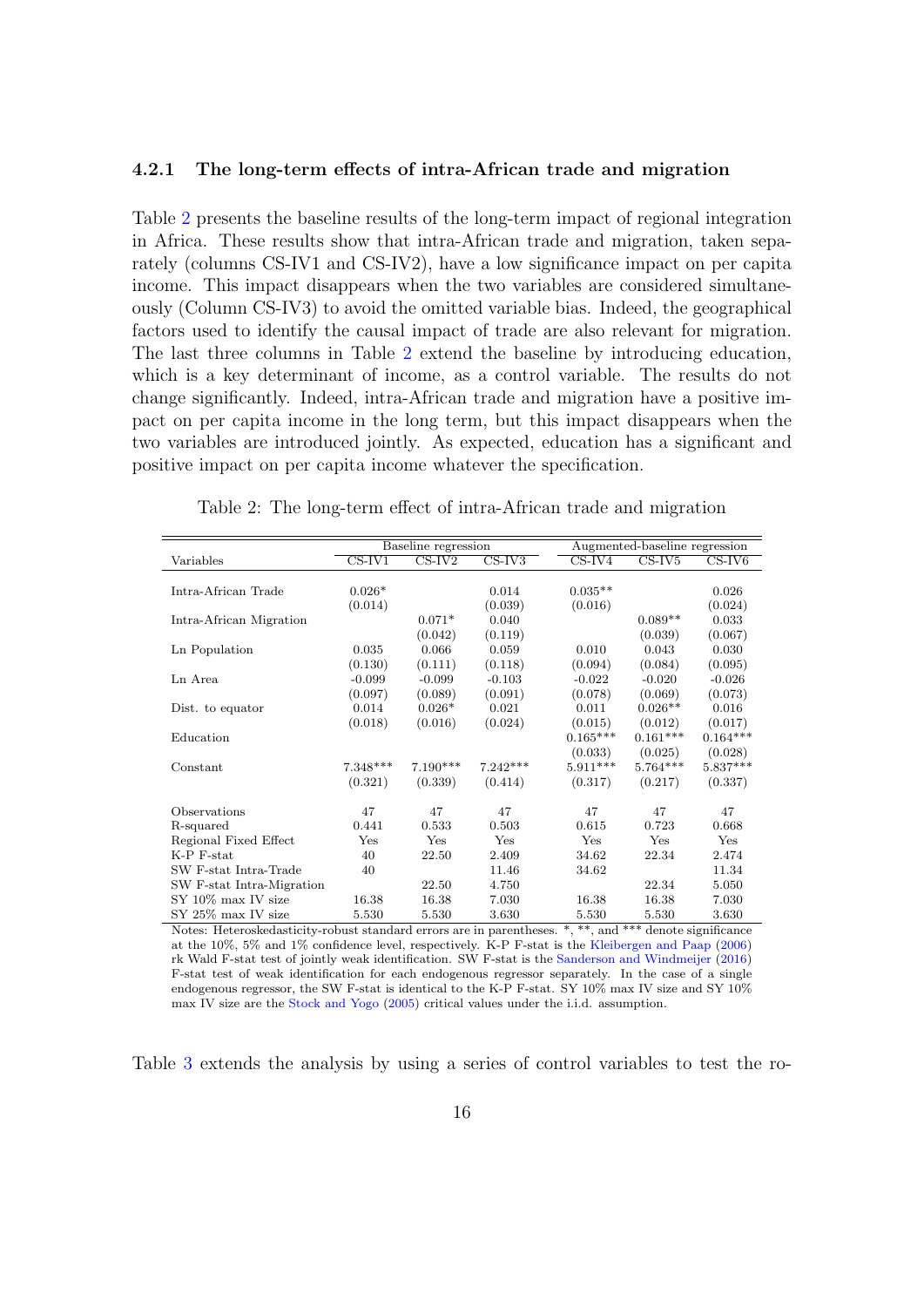bustness of the relationship between regional integration and per capita income. Indeed, we introduced a set of geographic and historical control variables (landlocked dummy, former French colony, former English colony, European settlement) which are considered as exogenous sources of the quality of the current institutions as well as the current performances of the government (see [Hall and Jones,](#page-36-13) [1999;](#page-36-13) [La Porta et al.,](#page-37-13) [1999,](#page-37-13) [2008;](#page-37-14) [Ortega and Peri,](#page-37-4) [2014\)](#page-37-4). The results still show that intra-African trade and migration do not have a significant impact on per capita income over the long term.

|                           |            |                       | Historical and Geo. control variables |            | Political and eco. control variables |              |  |
|---------------------------|------------|-----------------------|---------------------------------------|------------|--------------------------------------|--------------|--|
| Variables                 | $CS$ -IV1  | $CS$ -IV <sub>2</sub> | $CS$ -IV3                             | $CS$ -IV4  | $CS$ -IV $5$                         | $CS$ -IV $6$ |  |
|                           |            |                       |                                       |            |                                      |              |  |
| Intra-African Trade       | 0.022      |                       | 0.015                                 | $0.031**$  |                                      | 0.021        |  |
|                           | (0.016)    |                       | (0.021)                               | (0.016)    |                                      | (0.020)      |  |
| Intra-African Migration   |            | $0.076*$              | 0.033                                 |            | $0.097**$                            | 0.047        |  |
|                           |            | (0.045)               | (0.060)                               |            | (0.045)                              | (0.059)      |  |
| Ln Population             | $-0.003$   | 0.025                 | 0.017                                 | 0.005      | 0.074                                | 0.058        |  |
|                           | (0.083)    | (0.078)               | (0.084)                               | (0.124)    | (0.134)                              | (0.132)      |  |
| Ln Area                   | $-0.030$   | $-0.019$              | $-0.029$                              | $-0.033$   | $-0.046$                             | $-0.048$     |  |
|                           | (0.072)    | (0.070)               | (0.069)                               | (0.078)    | (0.082)                              | (0.079)      |  |
| Dist. to equator          | 0.011      | $0.025**$             | 0.016                                 | $-0.006$   | 0.008                                | 0.001        |  |
|                           | (0.015)    | (0.011)               | (0.018)                               | (0.012)    | (0.012)                              | (0.014)      |  |
| Education                 | $0.136***$ | $0.139***$            | $0.139***$                            | $0.118***$ | $0.110***$                           | $0.115***$   |  |
|                           | (0.032)    | (0.025)               | (0.029)                               | (0.032)    | (0.021)                              | (0.023)      |  |
| British colony            | 0.271      | 0.197                 | 0.225                                 |            |                                      |              |  |
|                           | (0.258)    | (0.230)               | (0.237)                               |            |                                      |              |  |
| French colony             | 0.295      | 0.133                 | 0.218                                 |            |                                      |              |  |
|                           | (0.225)    | (0.218)               | (0.211)                               |            |                                      |              |  |
| Landlocked                | $-0.316**$ | $-0.225$              | $-0.267$                              |            |                                      |              |  |
|                           | (0.146)    | (0.157)               | (0.164)                               |            |                                      |              |  |
| European settlers 1900    | $-0.002$   | $-0.000$              | $-0.001$                              |            |                                      |              |  |
|                           | (0.003)    | (0.003)               | (0.003)                               |            |                                      |              |  |
| Democracy                 |            |                       |                                       | 0.003      | 0.017                                | 0.012        |  |
|                           |            |                       |                                       | (0.028)    | (0.032)                              | (0.031)      |  |
| Inflation                 |            |                       |                                       | $-0.008$   | 0.024                                | 0.001        |  |
|                           |            |                       |                                       | (0.024)    | (0.018)                              | (0.024)      |  |
| Financial development     |            |                       |                                       | $1.063*$   | 0.810                                | 0.866        |  |
|                           |            |                       |                                       | (0.585)    | (0.639)                              | (0.641)      |  |
|                           |            |                       |                                       | (0.006)    | (0.006)                              | (0.006)      |  |
| Domest. Invest. rate      |            |                       |                                       | $0.019**$  | $0.019**$                            | $0.020**$    |  |
|                           |            |                       |                                       | (0.009)    | (0.009)                              | (0.009)      |  |
| Constant                  | $6.123***$ | $5.902***$            | $6.006***$                            | $6.073***$ | $5.944***$                           | $5.957***$   |  |
|                           | (0.278)    | (0.265)               | (0.352)                               | (0.371)    | (0.339)                              | (0.391)      |  |
| Observations              | 47         | 47                    | 47                                    | 46         | 46                                   | 46           |  |
| R-squared                 | 0.683      | 0.740                 | 0.714                                 | 0.692      | 0.773                                | 0.740        |  |
| Regional Fixed Effect     | Yes        | Yes                   | Yes                                   | Yes        | Yes                                  | Yes          |  |
| K-P F-stat                | 31.92      | 15.77                 | 2.589                                 | 28.04      | 11.59                                | 2.773        |  |
| SW F-stat Intra-Trade     | 31.92      |                       | 10.49                                 | 28.04      |                                      | 14.51        |  |
| SW F-stat Intra-Migration |            | 15.77                 | 5.38                                  |            | 11.59                                | 5.60         |  |
| SY 10% max IV size        | 16.38      | 16.38                 | 7.030                                 | 16.38      | 16.38                                | 7.030        |  |
| SY 25% max IV size        | 5.530      | 5.530                 | 3.630                                 | 5.530      | 5.530                                | 3.630        |  |

<span id="page-17-0"></span>Table 3: The long-term effect of intra-African trade and migration – Controls

Notes: see notes of Table [2.](#page-16-0)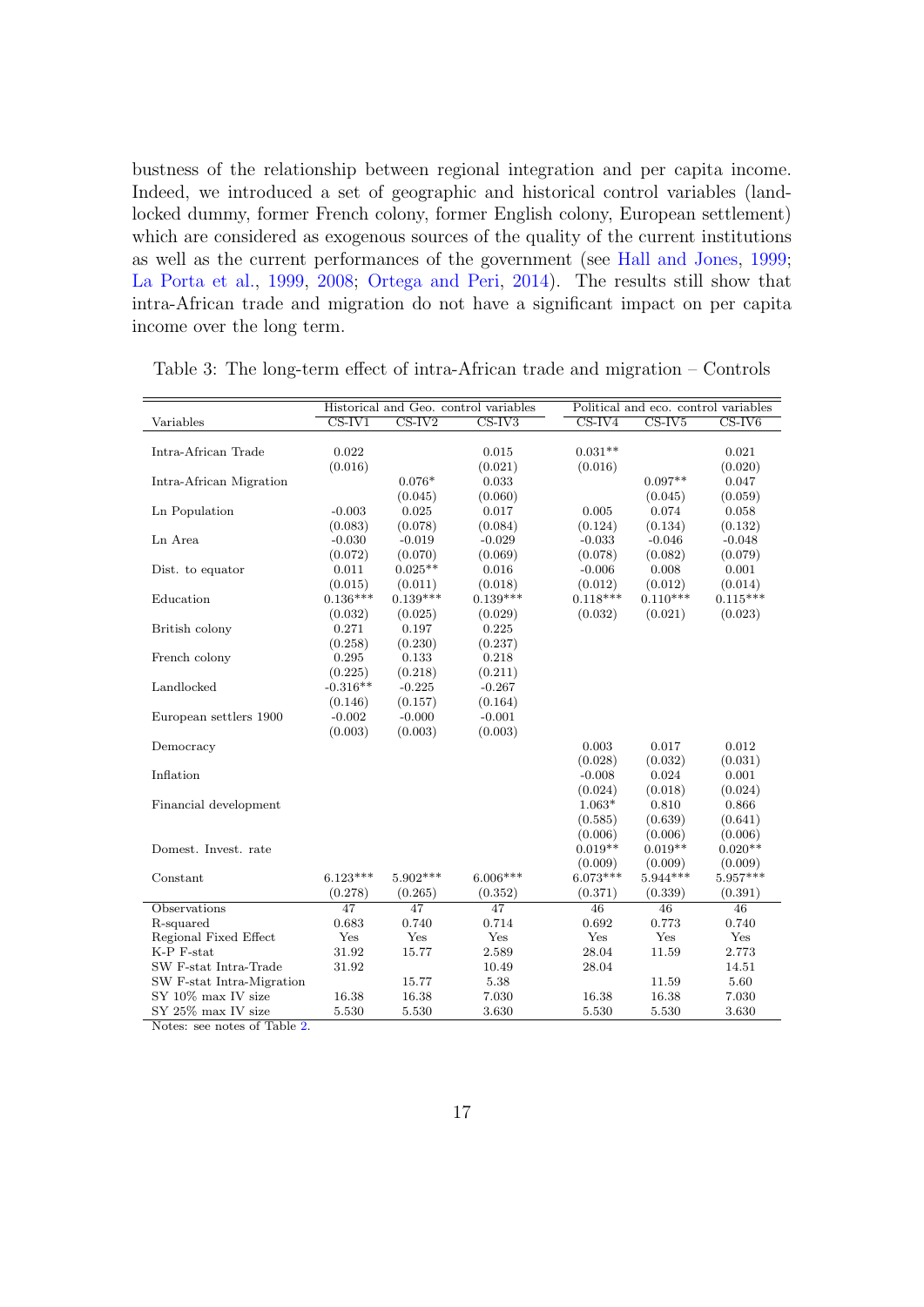In other words, countries that are more open to African trade and migration do not improve more their per capita income. The results are robust even when controlling for economic variables (such as inflation rates, financial development and investment rates) and institutional variables (such as the political regime) that are also major determinants of real income per capita. Of all these control variables, only the investment rate and education appear to have a significant positive impact in the long term on economic development in Africa. These results are fairly standard in the literature on the determinants of growth of African countries (see [Masanjala and](#page-37-15) [Papageorgiou,](#page-37-15) [2008\)](#page-37-15).

To summarize, our empirical results do not allow us to establish a positive, significant and robust long-term impact of regional integration on the standard of living in Africa. This may be a reflection of the current low level of integration of African countries as outlined in the introduction. Indeed, the still too high costs of trade between countries, the sharp lack of inter-country connection infrastructure, the low level of diversification of African economies and the low level of financial development of the countries could explain this result. Does this mean that regional integration is not appropriate for African economies? Should we conclude, as in previous studies [\(Vamvakidis,](#page-38-1) [1998;](#page-38-1) [Torstensson,](#page-38-3) [1999;](#page-38-3) [Venables,](#page-38-5) [2003\)](#page-38-5), that integration among developing countries is not beneficial to them? Certainly not, given the large potential for progression that exists for African economies. Moreover, it is possible that integration is most effective short and medium term than in the long term. Finally, given the relatively limited number of observations in cross-section, it is wise not to draw a definitive conclusion at this stage. What about the short- and medium-term impact of regional integration in Africa? The next section answers this question.

#### 4.2.2 The short- and medium-term effect of African integration

As before, we begin by presenting the basic results (without control). These results, which appear in Table [4,](#page-19-0) show that, taken separately, only intra-African migration has a positive and significant impact on per capita income in Africa. Even considering the two regional integration vectors jointly, this result seems to be maintained. Intra-African migration therefore has a positive impact in the short and medium term on real per capita income in Africa. This result is not affected by the extension of the baseline model to control the effect of education. Intra-regional trade does not appear to have a significant impact on income in Africa. Education is highly correlated with income levels even in the short and medium term. Our identification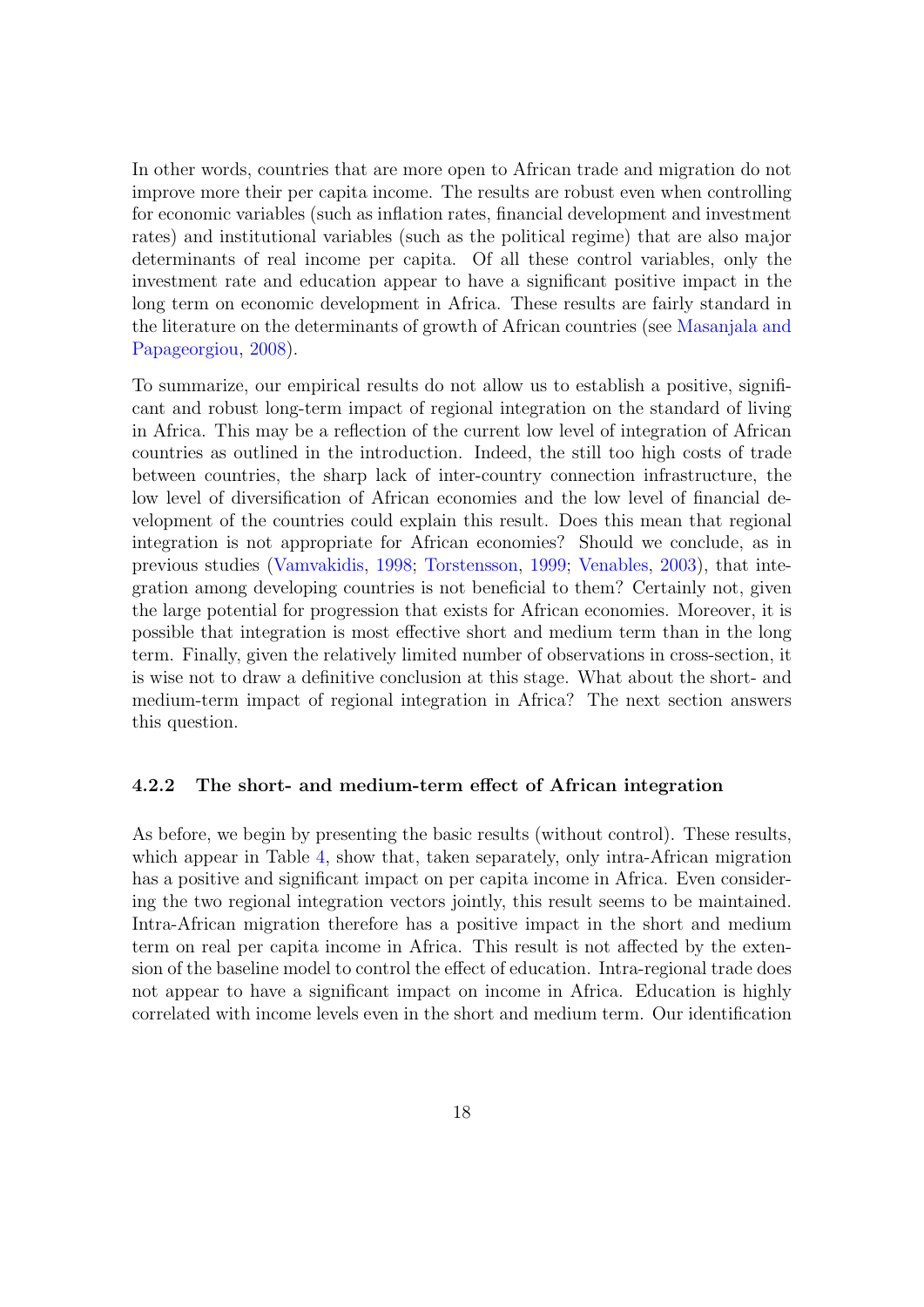strategy confirms the exogenous nature of predictors from the gravity model.<sup>[7](#page-19-1)</sup> The instruments used are therefore well identified. However, as before, it is necessary to go further to see if these results resist the introduction of other important control variables to explain per capita income.

|                           |             | Baseline regression   |            |             | Augmented-baseline regression |            |
|---------------------------|-------------|-----------------------|------------|-------------|-------------------------------|------------|
| Variables                 | $Panel-IV1$ | Panel-IV <sub>2</sub> | Panel-IV3  | $Panel-IV4$ | Panel-IV <sub>5</sub>         | Panel-IV6  |
|                           |             |                       |            |             |                               |            |
| Intra-African Trade       | 0.011       |                       | $-0.008$   | 0.013       |                               | $-0.009$   |
|                           | (0.009)     |                       | (0.012)    | (0.009)     |                               | (0.011)    |
| Intra-African Migration   |             | $0.077***$            | $0.090***$ |             | $0.090***$                    | $0.105***$ |
|                           |             | (0.016)               | (0.025)    |             | (0.015)                       | (0.022)    |
| Ln Population             | $-0.015$    | 0.059                 | 0.057      | $-0.060$    | 0.027                         | 0.024      |
|                           | (0.062)     | (0.055)               | (0.054)    | (0.054)     | (0.051)                       | (0.049)    |
| Ln Area                   | $-0.080*$   | $-0.104**$            | $-0.099**$ | 0.001       | $-0.027$                      | $-0.022$   |
|                           | (0.047)     | (0.044)               | (0.043)    | (0.040)     | (0.037)                       | (0.037)    |
| Dist. to equator          | $0.019**$   | $0.029***$            | $0.032***$ | $0.016**$   | $0.028***$                    | $0.030***$ |
|                           | (0.009)     | (0.008)               | (0.009)    | (0.007)     | (0.006)                       | (0.008)    |
| Education                 |             |                       |            | $0.142***$  | $0.140***$                    | $0.140***$ |
|                           |             |                       |            | (0.017)     | (0.013)                       | (0.013)    |
| Constant                  | $7.260***$  | $6.967***$            | $6.935***$ | $6.165***$  | $5.839***$                    | $5.803***$ |
|                           | (0.169)     | (0.183)               | (0.190)    | (0.183)     | (0.163)                       | (0.176)    |
|                           |             |                       |            |             |                               |            |
| Observations              | 235         | 235                   | 235        | 235         | 235                           | 235        |
| R-squared                 | 0.475       | 0.544                 | 0.555      | 0.606       | 0.672                         | 0.682      |
| Regional Fixed Effect     | Yes         | Yes                   | Yes        | Yes         | Yes                           | Yes        |
| Time Fixed Effect         | Yes         | Yes                   | Yes        | Yes         | Yes                           | <b>Yes</b> |
| K-P F-stat                | 23.37       | 122.2                 | 10.06      | 23.41       | 126.4                         | 9.915      |
| SW F-stat Intra-Trade     | 23.37       |                       | 18.35      | 23.41       |                               | 18.21      |
| SW F-stat Intra-Migration |             | 122.2                 | 31.74      |             | 126.4                         | 31.34      |
| SY 10% max IV size        | 16.38       | 16.38                 | 19.93      | 16.38       | 16.38                         | 19.93      |
| SY 25% max IV size        | 5.530       | 5.530                 | 7.250      | 5.530       | 5.530                         | 7.250      |

<span id="page-19-2"></span><span id="page-19-0"></span>Table 4: The short- and medium-term of intra-African trade and migration

Notes: Heteroskedasticity-robust standard errors are in parentheses. \*, \*\*, and \*\*\* denote significance at the 10%, 5% and 1% confidence level, respectively. K-P F-stat is the [Kleibergen and Paap](#page-37-12) [\(2006\)](#page-37-12) rk Wald F-stat test of jointly weak identification. SW F-stat is the [Sanderson and Windmeijer](#page-38-8) [\(2016\)](#page-38-8) F-stat test of weak identification for each endogenous regressor separately. In the case of a single endogenous regressor, the SW F-stat is identical to the K-P F-stat. SY 10% max IV size and SY 10% max IV size are the [Stock and Yogo](#page-38-9) [\(2005\)](#page-38-9) critical values under the i.i.d. assumption.

The results in Table [5](#page-21-0) thus go further by controlling the short- and medium-term impact of African integration by a set of control variables. The first three columns include geographic and historical controls. The previous results are not at all disturbed by these control variables. Intra-regional trade does not have a significant impact on per capita income. For its part, intra-regional migration still has a positive and significant impact at the 1% confidence level in Africa's standard of living. By controlling by economic and political variables (investment rate, financial development, inflation, democracy), intra-African trade seems to have a significant and

<span id="page-19-1"></span><sup>&</sup>lt;sup>7</sup>The statistics from [Sanderson and Windmeijer](#page-38-8) [\(2016\)](#page-38-8)'s test of weak identification for each endogenous regressor and [Kleibergen and Paap](#page-37-12) [\(2006\)](#page-37-12)'s test of jointly weak identification are higher than the critical values of the [Stock and Yogo](#page-38-9) [\(2005\)](#page-38-9) at the usual confidence level.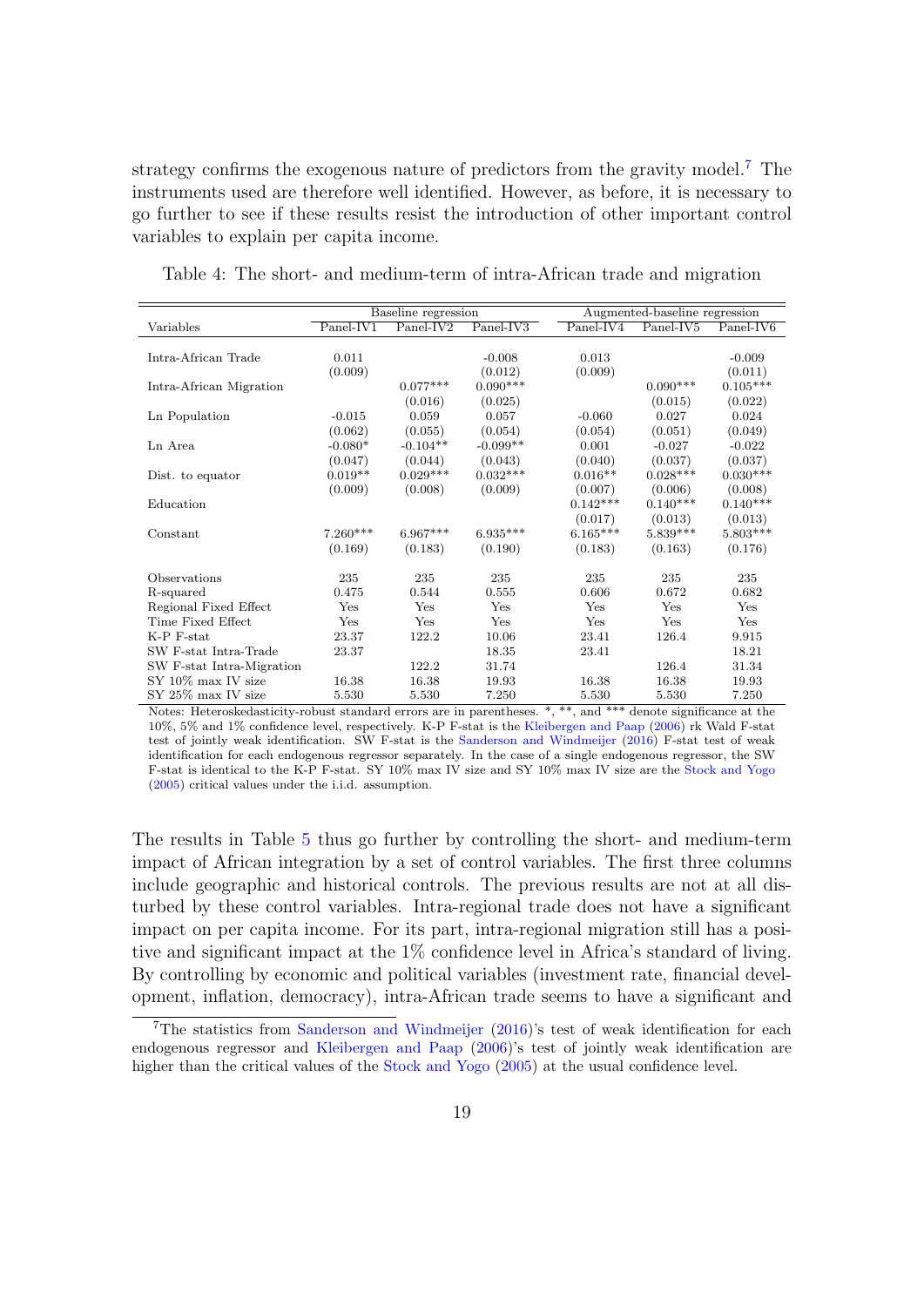positive impact when considered separately. However, this result does not resist the inclusion of intra-African migration. Once again, the positive and significant impact of intra-African migration is robust to the inclusion of these control variables. In an ultimate robustness check, we test the strength of our results by controlling the effect of regional integration by all of our control variables. The results are shown in the last three columns of Table [5.](#page-21-0) Our results remain unchanged. They confirm the income-enhancing effect of intra-African migration. The sensitivity of the results to the sample was also tested by making the same estimates for only sub-Saharan African countries. Intra-African migration remains the dominant and significant channel.<sup>[8](#page-20-0)</sup> Such a result was found by [Ortega and Peri](#page-37-4)  $(2014)$  but in a cross-country analysis involving both developed and developing countries. Indeed, they show that the positive impact of international trade found by [Frankel and Romer](#page-36-8) [\(1999\)](#page-36-8) disappears when they control by international migration. For them, countries with a higher rate of immigration improve their per capita income more significantly.

While our short- and medium-term results do not contradict those of [Vamvakidis](#page-38-1) [\(1998\)](#page-38-1), [Torstensson](#page-38-3) [\(1999\)](#page-38-3) and [Venables](#page-38-5) [\(2003\)](#page-38-5) on trade, they do not confirm them either. According to our results, regional integration among developing countries like those in Africa can significantly improve their living standards, particularly through intra-African migration. One can not therefore look at the only channel of intraregional trade to conclude on the impact of regional integration. We clearly show here that other channels count and in particular that of intra-African migration help to significantly improve per capita income in African countries, at least in the short to medium term. The result may be partly explained by the fact that intra-regional migration makes it possible to adjust production cycles in countries of immigration and, at the same time, income cycles for migrants themselves. This is particularly true in the construction sector but especially in the agricultural sector. For example, it is quite common to find Beninese and Togolese farmers who go to Nigeria to work in agricultural plantations when the agricultural season is not favorable for their own crops. Similarly the "housing boom" in some African countries such as Ivory Coast attracts many workers from neighboring countries. On the control variables, we note that they have the expected signs. Roughly speaking, education has a positive and significant impact on per capita income and this appears to be very robust. Investment contributes to a significant improvement in per capita income in Africa, while inflation contributes to its degradation. Financial development also has a positive and significant link with per capita income. The isolation reduces the per capita income. Finally, the African countries formerly colonized by the British seem to have a higher level of per capita income. All these results are consistent with the previous literature.

<span id="page-20-0"></span><sup>8</sup>To save space, the results of these estimates are not reported here, but are available upon request from the authors.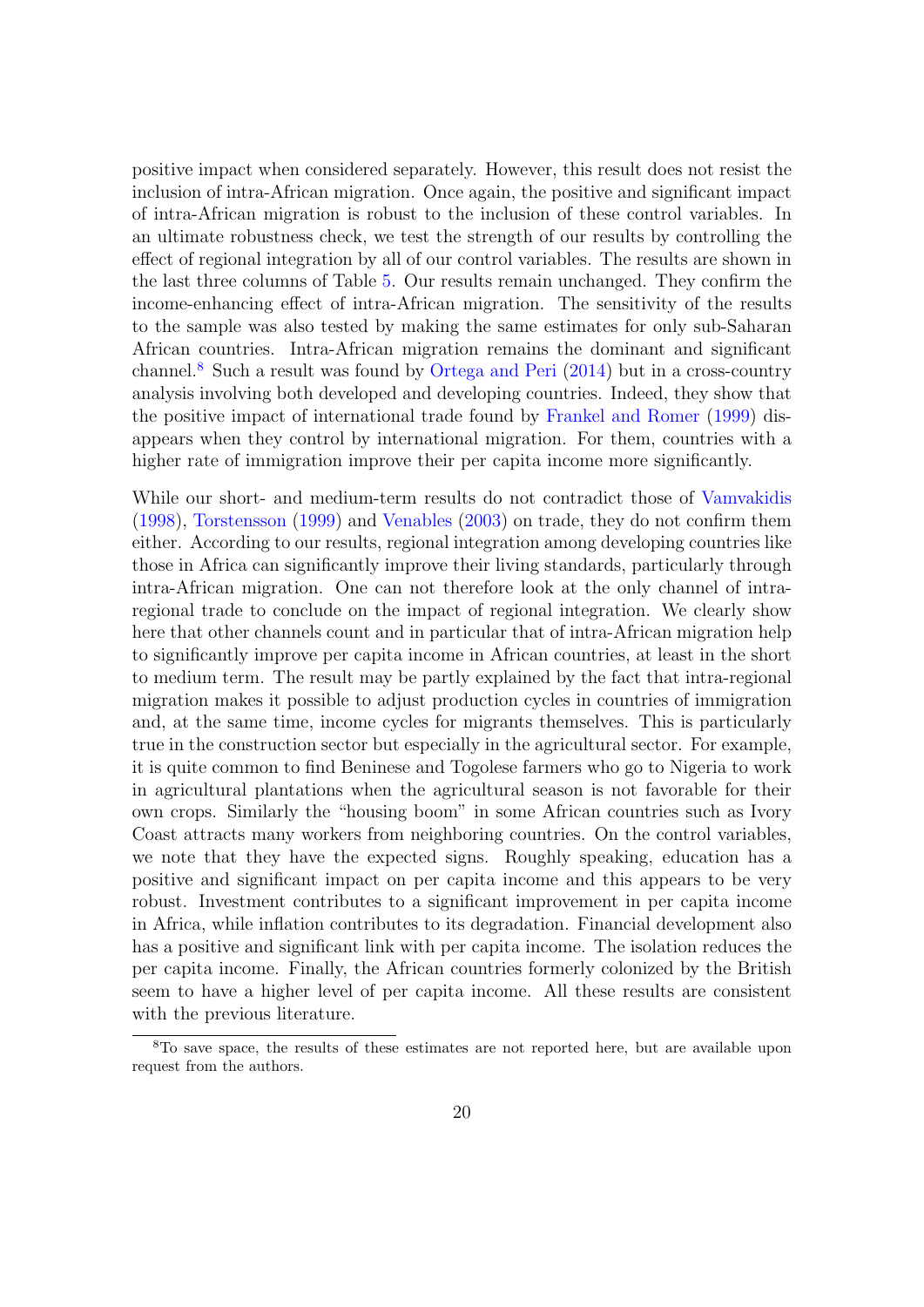|                           |                  | Historical and Geo. control variables |             |             | Political and eco. control variables |             |             | Robustness check |             |
|---------------------------|------------------|---------------------------------------|-------------|-------------|--------------------------------------|-------------|-------------|------------------|-------------|
| Variables                 | $Panel-IV1$      | $Panel-IV2$                           | $Panel-IV3$ | $Panel-IV4$ | Panel-IV5                            | $Panel-IV6$ | Panel-IV7   | Panel-IV8        | $Panel-IV9$ |
| Intra-African Trade       | 0.001            |                                       | $-0.015$    | $0.017**$   |                                      | 0.006       | 0.004       |                  | $-0.007$    |
|                           | (0.010)          |                                       | (0.011)     | (0.007)     |                                      | (0.010)     | (0.008)     |                  | (0.010)     |
| Intra-African Migration   |                  | $0.070***$                            | $0.099***$  |             | $0.066***$                           | $0.056**$   |             | $0.055***$       | $0.070***$  |
|                           |                  | (0.017)                               | (0.025)     |             | (0.015)                              | (0.027)     |             | (0.017)          | (0.025)     |
| Ln Population             | $-0.075$         | $-0.002$                              | $-0.009$    | $-0.090$    | $-0.028$                             | $-0.030$    | $-0.131**$  | $-0.065$         | $-0.064$    |
|                           | (0.047)          | (0.048)                               | (0.044)     | (0.060)     | (0.060)                              | (0.062)     | (0.053)     | (0.056)          | (0.055)     |
| Ln Area                   | $-0.008$         | $-0.026$                              | $-0.011$    | 0.008       | $-0.009$                             | $-0.011$    | 0.016       | $-0.002$         | 0.002       |
|                           | (0.036)          | (0.038)                               | (0.036)     | (0.042)     | (0.041)                              | (0.041)     | (0.036)     | (0.038)          | (0.037)     |
| Dist. to equator          | $0.016**$        | $0.025***$                            | $0.032***$  | $-0.005$    | 0.005                                | 0.003       | $-0.003$    | 0.005            | 0.007       |
|                           | (0.007)          | (0.006)                               | (0.009)     | (0.006)     | (0.006)                              | (0.007)     | (0.006)     | (0.006)          | (0.007)     |
| Education                 | $0.112***$       | $0.120***$                            | $0.119***$  | $0.121***$  | $0.117***$                           | $0.117***$  | $0.088***$  | $0.092***$       | $0.092***$  |
|                           | (0.016)          | (0.013)                               | (0.012)     | (0.016)     | (0.013)                              | (0.013)     | (0.016)     | (0.013)          | (0.013)     |
| British colony            | $0.404***$       | $0.253**$                             | $0.256**$   |             |                                      |             | $0.462***$  | $0.352***$       | $0.346***$  |
|                           | (0.122)          | (0.116)                               | (0.110)     |             |                                      |             | (0.106)     | (0.104)          | (0.101)     |
| French colony             | $0.355***$       | 0.168                                 | 0.120       |             |                                      |             | $0.266***$  | 0.131            | 0.111       |
|                           | (0.115)          | (0.113)                               | (0.109)     |             |                                      |             | (0.100)     | (0.098)          | (0.095)     |
| Landlocked                | $-0.382***$      | $-0.246***$                           | $-0.231***$ |             |                                      |             | $-0.249***$ | $-0.159**$       | $-0.147**$  |
|                           | (0.077)          | (0.072)                               | (0.070)     |             |                                      |             | (0.072)     | (0.067)          | (0.064)     |
| European settlers 1900    | $-0.002$         | $-0.001$                              | $-0.000$    |             |                                      |             | 0.009       | 0.006            | 0.007       |
|                           | (0.002)          | (0.002)                               | (0.002)     |             |                                      |             | (0.011)     | (0.010)          | (0.010)     |
| Democracy                 |                  |                                       |             | $-0.007$    | 0.003                                | 0.002       | $-0.012$    | $-0.001$         | 0.000       |
|                           |                  |                                       |             | (0.009)     | (0.009)                              | (0.009)     | (0.008)     | (0.009)          | (0.009)     |
| Inflation                 |                  |                                       |             | $-0.011***$ | $-0.004***$                          | $-0.006*$   | $-0.010***$ | $-0.008***$      | $-0.005$    |
|                           |                  |                                       |             | (0.003)     | (0.001)                              | (0.004)     | (0.003)     | (0.002)          | (0.003)     |
| Financial development     |                  |                                       |             | $1.009***$  | $0.867***$                           | $0.872***$  | $0.924***$  | $0.828***$       | $0.819***$  |
|                           |                  |                                       |             | (0.204)     | (0.210)                              | (0.215)     | (0.223)     | (0.231)          | (0.229)     |
| Domest. Invest. rate      |                  |                                       |             | $0.015***$  | $0.016***$                           | $0.016***$  | $0.018***$  | $0.018***$       | $0.018***$  |
|                           |                  |                                       |             | (0.004)     | (0.004)                              | (0.004)     | (0.004)     | (0.004)          | (0.003)     |
| Constant                  | $6.261***$       | $5.969***$                            | $5.878***$  | $6.219***$  | $6.042***$                           | $6.065***$  | $6.249***$  | $6.082***$       | $6.052***$  |
|                           | (0.174)          | (0.174)                               | (0.187)     | (0.196)     | (0.192)                              | (0.201)     | (0.181)     | (0.181)          | (0.179)     |
| Observations              | $\overline{235}$ | 235                                   | 235         | 214         | 214                                  | 214         | 214         | $\overline{214}$ | 214         |
| R-squared                 | 0.666            | 0.692                                 | 0.706       | 0.712       | 0.763                                | 0.756       | 0.757       | 0.780            | 0.786       |
| Regional / Time FE        | Yes              | Yes                                   | Yes         | Yes         | Yes                                  | Yes         | Yes         | Yes              | Yes         |
| K-P F-stat                | 19.68            | 126                                   | 8.452       | 17.89       | 94.70                                | 7.782       | 14.73       | 90.77            | 6.520       |
| SW F-stat Intra-Trade     | 19.68            |                                       | 16.27       | 17.89       |                                      | 14.41       | 14.73       |                  | 12.70       |
| SW F-stat Intra-Migration |                  | 126                                   | 26.37       |             | 94.70                                | 19.66       |             | 90.77            | 17.46       |
| SY 10% max IV size        | 16.38            | 16.38                                 | 19.93       | 16.38       | 16.38                                | 19.93       | 16.38       | 16.38            | 19.93       |
| SY 25% max IV size        | 5.530            | 5.530                                 | 7.250       | 5.530       | 5.530                                | 7.250       | 5.530       | 5.530            | 7.250       |

Table 5: The short- and medium-term of intra-African trade and migration – Controls

<span id="page-21-0"></span>Notes: See Table [4](#page-19-2) (same notes).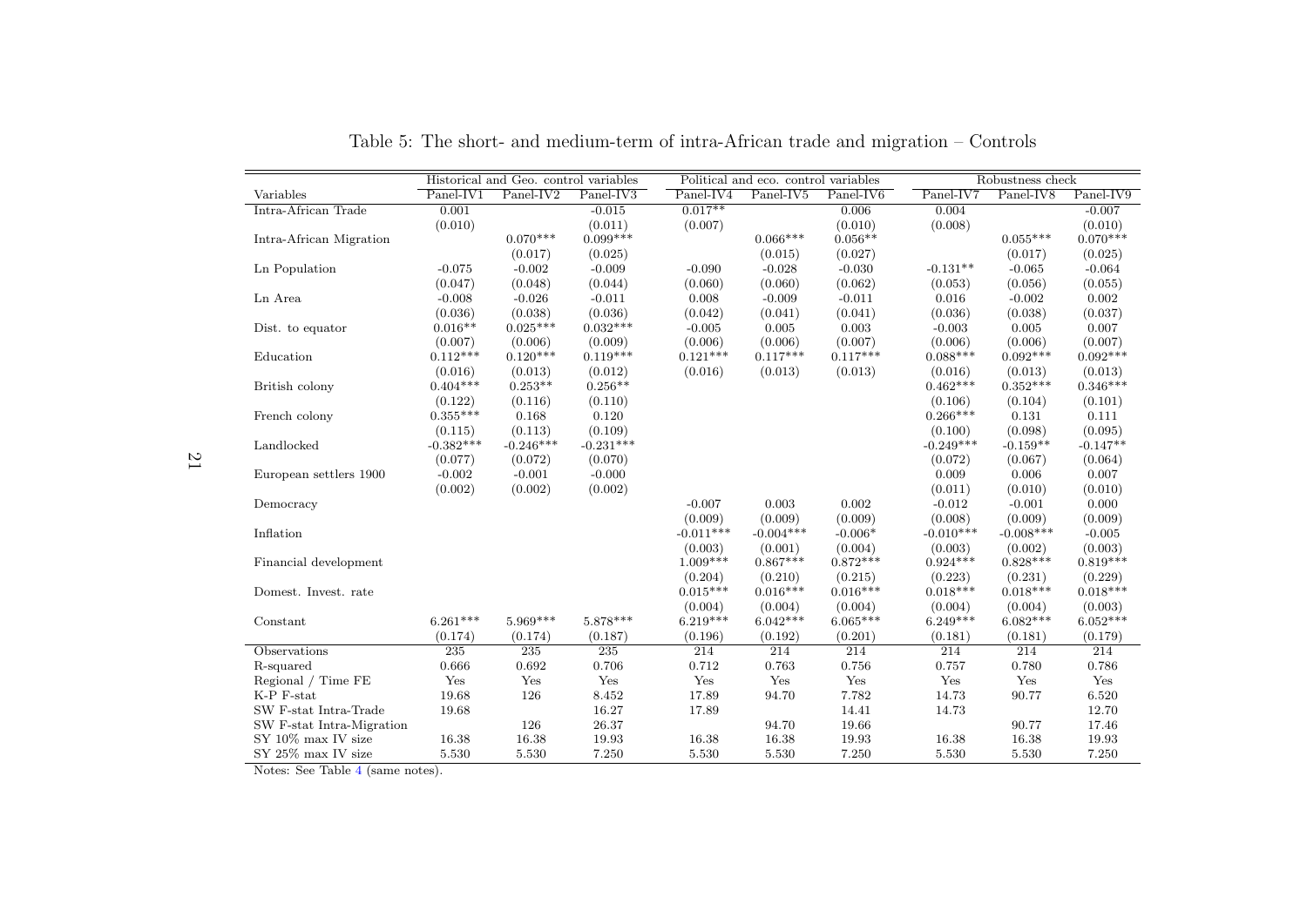## <span id="page-22-0"></span>5 How to boost regional trade and its impact?

Although our previous analysis shows a significant positive impact of intra-African migration on real per capita income in Africa, it reveals that regional trade has not contributed significantly to improving the standard of living on the continent. This section analyzes the influence of factors that may inhibit the development of intra-African trade and its impact on income. In other words, we want to investigate how the impact of trade on income may depend on factors such as diversification of economies, financial development and quality of transport and telecommunications infrastructure. These variables are obviously chosen on the basis of the fact that they do not satisfy the conditions of a real integration of the African countries but also taking into account the essential role that they can play in the strengthening of the regional integration and its impact on income.

We therefore empirically test the extent to which diversification of African economies, financial development, and improved infrastructure quality can contribute to making trade integration more conducive to improving the standard of living in Africa. To do this, we consider as before a per capita income equation in which, in addition to regional trade, we include successively the variables mentioned and their interaction with regional trade. Formally, we estimate the following equation:

<span id="page-22-1"></span>
$$
ln y_{i,t} = \alpha + \gamma T S H_{i,t}^{Afr} + \theta Z_{i,t} + \lambda (T S H_{i,t}^{Afr} \times Z_{i,t}) + \varepsilon_{i,t}
$$
\n<sup>(7)</sup>

where  $Z = (Div, FinDev, Infrast)$  refers respectively to the index of export diversification  $(Div)$ , the level of financial development  $(FinDev)$  and the quality of infrastructure *(Infrast)*. Equation [7](#page-22-1) can be arranged so as to highlight the influence of the variable  $Z$  in the relationship that the regional trade has with per capita income  $(y)$ .

<span id="page-22-2"></span>
$$
ln y_{i,t} = \alpha + (\gamma + \lambda Z_{i,t}) \times TSH^{Afr}_{i,t} + \theta Z_{i,t} + \varepsilon_{i,t}
$$
\n
$$
(8)
$$

Equation [\(8\)](#page-22-2) thus shows that the impact of regional trade  $(TSH<sup>Afr</sup>)$  in Africa depends on the value of the variable Z. Therefore, in Equation [\(7\)](#page-22-1), we are interested in the  $\lambda$  coefficient associated with the interaction variable between the sub-African trade and the Z variables. A positive and significant value of the  $\lambda$  coefficient implies that an improvement of the Z variables leads to an increase in the impact of intra-African trade on per capita income. Descriptive statistics for these variables are presented in Table [A-3](#page-35-7) in the Appendix. It is important to indicate that in Equation [7,](#page-22-1) only our parameter of interest  $\lambda$  will be interpreted. Indeed, the  $\gamma$ and  $\theta$  parameters can not be interpreted as being directly related to  $TSH^{Afr}$  and Z respectively, since they measure conditional effects. The new data collected in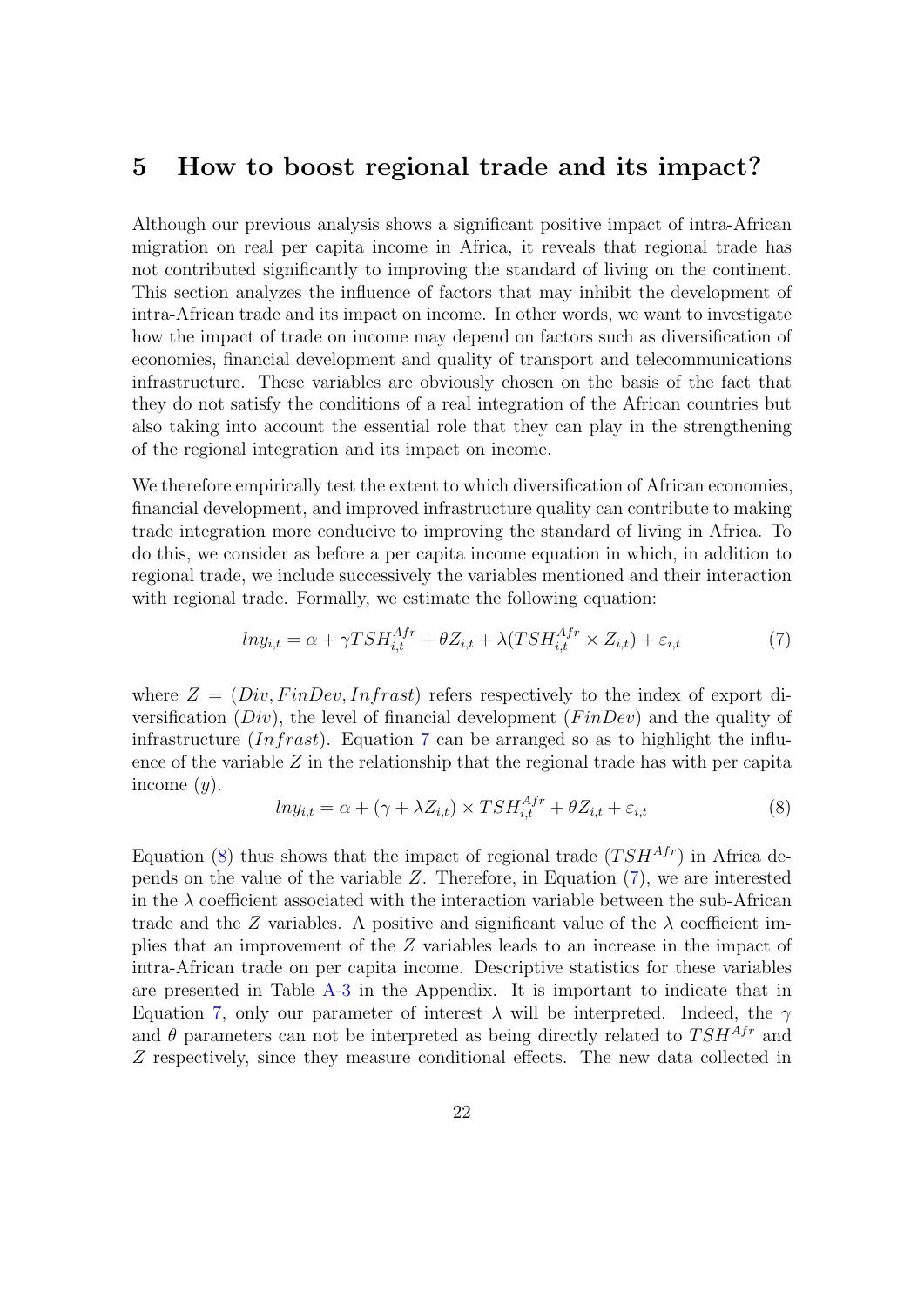this section are the export diversification index produced by the IMF, the index of the quality of the transpot infrastructure produced by the World Economic Forum (WEF) and the rate of Internet penetration provided by UTI (International Telecommunication Union).

### 5.1 Does economic diversification really matter?

The vast majority of African countries are highly specialized in the production and export of commodities. Since most of these exported goods are not processed on a continent-wide basis, much of Africa's trade is therefore oriented outside the region. It is conceivable that diversifying the production and exports of African countries could promote intra-African trade and enhance its impact on the standard of living in Africa. Indeed, the diversification of African economies could provide more opportunities for complementarity and product transformation across Africa, making intra-African trade more conducive to improving per capita income. [Beine](#page-35-8) [and Coulombe](#page-35-8) [\(2007\)](#page-35-8) show, for example, that there is a positive and significant empirical relationship between export diversification and regional trade integration. The theory also suggests that the diversification of economies enhances the benefits of regional integration. In the case of African countries, this would reduce their exposure to exogenous shocks in commodity prices that inhibit any prospect of major long-term investment projects.

Table [6](#page-24-0) presents the results of Equation [7](#page-22-1) when Z is replaced by the export diversification index (a proxy of economic diversification). The results are presented sequentially to test the strength of the influence of export diversification on the relationship between intra-African trade openness and per capita income. The estimated  $\lambda$  parameter is 0.02 and is statistically different from zero, implying that a diversification of African economies would significantly increase the impact of intraregional trade on per capita income in Africa. This result is not sensitive to the inclusion of intra-African migration as a control variable or to the inclusion of education, both of which were very significant in our previous regressions. The last three columns complement the robustness analysis by including our historical and geographic controls (Panel-4), our economic and political controls (Panel-5) and all the controls (Panel-6). The initial result successfully passes all of these tests. It is clear, therefore, that in addition to limiting their exposure to terms-of-trade shocks, the diversification of African economies contributes to increasing the effect of intra-African trade by making it more significantly income-improving.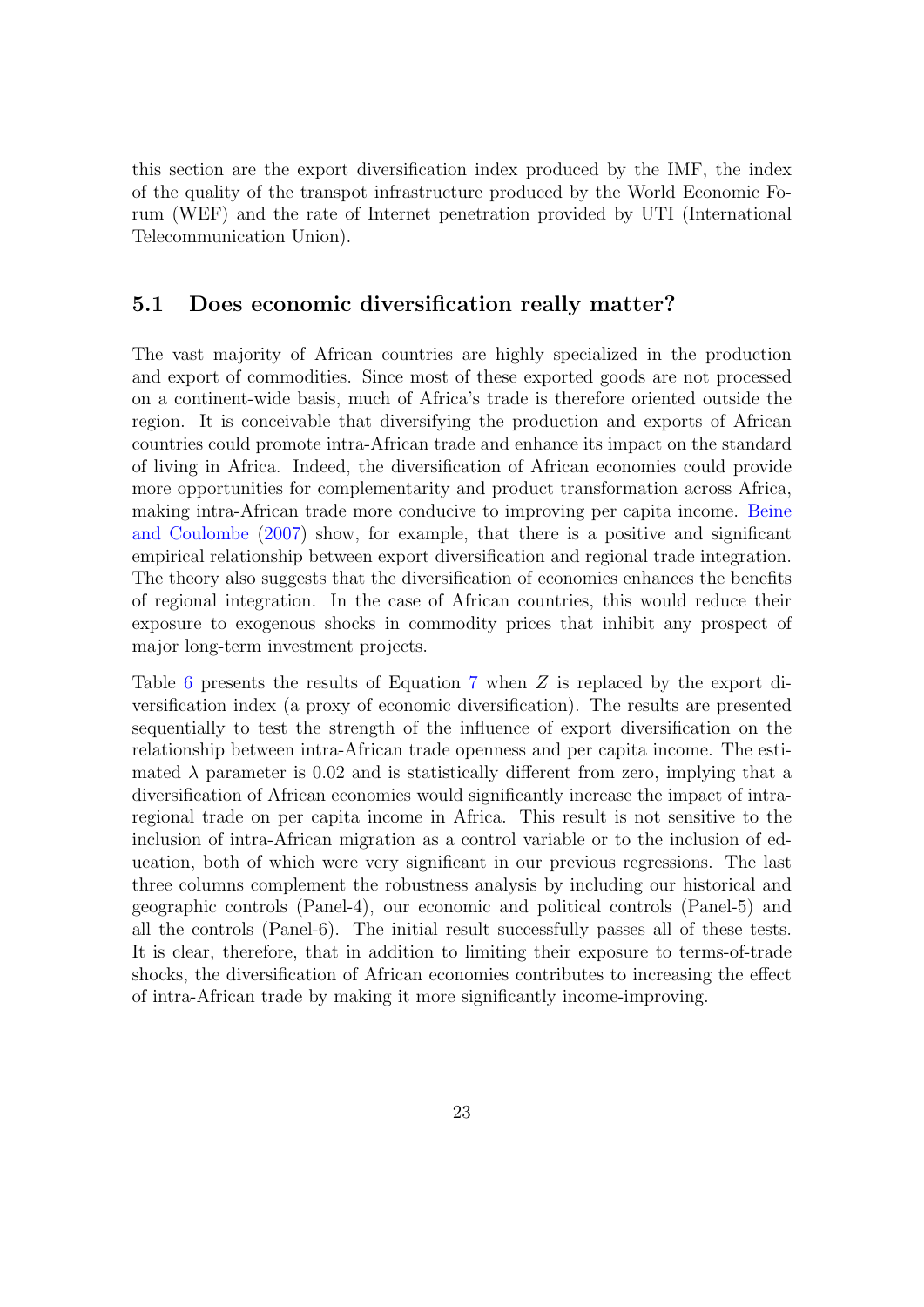<span id="page-24-0"></span>

|                              |            | Baseline regressions |             | Robustness checks |             |             |             |
|------------------------------|------------|----------------------|-------------|-------------------|-------------|-------------|-------------|
| Variables                    | $Panel-1$  | $Panel-2$            | $Panel-3$   |                   | $Panel-4$   | $Panel-5$   | $Panel-6$   |
|                              |            |                      |             |                   |             |             |             |
| Intra-Afr. Trade x Diversif. | $0.021***$ | $0.014**$            | $0.026***$  |                   | $0.020***$  | $0.018***$  | $0.012**$   |
|                              | (0.006)    | (0.006)              | (0.006)     |                   | (0.005)     | (0.004)     | (0.005)     |
| Intra-African Trade          | $0.048***$ | 0.019                | $0.063***$  |                   | $0.043***$  | $0.040***$  | 0.013       |
|                              | (0.017)    | (0.017)              | (0.017)     |                   | (0.015)     | (0.012)     | (0.014)     |
| Diversification              | $-0.140*$  | $-0.113$             | $-0.277***$ |                   | $-0.150**$  | $-0.127**$  | $-0.040$    |
|                              | (0.079)    | (0.079)              | (0.072)     |                   | (0.061)     | (0.058)     | (0.076)     |
| Intra-African Migration      |            | $0.077***$           | $0.056***$  |                   | $0.055***$  | $0.089***$  | $0.103***$  |
|                              |            | (0.016)              | (0.014)     |                   | (0.013)     | (0.012)     | (0.013)     |
| Education                    |            |                      | $0.195***$  |                   | $0.145***$  | $0.138***$  | $0.089***$  |
|                              |            |                      | (0.021)     |                   | (0.017)     | (0.014)     | (0.018)     |
| Ln Population                |            |                      |             |                   |             | 0.050       | $-0.007$    |
|                              |            |                      |             |                   |             | (0.070)     | (0.062)     |
| Ln Area                      |            |                      |             |                   |             | $-0.070$    | $-0.063$    |
|                              |            |                      |             |                   |             | (0.049)     | (0.044)     |
| Dist. to equator             |            |                      |             |                   |             | $0.024***$  | $0.028***$  |
|                              |            |                      |             |                   |             | (0.007)     | (0.007)     |
| British colony               |            |                      |             |                   | $0.261**$   |             | $0.438***$  |
|                              |            |                      |             |                   | (0.113)     |             | (0.118)     |
| French colony                |            |                      |             |                   | $0.245**$   |             | 0.013       |
|                              |            |                      |             |                   | (0.114)     |             | (0.116)     |
| Landlocked                   |            |                      |             |                   | $-0.311***$ |             | $-0.219***$ |
|                              |            |                      |             |                   | (0.086)     |             | (0.084)     |
| European settlers 1900       |            |                      |             |                   | $-0.001$    |             | 0.028       |
|                              |            |                      |             |                   | (0.002)     |             | (0.019)     |
| Democracy                    |            |                      |             |                   |             | 0.010       | $-0.000$    |
|                              |            |                      |             |                   |             | (0.011)     | (0.009)     |
| Inflation                    |            |                      |             |                   |             | $-0.008***$ | $-0.010***$ |
|                              |            |                      |             |                   |             | (0.002)     | (0.003)     |
| Domest. Invest. rate         |            |                      |             |                   |             | $0.014***$  | $0.014***$  |
|                              |            |                      |             |                   |             | (0.005)     | (0.005)     |
| Constant                     | $7.983***$ | $8.031***$           | $5.998***$  |                   | $6.583***$  | $5.762***$  | $6.243***$  |
|                              | (0.287)    | (0.288)              | (0.347)     |                   | (0.316)     | (0.282)     | (0.395)     |
| Observations                 | 205        | 205                  | 203         |                   | 195         | 181         | 181         |
| R-squared                    | 0.311      | 0.353                | 0.597       |                   | 0.690       | 0.762       | 0.803       |
| Regional Fixed Effect        | Yes        | Yes                  | Yes         |                   | Yes         | Yes         | Yes         |
| Time Fixed Effect            | Yes        | Yes                  | Yes         |                   | Yes         | Yes         | Yes         |

Table 6: The effect of economic diversification

Notes: Heteroskedasticity-robust standard errors are in parentheses. \*, \*\*, and \*\*\* denote significance at the 10%, 5% and 1% confidence level, respectively.

## 5.2 How important is financial development?

The level of financing of African economies by the financial sector is still low. Indeed, financial development, and in particular trade finance, appears to be a necessary condition for strengthening integration in Africa. Several empirical studies show the importance of financial development in improving long-term growth (see among others Calderón and Liu, [2003](#page-36-14) and [Levine,](#page-37-16) [1997](#page-37-16) for a literature review). While enhanced financialization of the economy can be beneficial to the level of development, trade is certainly one of the channels through which its impact passes. Indeed, [Beck](#page-35-9)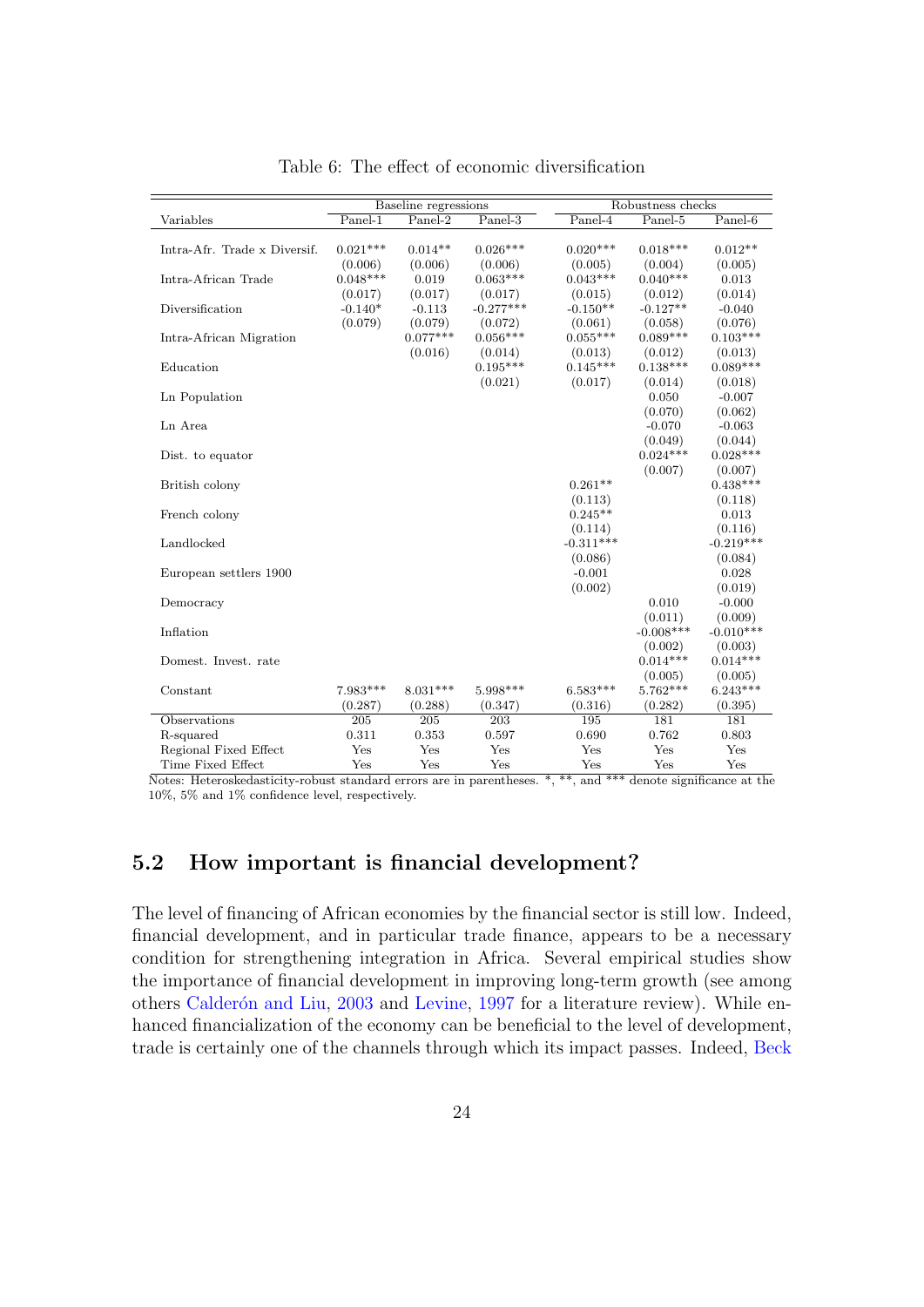[\(2002\)](#page-35-9) shows that financial development has a positive and significant impact on international trade in manufactures. [Do and Levchenko](#page-36-15) [\(2004\)](#page-36-15) also point to a positive relationship between financial development and trade in developing countries, although they argue that trade facilitates financial development. Moreover, [Bojanic](#page-35-10) [\(2012\)](#page-35-10) shows that financial development and trade both cause long-term economic growth. Therefore, the impact of trade on income is likely to depend on the level of financial development of countries and vice versa. Table [7](#page-25-0) presents the results of the tests on this probable relationship. As expected, financial development contributes to increase the impact of intra-African trade on per capita income in Africa. This result succeeds as before all the tests of control, which demonstrates its robustness.

<span id="page-25-0"></span>

|                                |                                 | Baseline regressions              |                                |                             | Robustness checks                 |                                   |
|--------------------------------|---------------------------------|-----------------------------------|--------------------------------|-----------------------------|-----------------------------------|-----------------------------------|
| Variables                      | Panel-1                         | $Panel-2$                         | Panel-3                        | Panel-4                     | Panel-5                           | Panel-6                           |
| Intra-Afr. Trade x Finan. Dev. | $0.129***$                      | $0.097**$                         | $0.168***$                     | $0.142***$                  | $0.114***$                        | $0.103**$                         |
| Intra-African Trade            | (0.041)<br>$-0.035***$          | (0.040)<br>$-0.039***$<br>(0.009) | (0.045)<br>$-0.046***$         | (0.041)<br>$-0.043***$      | (0.040)<br>$-0.036***$<br>(0.009) | (0.042)<br>$-0.036***$<br>(0.009) |
| Financial development          | (0.010)<br>$0.688**$<br>(0.297) | $0.875***$<br>(0.283)             | (0.009)<br>$-0.227$<br>(0.299) | (0.009)<br>0.117<br>(0.281) | 0.191<br>(0.270)                  | 0.198<br>(0.298)                  |
| Intra-African Migration        |                                 | $0.072***$<br>(0.013)             | $0.060***$<br>(0.011)          | $0.063***$<br>(0.011)       | $0.075***$<br>(0.010)             | $0.067***$<br>(0.013)             |
| Education                      |                                 |                                   | $0.165***$<br>(0.020)          | $0.121***$<br>(0.015)       | $0.130***$<br>(0.014)             | $0.100***$<br>(0.015)             |
| Ln Population                  |                                 |                                   |                                |                             | $-0.043$<br>(0.051)               | $-0.091*$<br>(0.053)              |
| Ln Area                        |                                 |                                   |                                |                             | 0.025<br>(0.034)                  | 0.028<br>(0.037)                  |
| Dist. to equator               |                                 |                                   |                                |                             | 0.008<br>(0.006)                  | 0.007<br>(0.006)                  |
| British colony                 |                                 |                                   |                                | $0.240**$<br>(0.094)        |                                   | $0.330***$<br>(0.097)             |
| French colony                  |                                 |                                   |                                | 0.154                       |                                   | 0.071                             |
| Landlocked                     |                                 |                                   |                                | (0.094)<br>$-0.101$         |                                   | (0.099)<br>$-0.140**$             |
| European settlers 1900         |                                 |                                   |                                | (0.070)<br>$-0.000$         |                                   | (0.066)<br>0.012                  |
| Democracy                      |                                 |                                   |                                | (0.002)                     |                                   | (0.010)<br>0.000                  |
| Inflation                      |                                 |                                   |                                |                             | 0.002                             | (0.009)<br>$-0.001$               |
| Domest. Invest. rate           |                                 |                                   |                                |                             | (0.002)<br>$0.014***$<br>(0.004)  | (0.002)<br>$0.016***$<br>(0.004)  |
| Constant                       | $8.120***$<br>(0.170)           | $8.052***$<br>(0.170)             | 6.995***<br>(0.161)            | $7.104***$<br>(0.172)       | $6.035***$<br>(0.158)             | $6.190***$<br>(0.188)             |
| Observations                   | 238                             | 238                               | 236                            | 228                         | 217                               | 214                               |
| R-squared                      | 0.447                           | 0.489                             | 0.644                          | 0.747                       | 0.781                             | 0.800                             |
| Regional Fixed Effect          | Yes                             | Yes                               | Yes                            | Yes                         | Yes                               | Yes                               |
| Time Fixed Effect              | Yes                             | Yes                               | Yes                            | Yes                         | Yes                               | Yes                               |

Table 7: The effect of financial development

Notes: Heteroskedasticity-robust standard errors are in parentheses. \*, \*\*, and \*\*\* denote significance at the 10%, 5% and 1% confidence level, respectively.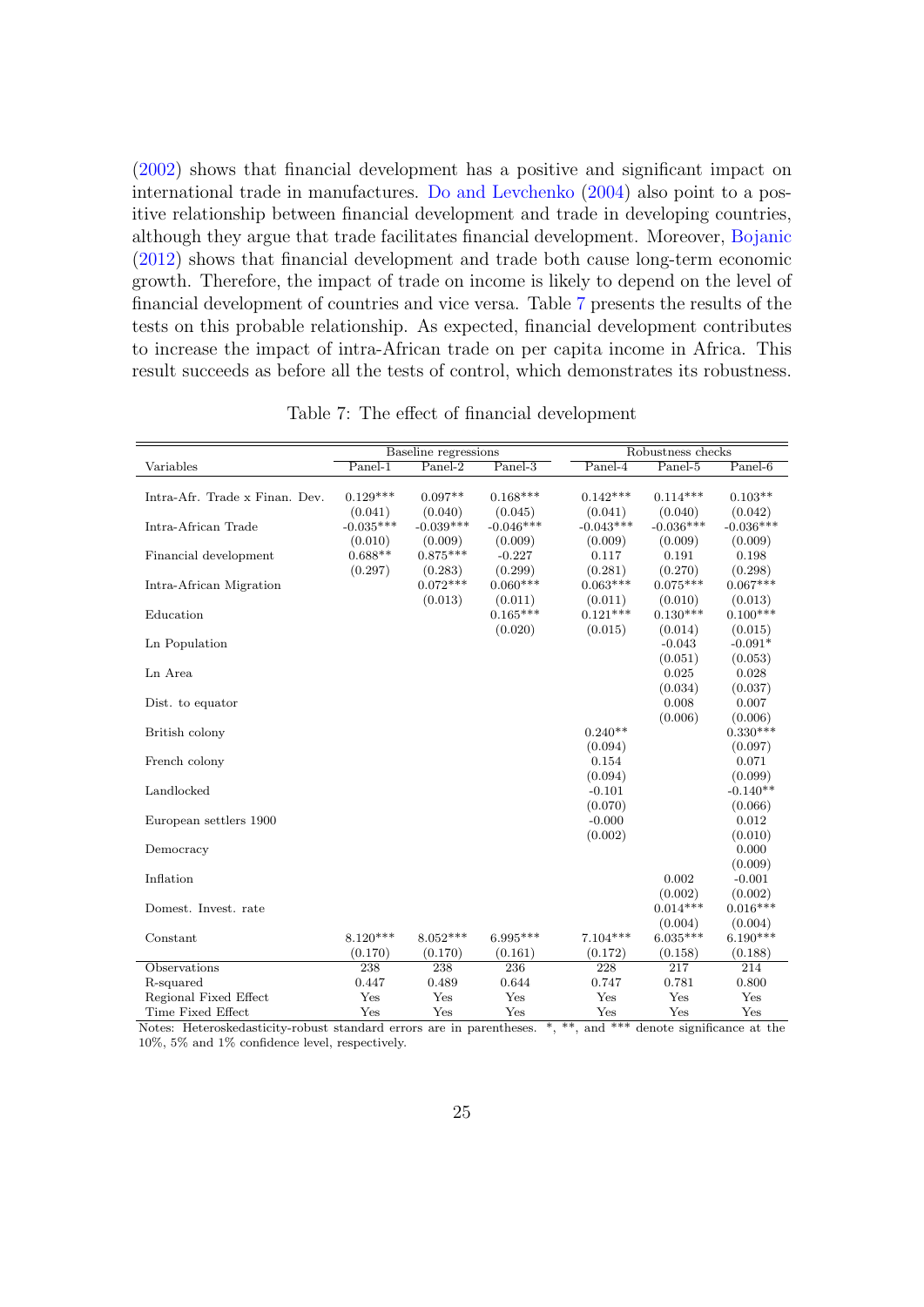#### 5.3 Is infrastructure quality at stake?

The answer seems to be affirmative. Indeed, there is consensus that the development and improvement of the quality of infrastructure is essential for strengthening regional integration and its impact on the economic development of African countries. Indeed, in addition to being insufficient, transport infrastructure in African countries are characterized by their poor quality. In the Global Competitiveness Report 2016-2017 and in previous reports, most African countries rank lowest in the ranking of countries according to the quality of their infrastructure, including transport and telecommunications (IT) infrastructures. This situation exacerbates the cost of trade between countries and is not conducive to the integration and development of regional trade. The Word Bank estimate that intra-African trade costs are around 50% higher than in East Asia, and are the highest of intra-regional costs in any developing region. The result of these high costs is that Africa has integrated with the rest of the world faster than with itself. Regional and international institutions (AfDB, AU, ECA, World Bank, among others) are aware that strengthening infrastructure in Africa is essential to boost intra-African trade potential and its impact on economic development and poverty reduction. The AfDB and the World Bank are making it a top priority. We therefore test the empirical link between the quality of transport and telecommunications infrastructure and regional trade in the relationship between trade and per capita income.

Table [8](#page-27-0) presents the results on the impact of transport and telecommunications infrastructure (especially internet penetration) on the relationship between intra-African trade and per capita income. These results, while not surprising, are particularly edifying. They confirm the important role of infrastructure in boosting intra-African trade and its impact on the standard of living in Africa. Indeed, the overall quality of the infrastructures is decisive (the first two columns), since an improvement in the latter contributes significantly to improving the impact of regional integration. Looking more closely, the results show road infrastructure contribute more to enhance the impact of intra-African trade on per capita income. Port infrastructure seems to play an equally important role, followed by air transport infrastructure. Contrary to our expectations, the quality of rail transport infrastructure does not seem to play a very important role. Its impact, although positive, remains very low. With respect to telecommunications infrastructure, the results show that improved internet penetration contributes to enhancing the impact of intra-African trade on income in Africa. This result shows the growing role of new technologies and information and communication (ICT) in trade. Indeed, these ICTs help to reduce considerably the costs of transactions between countries. This can be seen as good news for African countries as these technologies have only spread to these African countries since the early 2000s and the trend is on the rise.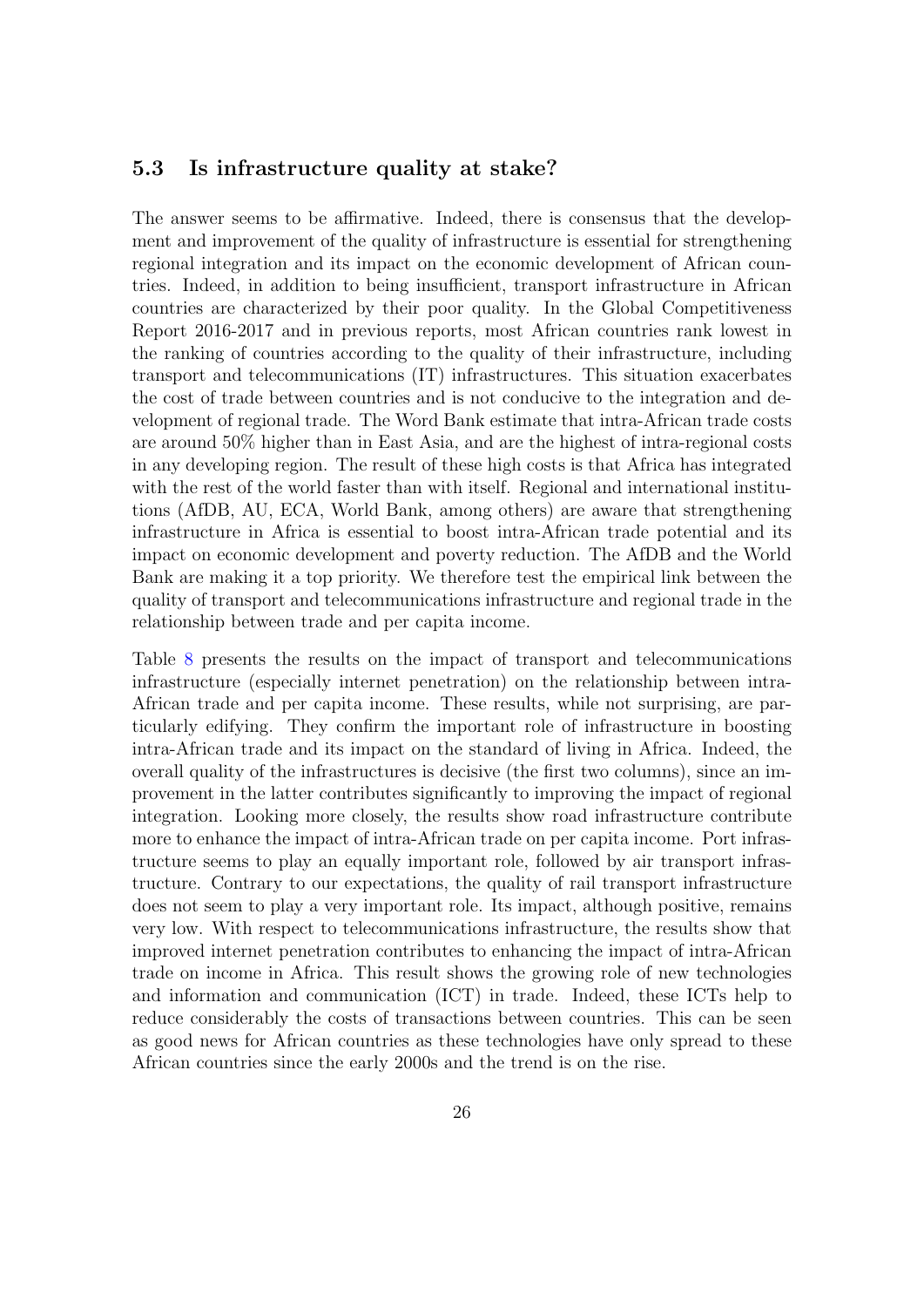|                        |             | Overall infrast. | Road infrast. |             |            | Railroad infrast. |            | Port infrast. |            | Air transp. infrast. |                | Internet penetration |
|------------------------|-------------|------------------|---------------|-------------|------------|-------------------|------------|---------------|------------|----------------------|----------------|----------------------|
| Variables              | All Infr.   | All Infr.        | Roads         | Roads       | Rails      | Rails             | Port       | Port          | Air        | Air                  | Internet       | Internet             |
|                        |             |                  |               |             |            |                   |            |               |            |                      |                |                      |
| Intra-AfrTrade x Infr  | $0.011***$  | $0.010***$       | $0.007***$    | $0.007***$  | 0.001      | $0.003*$          | 0.003      | $0.007***$    | $0.004*$   | $0.004**$            | $0.084***$     | $0.056***$           |
|                        | (0.004)     | (0.003)          | (0.003)       | (0.002)     | (0.003)    | (0.002)           | (0.003)    | (0.002)       | (0.002)    | (0.002)              | (0.027)        | (0.017)              |
| Infrastructure         | $0.418***$  | $-0.083$         | $0.304**$     | $-0.074$    | $0.763***$ | 0.013             | $0.334**$  | $-0.049$      | $0.355***$ | 0.068                | $4.166***$     | $1.531***$           |
|                        | (0.123)     | (0.076)          | (0.119)       | (0.064)     | (0.084)    | (0.072)           | (0.134)    | (0.085)       | (0.087)    | (0.058)              | (0.394)        | (0.442)              |
| Intra-AfrTrade         | $-0.046***$ | $-0.044***$      | $-0.029***$   | $-0.032***$ | $-0.005$   | $-0.008$          | $-0.012$   | $-0.035***$   | $-0.005$   | $-0.018***$          | $-0.001$       | $-0.010***$          |
|                        | (0.015)     | (0.012)          | (0.010)       | (0.007)     | (0.009)    | (0.005)           | (0.011)    | (0.009)       | (0.006)    | (0.006)              | (0.003)        | (0.003)              |
| Ln Population          |             | 0.083            |               | 0.084       |            | 0.042             |            | 0.074         |            | 0.033                |                | $-0.063$             |
|                        |             | (0.070)          |               | (0.067)     |            | (0.053)           |            | (0.075)       |            | (0.080)              |                | (0.044)              |
| Ln Area                |             | $-0.087*$        |               | $-0.085*$   |            | $0.128***$        |            | $-0.082$      |            | $-0.060$             |                | 0.021                |
|                        |             | (0.050)          |               | (0.049)     |            | (0.036)           |            | (0.052)       |            | (0.052)              |                | (0.034)              |
| Dist. to equator       |             | 0.006            |               | 0.005       |            | $-0.020***$       |            | 0.006         |            | 0.003                |                | $-0.003$             |
|                        |             | (0.008)          |               | (0.008)     |            | (0.007)           |            | (0.009)       |            | (0.008)              |                | (0.006)              |
| Education              |             | $0.156***$       |               | $0.149***$  |            | 0.045             |            | $0.167***$    |            | $0.158***$           |                | $0.108***$           |
|                        |             | (0.036)          |               | (0.036)     |            | (0.032)           |            | (0.034)       |            | (0.035)              |                | (0.018)              |
| British colony         |             | $0.742***$       |               | $0.716***$  |            | $0.874***$        |            | $0.716***$    |            | $0.702***$           |                | $0.557***$           |
|                        |             | (0.112)          |               | (0.111)     |            | (0.128)           |            | (0.121)       |            | (0.110)              |                | (0.099)              |
| French colony          |             | $0.397***$       |               | $0.363**$   |            | $0.617***$        |            | $0.365**$     |            | $0.382***$           |                | $0.244***$           |
|                        |             | (0.148)          |               | (0.151)     |            | (0.150)           |            | (0.148)       |            | (0.142)              |                | (0.090)              |
| Landlocked             |             | $-0.129$         |               | $-0.133$    |            | $-0.143*$         |            | $-0.061$      |            | $-0.105$             |                | $-0.312***$          |
|                        |             | (0.081)          |               | (0.082)     |            | (0.083)           |            | (0.089)       |            | (0.078)              |                | (0.076)              |
| European settlers 1900 |             | $0.019*$         |               | $0.017*$    |            | $0.015*$          |            | 0.007         |            | 0.010                |                | 0.009                |
|                        |             | (0.011)          |               | (0.010)     |            | (0.008)           |            | (0.011)       |            | (0.011)              |                | (0.009)              |
| Democracy              |             | $-0.004$         |               | 0.003       |            | $-0.013$          |            | $-0.001$      |            | $-0.005$             |                | $-0.004$             |
|                        |             | (0.008)          |               | (0.009)     |            | (0.009)           |            | (0.008)       |            | (0.008)              |                | (0.007)              |
| Inflation              |             | $-0.009$         |               | $-0.010$    |            | 0.003             |            | $-0.005$      |            | $-0.004$             |                | $-0.007$             |
|                        |             | (0.007)          |               | (0.007)     |            | (0.007)           |            | (0.007)       |            | (0.007)              |                | (0.006)              |
| Domest. Invest. rate   |             | $0.028***$       |               | $0.029***$  |            | $0.018***$        |            | $0.029***$    |            | $0.027***$           |                | $0.025***$           |
|                        |             | (0.004)          |               | (0.004)     |            | (0.003)           |            | (0.004)       |            | (0.004)              |                | (0.004)              |
| Constant               | $6.633***$  | $5.902***$       | $7.044***$    | $5.910***$  | $6.361***$ | $5.676***$        | $6.804***$ | $5.654***$    | $6.536***$ | $5.323***$           | $7.335***$     | $5.944***$           |
|                        | (0.436)     | (0.488)          | (0.402)       | (0.516)     | (0.213)    | (0.453)           | (0.501)    | (0.481)       | (0.336)    | (0.441)              | (0.077)        | (0.230)              |
| Observations           | 186         | 178              | 186           | 178         | 147        | 142               | 186        | 178           | 186        | 178                  | 258            | 228                  |
| R-squared              | 0.260       | 0.815            | 0.192         | 0.815       | 0.407      | 0.887             | 0.108      | 0.814         | 0.161      | 0.814                | 0.455          | 0.813                |
| Regional Fixed Effect  | $\rm No$    | Yes              | $\rm No$      | Yes         | No         | Yes               | No         | Yes           | $\rm No$   | Yes                  | N <sub>o</sub> | Yes                  |
| Time Fixed Effect      | $\rm No$    | Yes              | No            | Yes         | No         | Yes               | No         | Yes           | No         | Yes                  | N <sub>o</sub> | Yes                  |
|                        |             |                  |               |             |            |                   |            |               |            |                      |                |                      |

|  |  | Table 8: The effect of the quality of infrastructure |
|--|--|------------------------------------------------------|

Time Fixed Effect No Yes No Yes No Yes No Yes No Yes No Yes No Yes No Yes No Yes<br>Notes: The dependent variable is the real GDP per capita at chained PPPs. Heteroskedasticity-robust standard errors are in parentheses. \*, \*\*

<span id="page-27-0"></span>27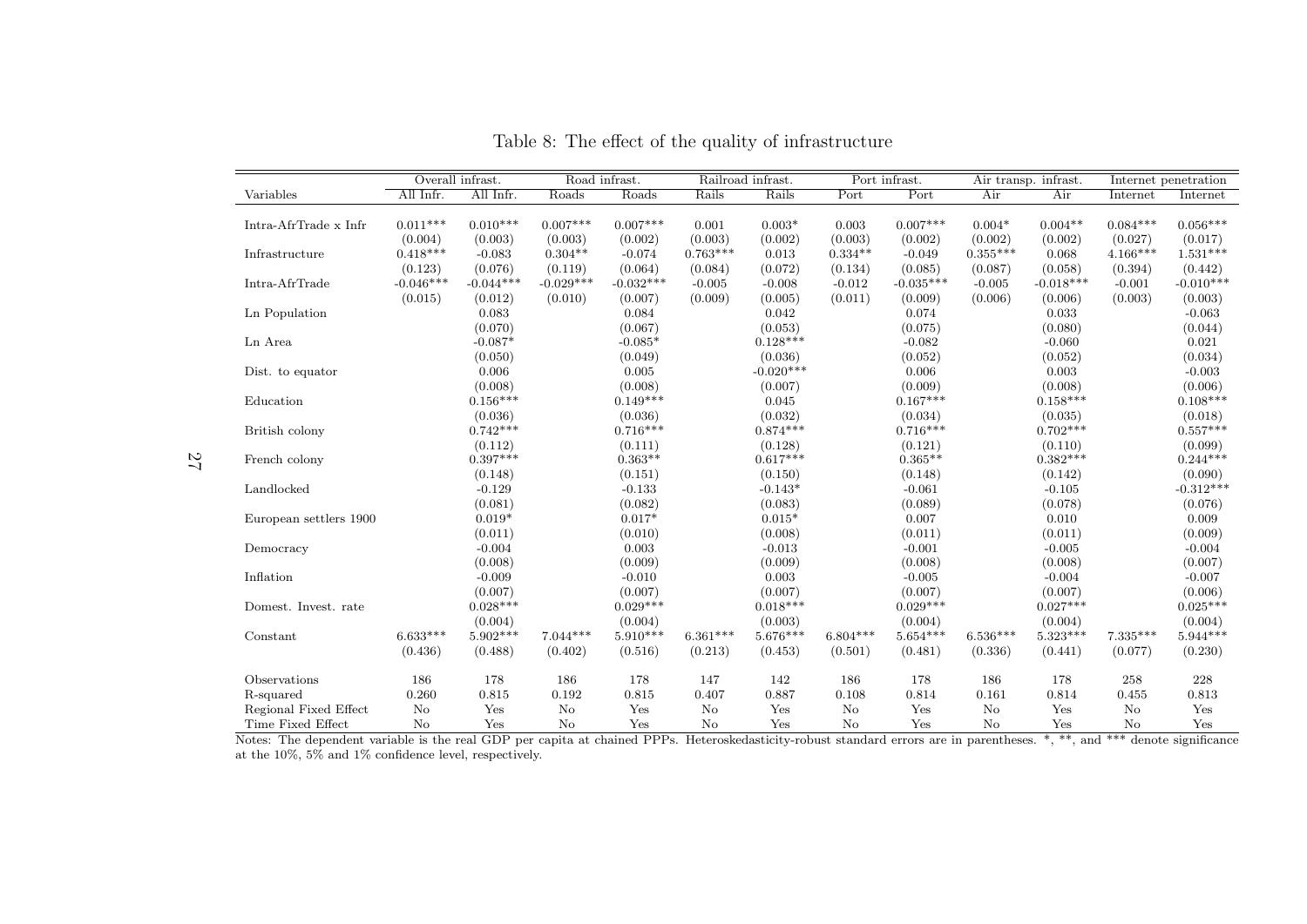## <span id="page-28-0"></span>6 Discussions and policy recommendations

Integration is undoubtedly a political and economic instrument necessary to promote political stability, growth, economic and social development and to tackle environmental challenges in a united framework. However, the success of a regional integration that satisfies both the general interest and the heterogeneous interests is an ongoing challenge. The international context gives us a masterful demonstration of this fact with the recent turmoil in Europe (with a "Grexit" narrowly avoided and where the "Brexit" marks an important turning point in the process of European integration). The challenges for African integration are immense because of a set of structural features of economies that inhibit the development of their natural inte-gration potential.<sup>[9](#page-28-1)</sup> Regional and international institutions are aware of the urgency to develop this potential to strengthen regional integration and make it a real tool for inclusive growth. The integration of Africa is one of the "High Fives" priorities of the new AfDB administration.

Despite this commitment, which was preceded by a series of other initiatives, statistics on the state of integration of African economies are not flamboyant. Economists and political leaders must therefore make constant efforts to identify blocking factors and propose innovative solutions. This study on African integration was carried out in this spirit. It relies on two quantitative vectors of regional integration – intra-African migration and trade – to assess the impact of African integration on real per capita income. Appropriate technical tools have been used for this purpose. In doing so, our study gives itself the means to appreciate the impact of integration with respect to its past, to identify blocking factors and then to suggest future-oriented measures. To sum up quickly, the results of our empirical research are not very glorious about the current state of African integration. Indeed, our gravity model shows that despite the geographical proximity of countries, the cost of distance between these countries remains very high. This is undoubtedly the result of many non-tariff barriers that cause the costs of trade between countries to remain high. Our results also show that regional integration through intra-African trade and migration has not had a robust positive impact on per capita income in Africa when analyzed from a long-term perspective. However, seen in the short and medium term, African integration appears to be significantly income-enhancing but only through inter-country migration. The intra-African trade channel still fails to have a positive impact on the standard of living in Africa. These half-encouraging results, in light of the increased efforts to strengthen African integration, also show the extent of

<span id="page-28-1"></span><sup>9</sup>This potentel can be assessed, among other things, through Africa's significant natural resource endowment, its large young population, the availability of a large regional market and the relatively small geographical distance between countries.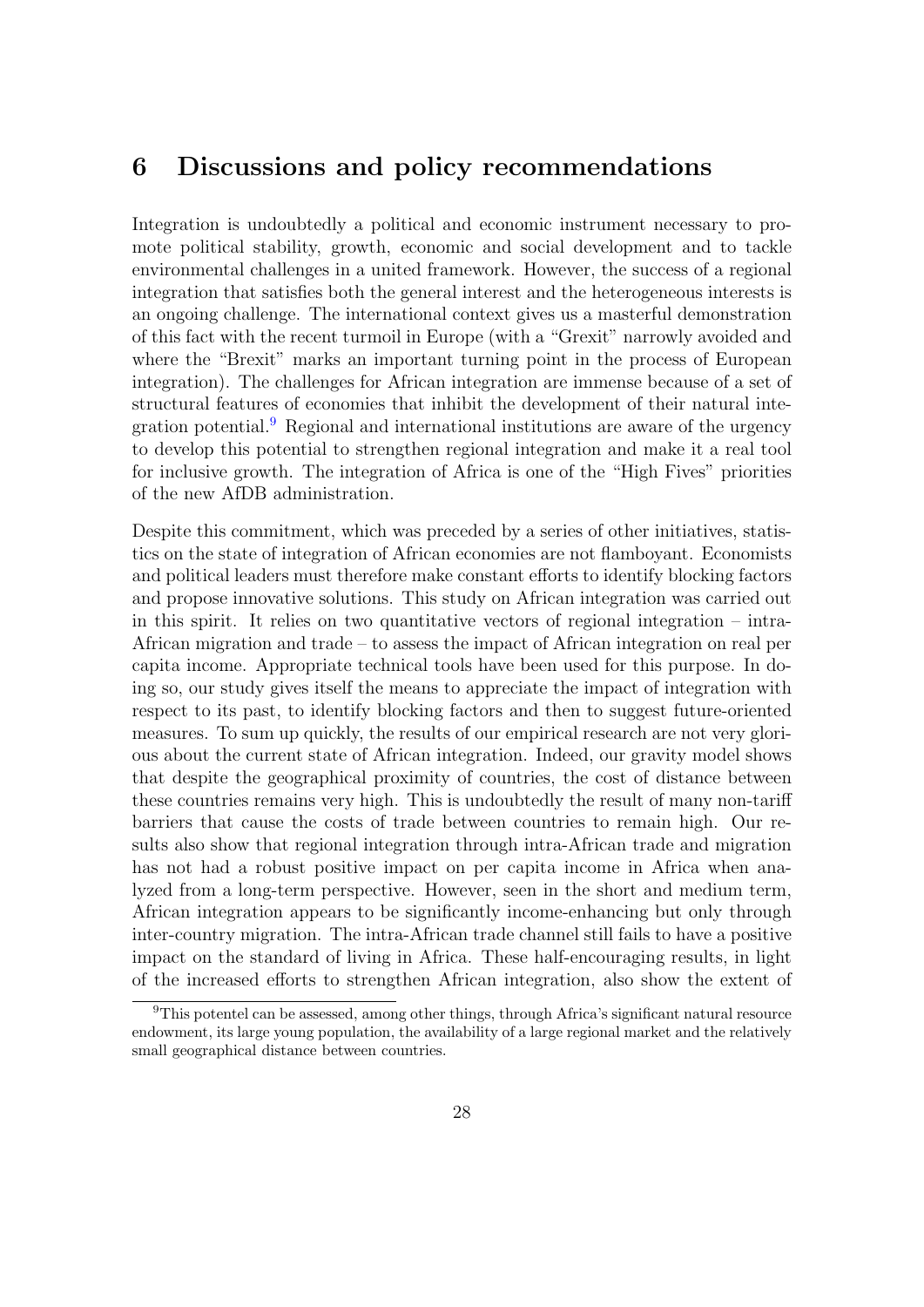the challenges still to be met. We have therefore gone further with the analysis to highlight how the improvement of certain economic fundamentals that are essential to the success of integration can enhance the impact of intra-African trade on real per capita income. This development thus shows that, in order to strengthen the impact of intra-regional trade on the standard of living in Africa, it is imperative to improve the diversification of African economies, strengthen financial development and improve the quality of transport and telecommunications infrastructure. Thus, it follows naturally from this research a series of recommendations that we formulate below.

Operate an ambitious plan to fill the gap in national and inter-country **transport infrastructure.** Our study shows the need to modernize road and port infrastructure to strengthen the role of intra-regional trade as a vehicle for inclusive growth in Africa. In concrete terms, we propose to create the African Transport Infrastructure Fund (ATIF). Funding for this fund could be secured through a special tax on vehicle imports. There are several reasons for this. First, there is a close link between road infrastructure and the importation of vehicles. Vehicles contribute to the degradation of road infrastructure. But degraded infrastructure encourages the purchase/import of more powerful vehicles that can support these infrastructures, which contributes more to the degradation of infrastructures. So there is a vicious cycle of road infrastructure degradation. The tax can create a virtuous circle because it would help improve road infrastructure. Under these conditions, users will no longer feel the need to buy/import more powerful vehicles and therefore the road infrastrures will withstand longer. Secondly, we make the plausible assumption that the import of vehicles is weakly elastic or even inelastic to the tax. Indeed, a "middle class" emerges in Africa and imports of cars will continue to increase. In order for this measure to be more effective, it would be preferable for this tax to be homogeneous for all African countries. So their relative competitiveness will not be affected. This tax may also be proportional to the power of the imported vehicle. Concerning port infrastructures, it seems important to ensure the automation of port operations. The AfDB could provide technical and financial assistance to countries in this direction. At the level of the countries themselves, the administrative costs of customs operations must be reduced. Technical assistance from the Bank could be useful.

Strengthen the current role of new technologies and anticipate future impacts. Our results show that an improvement in the rate of Internet penetration helps to make intra-African trade income-enhancing. This reflects the decline in the costs of trade that implies the use of ICTs. However, the cost of accessibility to these technologies remains relatively high. Governments – through fiscal incentives and the removal of administrative barriers – must encourage private operators to make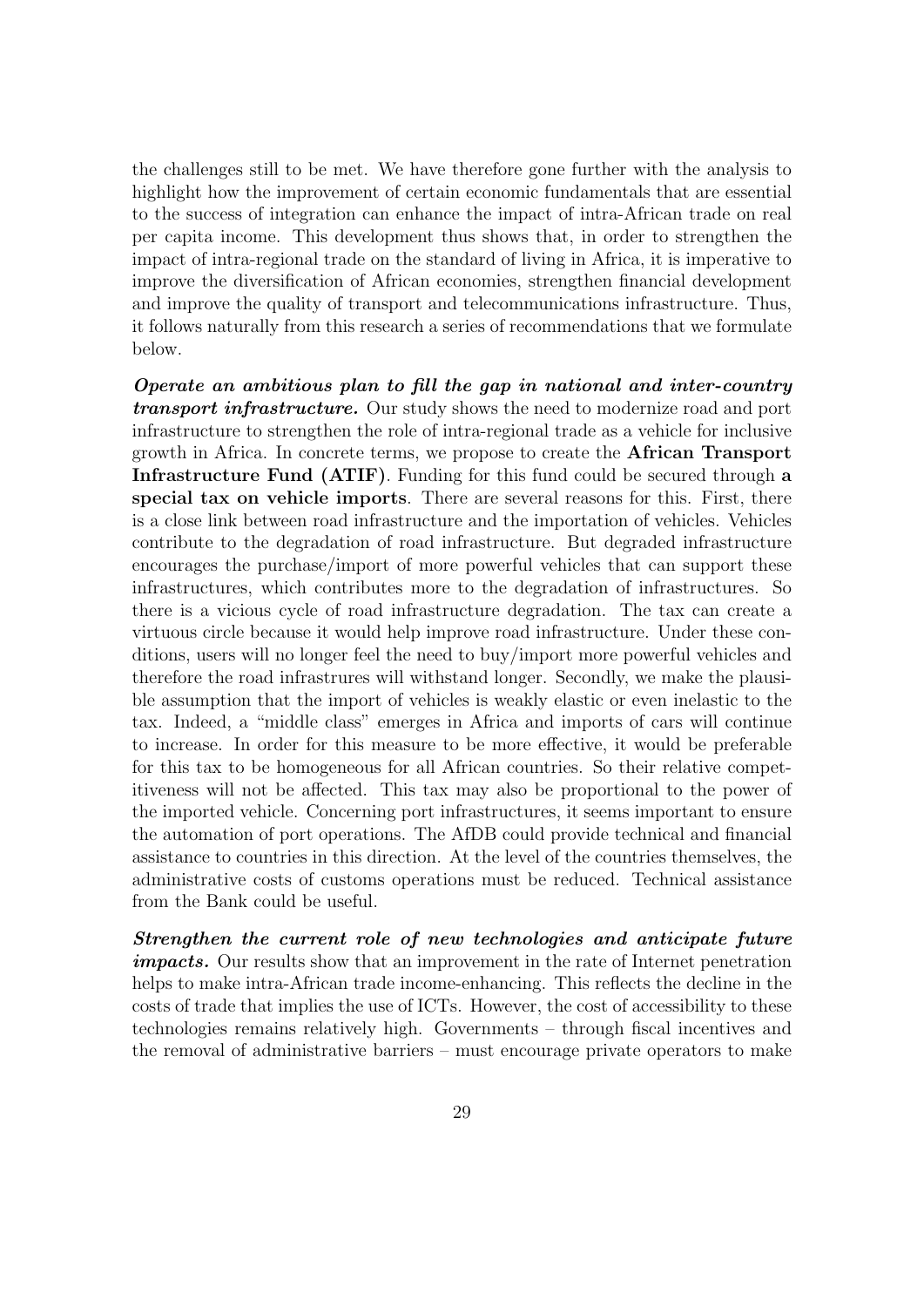investments for the renovation and expansion of telecommunication infrastructure that can reduce the cost of access to ICTs. International institutions, including the AfDB, must support this dynamic by helping these private operators to access longterm financing. The AfDB could support the development of the digital network by helping private operators access long-term financing at competitive rates. Moreover, the role of technology in international trade will certainly be increasingly important, including on the African continent. Online exchanges will develop. Regional institutions such as the AfDB should anticipate this dynamic to make it a real tool for boosting regional integration. To meet the challenges of economic and technological change, African countries must invest significantly in training and  $R\&D$ .

Accelerate the diversification and transformation of African economies. Given the comfort of habit and the cost of renouncing the rent provided by raw materials, many African countries fail to make a transition to diversification of their economy. In addition to the cost of exposure to the terms of trade shocks that it implies, the concentration of African economies on commodities inhibits intra-African trade as shown in our estimates. The diversification of African economies is therefore an imperative for African States and institutions. This diversification must be based on the transformation of economies for the creation of added value chains. Concretely this implies a transformation of raw materials on a regional scale. This requires well-studied industrialization plans. The Ivory Coast, for example, would create more value for its economy and participate more in regional trade by transforming its cacoa and cashew nuts. The AfDB should work with governments to identify their industrial potential. At the same time, the AfDB could put in place a financial incentive to support countries that are making more diversification efforts. To measure this effort, the Bank could construct an economic diversification effort variable (based, for example, on growth in the non-commodity sector).

**Encourage financing for intra-African trade.** Our results are robust on the development role in improving the impact of trade integration. Thus, access to finance for commercial activities on an African scale should be facilitated. This can be achieved through the establishment of a Bank for Regional Trade in Africa under the auspices of the AfDB. Another option would be to support commercial banks by granting them loans at competitive rates so that they facilitate access to commercial credit at lower rates.

Finally, other important findings emerge from our study even though they are not the main subject of our analysis. Indeed, education and domestic investment play a major role in improving income in the short and long term while inflation and development have a significant impact on income in the short and medium term. These results give rise to several policy implications. Given the importance of their role, improved education and domestic investment should be given prominence in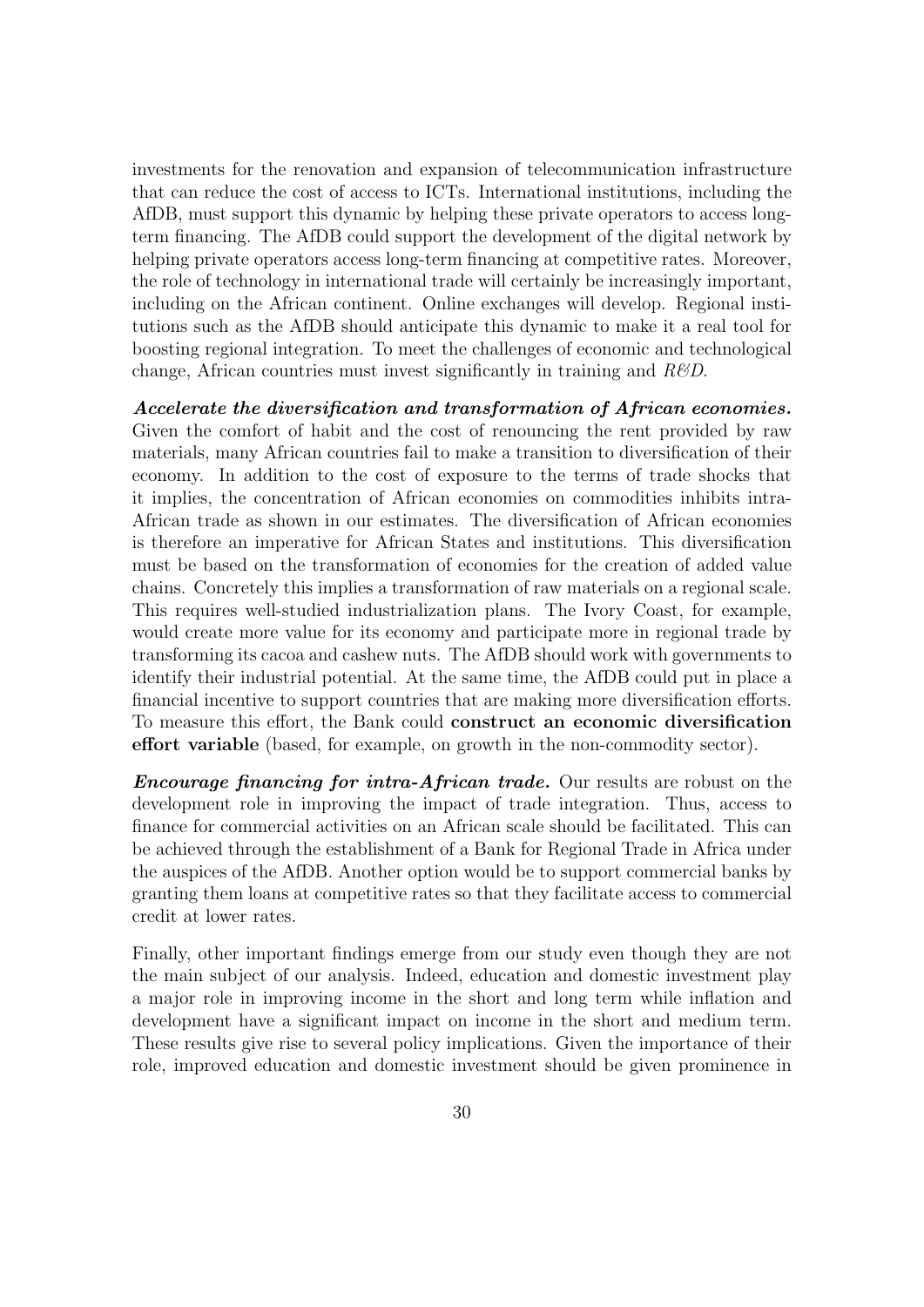economic policy measures in Africa.

Regarding education, it is important to promote higher levels of education, including through vocational education. Considerable efforts must be made on the supply side as well as on the demand side. Supply-side policies could include increasing teachers' incentives, enhancing the basic quality of schools' physical infrastructure, and researching and implementing teaching methods to increase the learning performance of students who do not do well when left to their own devices. Demand-side policies could include scholarships conditional on attendance, bringing in excluded groups, and developing the accountability of schools and teachers to students, parents, and the broader society to help ensure effective service provider behavior.

For its current level of development, Africa has a low rate of domestic investment. Domestic investment needs to be strengthened, including in transport and telecommunications infrastructure. In order to do so, national governments (through taxation, streamlining of administrative procedures) and regional institutions (through assistance for low-cost capital mobilization and technical assistance) should encourage private companies to make long-term investments needed for sustainable and inclusive economic growth.

As expected, inflation contributes to depreciating real per capita income. As a result, policies aimed at limiting inflation (independent central banks, inflation targeting, etc.) will improve the average level of real income. Finally, as pointed out earlier, financial development needs to be strengthened in Africa so that finance is a driver of long-term growth.

# <span id="page-31-0"></span>7 Conclusion

Regional integration is seen as a powerful tool to promote inclusive growth and political stability, but also to address the challenges of global economic, technological and ecological change. On this basis, African leaders and institutions are making enormous efforts to promote regional integration. However, statistics on the state of African integration are not impressive. The challenges to be overcome are therefore still immense in order to strengthen this integration.

From the academic point of view, theoretical and empirical studies are, to say the least, very cautious about the income-enhancing effect of integration among developing countries. This paper aims to study the impact of African integration. To do this, it considers intra-African trade and migration as two quantitative measures of regional integration. To take into account the potential simultaneity bias issues, we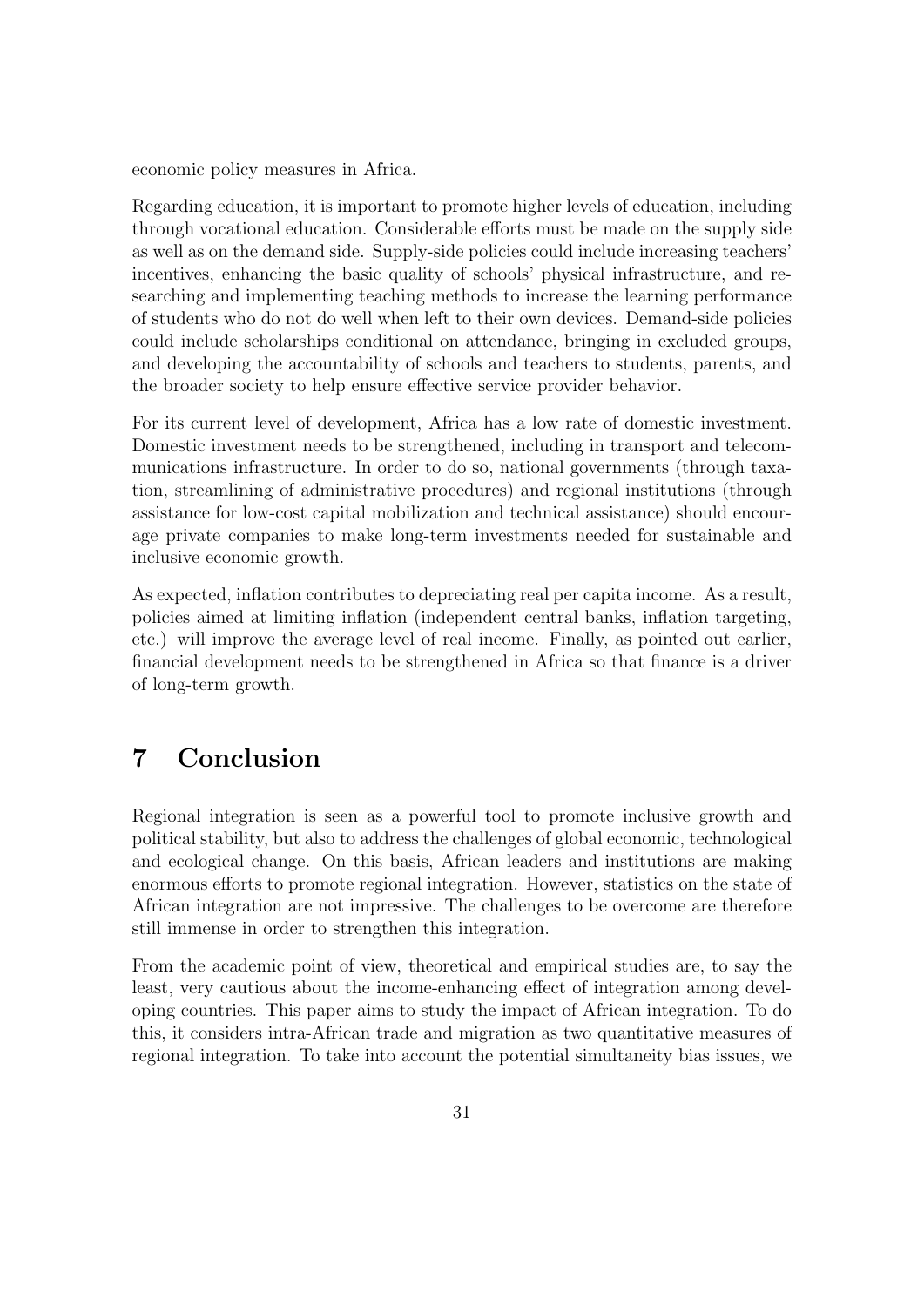use two-stage least squares (2SLS) estimation method with an identification strategy based on the gravity models. Our results show that African integration has not been strong enough to drive a long-term improvement in real per capita income in Africa. In fact, although positive, the long-term impact of regional integration does not resist the robustness tests. However, African integration appears to be significantly income-enhancing in the short and medium term but only through inter-country migration. Intra-African trade, for its part, still fails to have a significant impact on per capita income. In further investigations, we find that the impact of intra-regional trade is conditioned by the diversification of African economies, their financial development and the quality of their transport and telecommunications infrastructures. A substantial improvement in these fundamentals would make intra-African trade significantly income-enhancing. Our recommendations above have been made to meet this challenge.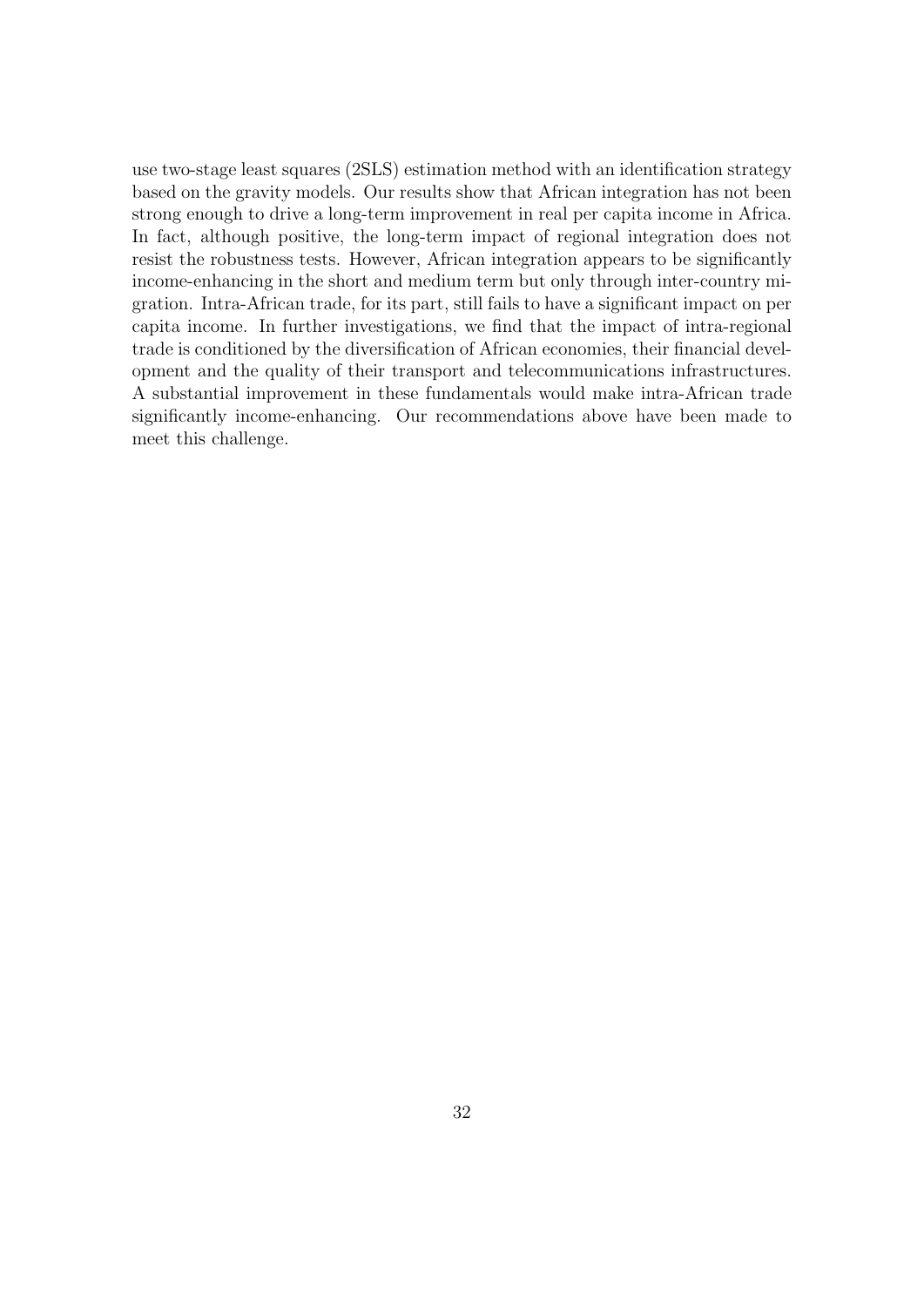# Appendix

<span id="page-33-0"></span>

|                                                                     |                 |             | Cross-sectional gravity results |             |                 |             | Panel gravity results                        |               |
|---------------------------------------------------------------------|-----------------|-------------|---------------------------------|-------------|-----------------|-------------|----------------------------------------------|---------------|
| Variables                                                           |                 | Trade       |                                 | Migration   |                 | Trade       | Migration                                    |               |
|                                                                     | $_{\text{OLS}}$ | <b>PPML</b> | <b>OLS</b>                      | <b>PPML</b> | $_{\text{OLS}}$ | <b>PPML</b> | $_{\text{OLS}}$                              | <b>PPML</b>   |
| Ln distance                                                         | $-1.32***$      | $-0.69***$  | $-1.83***$                      | $-0.85***$  |                 |             |                                              |               |
|                                                                     | (0.10)          | (0.15)      | (0.10)                          | (0.16)      |                 |             |                                              |               |
| Ln dist. $1990$                                                     |                 |             |                                 |             | $-2.10***$      | $-0.63***$  | $-1.96***$                                   | $-0.91***$    |
|                                                                     |                 |             |                                 |             | (0.10)          | (0.11)      | (0.08)                                       | (0.08)        |
| Ln dist. 1995                                                       |                 |             |                                 |             | $-2.00***$      | $-0.53***$  | $-1.93***$                                   | $-0.90***$    |
|                                                                     |                 |             |                                 |             | (0.09)          | (0.10)      | (0.08)                                       | (0.09)        |
| $Ln$ dist. $2000$                                                   |                 |             |                                 |             | $-1.85***$      | $-0.52***$  | $-1.77***$                                   | $-0.88***$    |
|                                                                     |                 |             |                                 |             | (0.08)          | (0.11)      | (0.08)                                       | (0.09)        |
| $Ln$ dist. $2005$                                                   |                 |             |                                 |             | $-1.74***$      | $-0.61***$  | $-1.12***$                                   | $-0.94***$    |
|                                                                     |                 |             |                                 |             | (0.08)          | (0.08)      | (0.09)                                       | (0.08)        |
| Ln dist. $2010$                                                     |                 |             |                                 |             | $-1.77***$      | $-0.63***$  | $-1.07***$                                   | $-0.90***$    |
|                                                                     |                 |             |                                 |             | (0.08)          | (0.08)      | (0.10)                                       | (0.08)        |
| Ln pop. origin                                                      | 0.04            | $-0.12$     | $-0.75***$                      | $-0.75***$  | $0.06*$         | $-0.04$     | $-0.65***$                                   | $-0.68***$    |
|                                                                     | (0.07)          | (0.10)      | (0.05)                          | (0.12)      | (0.03)          | (0.06)      | (0.02)                                       | (0.05)        |
| Ln pop. dest.                                                       | $0.74***$       | $0.75***$   | $0.33***$                       | $0.20**$    | $2.14***$       | $-1.26$     | $-0.03$                                      | $\rm 0.95$    |
|                                                                     | (0.06)          | (0.13)      | (0.06)                          | (0.09)      | (0.52)          | (0.87)      | (0.58)                                       | (0.90)        |
| Ln area origin                                                      | $-0.12**$       | $-0.07$     | $0.21***$                       | $0.22**$    | $-0.11***$      | $-0.08*$    | $0.12***$                                    | $0.26***$     |
|                                                                     | (0.06)          | (0.06)      | (0.04)                          | (0.08)      | (0.03)          | (0.04)      | (0.02)                                       | (0.04)        |
| Ln area dest.                                                       | $-0.01$         | 0.13        | $0.01\,$                        | 0.12        | $-1.66***$      | $1.77**$    | 0.37                                         | $-0.15$       |
|                                                                     | (0.05)          | (0.11)      | (0.04)                          | (0.12)      | (0.51)          | (0.85)      | (0.52)                                       | (0.88)        |
| Sum landlocked                                                      | $-1.41***$      | $-0.76***$  | $-0.56***$                      | $-0.41***$  | $-0.84***$      | $-0.37***$  | $-0.35***$                                   | $-0.55***$    |
|                                                                     | (0.10)          | (0.15)      | (0.08)                          | (0.16)      | (0.06)          | (0.11)      | (0.05)                                       | (0.11)        |
| Border                                                              | $1.45***$       | $1.32***$   | $2.05***$                       | $2.35***$   | $1.32***$       | $1.36***$   | $2.10***$                                    | $2.18***$     |
|                                                                     | (0.18)          | (0.32)      | (0.21)                          | (0.34)      | (0.09)          | (0.14)      | (0.10)                                       | (0.13)        |
| Com. language                                                       | $0.61***$       | $0.84***$   | $0.20\,$                        | $0.61**$    | $0.31***$       | $0.83***$   | $0.37***$                                    | $1.20***$     |
|                                                                     | (0.17)          | (0.23)      | (0.14)                          | (0.27)      | (0.08)          | (0.14)      | (0.08)                                       | (0.14)        |
| Com. off. lang.                                                     | $0.38**$        | 0.30        | $0.41***$                       | 0.48        | $0.63***$       | $-0.09$     | $0.48***$                                    | $0.42***$     |
|                                                                     | (0.18)          | (0.20)      | (0.14)                          | (0.32)      | (0.07)          | (0.11)      | (0.07)                                       | (0.14)        |
| $\operatorname{RIA}\nolimits$ AGADIR                                | $2.69***$       | $-0.59$     | 1.40                            | $-2.14$     | $0.58**$        | $-0.53$     | 0.15                                         | $-0.42$       |
|                                                                     | (0.92)          | (1.88)      | (1.80)                          | (2.67)      | (0.27)          | (0.42)      | (0.43)                                       | (0.79)        |
| RIA_CEMAC                                                           | 0.49            | 0.07        | $\rm 0.26$                      | $-1.17$     | $-0.54**$       | 0.05        | $-0.14$                                      | $0.43**$      |
|                                                                     | (0.49)          | (0.82)      | (0.53)                          | (0.81)      | (0.21)          | (0.41)      | (0.21)                                       | (0.21)        |
| RIA_COMESA                                                          | $1.35***$       | $\rm 0.26$  | $0.56***$                       | $-0.03$     | $0.88***$       | $0.90***$   | $0.47***$                                    | $0.43**$      |
|                                                                     | (0.23)          | (0.38)      | (0.21)                          | (0.41)      | (0.10)          | (0.17)      | (0.10)                                       | (0.21)        |
| RIA_ECA                                                             | $2.21***$       | 0.54        | $2.50***$                       | 0.49        | $1.15***$       | $0.69***$   | $0.60***$                                    | $0.30\,$      |
|                                                                     | (0.56)          | (0.65)      | (0.52)                          | (0.71)      | (0.21)          | (0.19)      | (0.18)                                       | (0.22)        |
| RIA_ECOWAS                                                          | 0.32            | 0.45        | $1.58***$                       | $0.58*$     | $0.20*$         | $0.94***$   | $1.01***$                                    | $0.26*$       |
|                                                                     | (0.21)          | (0.38)      | (0.17)                          | (0.35)      | (0.11)          | (0.18)      | (0.10)                                       | (0.14)        |
| RIA_PAFTA                                                           | 0.09            | $-0.82$     | 1.35                            | 0.94        | $-0.36$         | $-0.15$     | 0.10                                         | $-0.47$       |
|                                                                     | (0.59)          | (0.87)      | (1.04)                          | (0.94)      | (0.24)          | (0.22)      | (0.34)                                       | (0.58)        |
| <b>RIA_SACU</b>                                                     | $-2.62**$       | $-12.74***$ | $-1.97**$                       | $-3.16***$  | 0.25            | $-4.95***$  | $-0.94***$                                   | $-0.43$       |
|                                                                     | (1.29)          | (2.22)      | (0.90)                          | (1.11)      | (0.53)          | (0.75)      | (0.28)                                       | (0.33)        |
| RIA_SADC                                                            | $3.90***$       | $3.06***$   | $3.05***$                       | 0.79        | $1.40***$       | $0.77***$   | $0.92***$                                    | $0.32^{\ast}$ |
|                                                                     | (0.42)          | (0.59)      | (0.32)                          | (0.63)      | (0.12)          | (0.21)      | (0.14)                                       | (0.17)        |
| RIA_WAEMU                                                           | $2.28***$       | $0.91**$    | $0.73***$                       | 0.47        | $1.39***$       | $0.63***$   | $0.33**$                                     | 0.20          |
|                                                                     | (0.34)          | (0.39)      | (0.28)                          | (0.50)      | (0.14)          | (0.18)      | (0.14)                                       | (0.22)        |
| RIA_AMU                                                             | $1.07**$        | $-0.12$     | $-0.02$                         | $-1.63***$  | $-0.01$         | 0.13        | $-0.66**$                                    | $-0.09$       |
|                                                                     | (0.43)          | (0.58)      | (0.49)                          | (0.50)      | (0.21)          | (0.21)      | (0.27)                                       | (0.19)        |
| Constant                                                            | $4.50***$       | 0.32        | $6.57***$                       | 0.86        | $11.46***$      | -1.67       | 1.33                                         | $-1.49$       |
|                                                                     | (0.89)          | (1.01)      | (0.86)                          | (0.85)      | (0.98)          | (1.45)      | (1.10)                                       | (1.50)        |
| Observations                                                        | 1,829           | 2,704       | 1,897                           | 2,704       | 7,651           | 13,520      | 6,685                                        | 13,520        |
| R-squared                                                           | 0.45            | 0.28        | 0.57                            | 0.34        | 0.56            | 0.32        | 0.61                                         | $0.55\,$      |
| Notes: Heteroskedasticity-robust standard errors are in parentheses |                 |             |                                 |             | * **            |             | and *** denote significance at the $10\%$ 5% |               |

Table A-1: Results of gravity model estimations

Notes: Heteroskedasticity-robust standard errors are in parentheses. \*, \*\*, and \*\*\* denote significance at the 10%, 5% and 1% confidence level, respectively.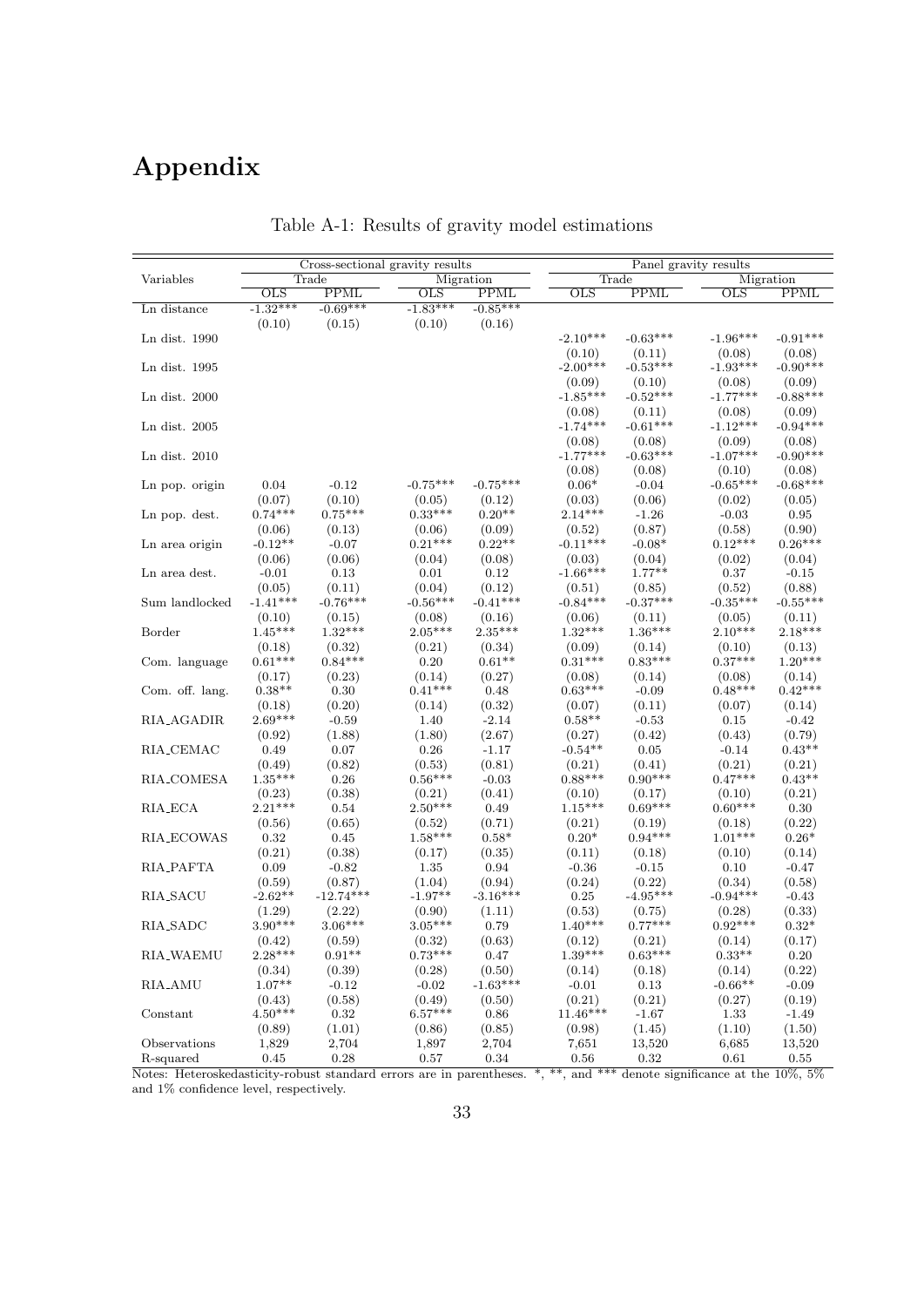| Abbreviation             | Name of RTA                                         | Type of<br>Agreement                     | Members                                                                                                                                                                                                             | Year<br>Originated | 1 ear<br>Agreement<br>Signed | Objective                                                                                                                                                                                                                                                                                                                                          |
|--------------------------|-----------------------------------------------------|------------------------------------------|---------------------------------------------------------------------------------------------------------------------------------------------------------------------------------------------------------------------|--------------------|------------------------------|----------------------------------------------------------------------------------------------------------------------------------------------------------------------------------------------------------------------------------------------------------------------------------------------------------------------------------------------------|
| AMU<br>(11.56)           | Arab Maghreb Union                                  | <b>Free Trade</b><br>Area                | Algeria, Libya, Mauritania, Morocco, Tunisia                                                                                                                                                                        | 1988               | 1989                         | Economic and political unity among Maghreb countries.                                                                                                                                                                                                                                                                                              |
|                          |                                                     |                                          |                                                                                                                                                                                                                     |                    |                              | Establish an FTA among members prior to a Euro-Mediterranean FTA as envisaged in The Barcelona Process.                                                                                                                                                                                                                                            |
| Agadir<br>(21.66)        | Agadir Agreement                                    | Free Trade<br>Area                       | Egypt, Jordan, Morocco, Tunisia                                                                                                                                                                                     | 2001               | 2004                         | Boost competitiveness of their products into European Union (EU) markets; expand co-operation, commercial<br>exchange and free trade between members.                                                                                                                                                                                              |
|                          |                                                     |                                          |                                                                                                                                                                                                                     |                    |                              | Agadir Agreement spectrum includes customs, services, certificates of origin, government purchases, financial<br>dealings, preventive measures, intellectual property, standards and specifications, dumping and mechanisms to resolve<br>conflicts.                                                                                               |
|                          |                                                     |                                          |                                                                                                                                                                                                                     |                    |                              | Create a common market based on the free movement of people, goods, capital and services.                                                                                                                                                                                                                                                          |
| <b>EMCC/CEMAC</b>        | <b>Economic and Monetary</b>                        | Customs &<br>Monetary                    | Cameroon, Central African Republic (L), Chad (L),                                                                                                                                                                   | $1959^1$           | 1994                         | Ensure a stable management of the common currency                                                                                                                                                                                                                                                                                                  |
| (6.24)                   | Community of Central Africa                         | Union                                    | Congo, Equatorial Guinea, Gabon                                                                                                                                                                                     |                    |                              | Secure environment for economic activities and business in general.                                                                                                                                                                                                                                                                                |
|                          |                                                     |                                          |                                                                                                                                                                                                                     |                    |                              | Harmonize regulations of national sectoral policies.                                                                                                                                                                                                                                                                                               |
| <b>COMESA</b><br>(8.04)  | Common Market for Eastern<br>and Southern Africa    | Customs<br>Union                         | Burundi (L), Comoros, DR Congo, Djibouti, Egypt,<br>Eritrea, Ethiopia (L), Kenya, Libya, Madagascar,<br>Malawi (L), Mauritius, Rwanda (L), Seychelles, Sudan<br>Swaziland (L), Uganda (L), Zambia (L), Zimbabwe (L) | $1965^2$           | 1993                         | Achieve sustainable economic and social progress in all Member States through increased co-operation and<br>integration in all fields of development particularly in trade, customs and monetary affairs, transport, communication<br>and information, technology, industry and energy, gender, agriculture, environment and natural resources.    |
| EAC<br>(12.07)           | <b>East Africa Community</b>                        | Customs<br>Union                         | Burundi (L), Kenya, Rwanda (L), Tanzania, Uganda (L)                                                                                                                                                                |                    | 1999                         | Widen and deepen co-operation among Partner States in, among others, political, economic and social fields for their<br>mutual benefit. To this extent the EAC countries established a Customs Union in 2005 and a Common Market in 2010.<br>Enter into a Monetary Union and ultimately become a Political Federation of the East African States.  |
| <b>ECOWAS</b><br>(7.23)  | Economic Community of West<br><b>African States</b> | Trade,<br>Currency<br>Political<br>Union | Benin, Burkina Faso (L), Cape Verde, Cote d'Ivoire,<br>Gambia, Ghana, Guinea, Guinea-Bissau, Liberia,<br>Mali (L), Niger (L), Nigeria, Senegal, Sierra Leone, Togo                                                  | $1965^3$           | 1975/1993                    | Achieve a common market and a single currency. Provide for a West African parliament, an economic and social<br>council and an ECOWAS court of justice to replace the existing Tribunal and enforce Community decisions. The treaty<br>also formally assigned the Community with the responsibility of preventing and settling regional conflicts. |
|                          |                                                     |                                          | Bahrain, Egypt, Iraq, Jordan, Kuwait, Lebanon, Libya,                                                                                                                                                               |                    |                              | Elimination of customs duties and other fees and duties having similar effects.                                                                                                                                                                                                                                                                    |
| <b>PAFTA</b><br>(9.45)   | Pan-Arab Free Trade Area                            | <b>Free Trade</b><br>Area                | Morocco, Oman, Palestine, Qatar, Saudi Arabia, Sudan,                                                                                                                                                               |                    | 1997                         | Eliminate all non tariff barriers, including Administrative, Monetary, Financial and Technical barriers.                                                                                                                                                                                                                                           |
|                          |                                                     |                                          | Syria, Tunisia, United Arab Emirates, Yemen                                                                                                                                                                         |                    |                              | Preferential treatment for least developed member states.                                                                                                                                                                                                                                                                                          |
| <b>SACU</b>              | Southern African Customs                            | $C$ ustoms $\&$                          | Botswana (L), Lesotho (L), Namibia, South Africa,                                                                                                                                                                   |                    |                              | Facilitate the cross-border movement of goods between the territories of the Member States.                                                                                                                                                                                                                                                        |
| (21.07)                  | Union                                               | Monetary                                 | Swaziland (L)                                                                                                                                                                                                       | $1910^3$           | 2002                         | Create effective, transparent and democratic institutions to ensure equitable trade benefits to Member States.                                                                                                                                                                                                                                     |
|                          |                                                     | Union                                    |                                                                                                                                                                                                                     |                    |                              | Promote conditions of fair competition in the Common Customs Area and investment opportunities.                                                                                                                                                                                                                                                    |
|                          |                                                     |                                          |                                                                                                                                                                                                                     |                    |                              | Enhance growth and poverty alleviaton; support the socially disadvantaged through Regional Integration.                                                                                                                                                                                                                                            |
|                          |                                                     |                                          | Angola, Botswana (L), Lesotho (L), Malawi (L),                                                                                                                                                                      |                    |                              | Evolve common political values, systems and institutions; Promote and defend peace and security.                                                                                                                                                                                                                                                   |
| <b>SADC</b>              | Southern African                                    | Free Trade                               | Mauritius, Mozambique, Namibia, South Africa,                                                                                                                                                                       | $1980^{4}$         | 1996                         | Promote self-sustaining development on the basis of collective self-reliance and the inter-dependence of Member                                                                                                                                                                                                                                    |
| (11.45)                  | Development Community                               | Area                                     | Swaziland (L), Tanzania, Zambia (L), Zimbabwe (L)                                                                                                                                                                   |                    |                              | Achieve complementarity between national and regional strategies and programmes                                                                                                                                                                                                                                                                    |
|                          |                                                     |                                          |                                                                                                                                                                                                                     |                    |                              | Achieve sustainable utilisation of natural resources and effective protection of the environment.                                                                                                                                                                                                                                                  |
|                          |                                                     |                                          |                                                                                                                                                                                                                     |                    |                              | Strengthen and consolidate historical, social and cultural affinities.<br>Increase competitiveness through open markets; rationalize and harmonize the legal environment.                                                                                                                                                                          |
| <b>WAEMU</b>             | West African Economic and                           | Customs &                                | Benin, Burkina Faso (L), Côte d'Ivoire, Guinea-Bissau                                                                                                                                                               |                    |                              | Convergence of macro-economic policies and coordination of sectoral policies; create a Common Market.                                                                                                                                                                                                                                              |
| <b>/UEMOA</b><br>(10.33) | Monetary Union                                      | Monetary<br>Union                        | Mali (L), Niger (L), Senegal, Togo                                                                                                                                                                                  |                    | 1994                         | The coordination of sectoral policies.                                                                                                                                                                                                                                                                                                             |
|                          |                                                     | months and a                             |                                                                                                                                                                                                                     |                    |                              |                                                                                                                                                                                                                                                                                                                                                    |

## Table A-2: Regional Trade Agreements in Africa

<span id="page-34-0"></span>Notes: De Melo and [Tsikata](#page-36-16) [\(2015\)](#page-36-16).

34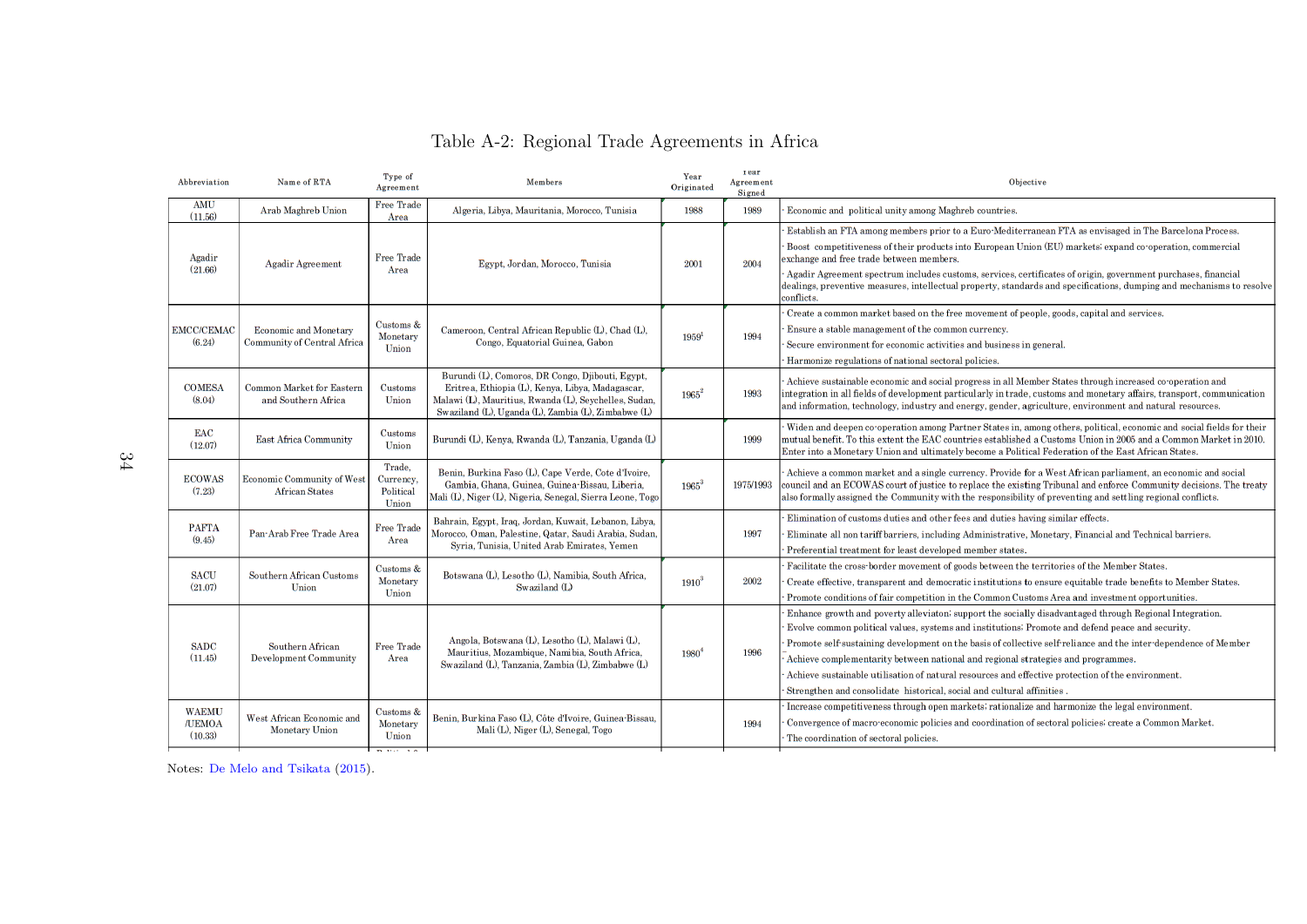<span id="page-35-7"></span>

| Variable                                            | Mean    | Std. Dev. | Min.  | Max.   | N   |
|-----------------------------------------------------|---------|-----------|-------|--------|-----|
| Quality of overall infrastructure, 1-7 (best)       | 3.55    | 0.76      | 1.85  | 5.62   | 190 |
| Quality of roads, 1-7 (best)                        | 3.45    | 0.83      | 1.91  | 5.83   | 190 |
| Quality of railroad infrastructure, 1-7 (best)      | 2.32    | 0.74      | 1.24  | 4.15   | 147 |
| Quality of port infrastructure, 1-7 (best)          | 3.74    | 0.75      | 1.77  | 5.64   | 190 |
| Quality of air transport infrastructure, 1-7 (best) | 3.92    | 0.91      | 2.11  | 6.14   | 190 |
| Percentage of Individuals using the Internet        | 12.93   | 13.38     | 0.58  | 56.8   | 271 |
| Export diversification index                        | $-3.22$ | 1.02      | -5.34 | $-0.8$ | 205 |

Table A-3: Additional descriptive statistics

## References

- <span id="page-35-6"></span>Acemoglu, D., Johnson, S., Robinson, J., 2001. The colonial origins of comparative development: an empirical investigation. American Economic Review 91, 1369- 1401.
- <span id="page-35-3"></span>Alesina, A., Harnoss, J., Rapoport, H., 2016. Birthplace diversity and economic prosperity. Journal of Economic Growth 21, 101-138.
- <span id="page-35-0"></span>Anyanwu, J. C., 2003. Estimating the macroeconomic effects of monetary unions: the case of trade and output. African Development Review 15, 126-145.
- <span id="page-35-1"></span>Anyanwu, J. C., 2014. Does Intra-African Trade Reduce Youth Unemployment in Africa? African Development Review 26, 286-309.
- <span id="page-35-4"></span>Alesina, A., Spolaore, E., Wacziarg, R., 2000. Economic integration and political disintegration. American Economic Review 90, 1276-1296.
- <span id="page-35-5"></span>Barro, Robert J., Sala-I-Martin, X., 1995. Economic Growth. New York: McGraw-Hill, Inc.
- Backus, D., Cooley, T., Henriksen, E., 2014. Demography and low-frequency capital flows. Journal of International Economics 92, S94-S102.
- Barattieri, A., 2014. Comparative advantage, service trade, and global imbalances. Journal of International Economics 92, 1-13.
- <span id="page-35-9"></span>Beck, T., 2002. Financial development and international trade: Is there a link?. Journal of International Economics 57, 107-131.
- <span id="page-35-8"></span>Beine, M., Coulombe, S., 2007. Economic integration and the diversification of regional exports: evidence from the Canadian-US Free Trade Agreement. Journal of Economic Geography 7, 93-111.
- <span id="page-35-2"></span>Ben-David, D. 1993. Equalizing Exchange: Trade Liberalization and Income Convergence. Quarterly Journal of Economics 108, 653-79.
- <span id="page-35-10"></span>Bojanic, A. N., 2012. The impact of financial development and trade on the economic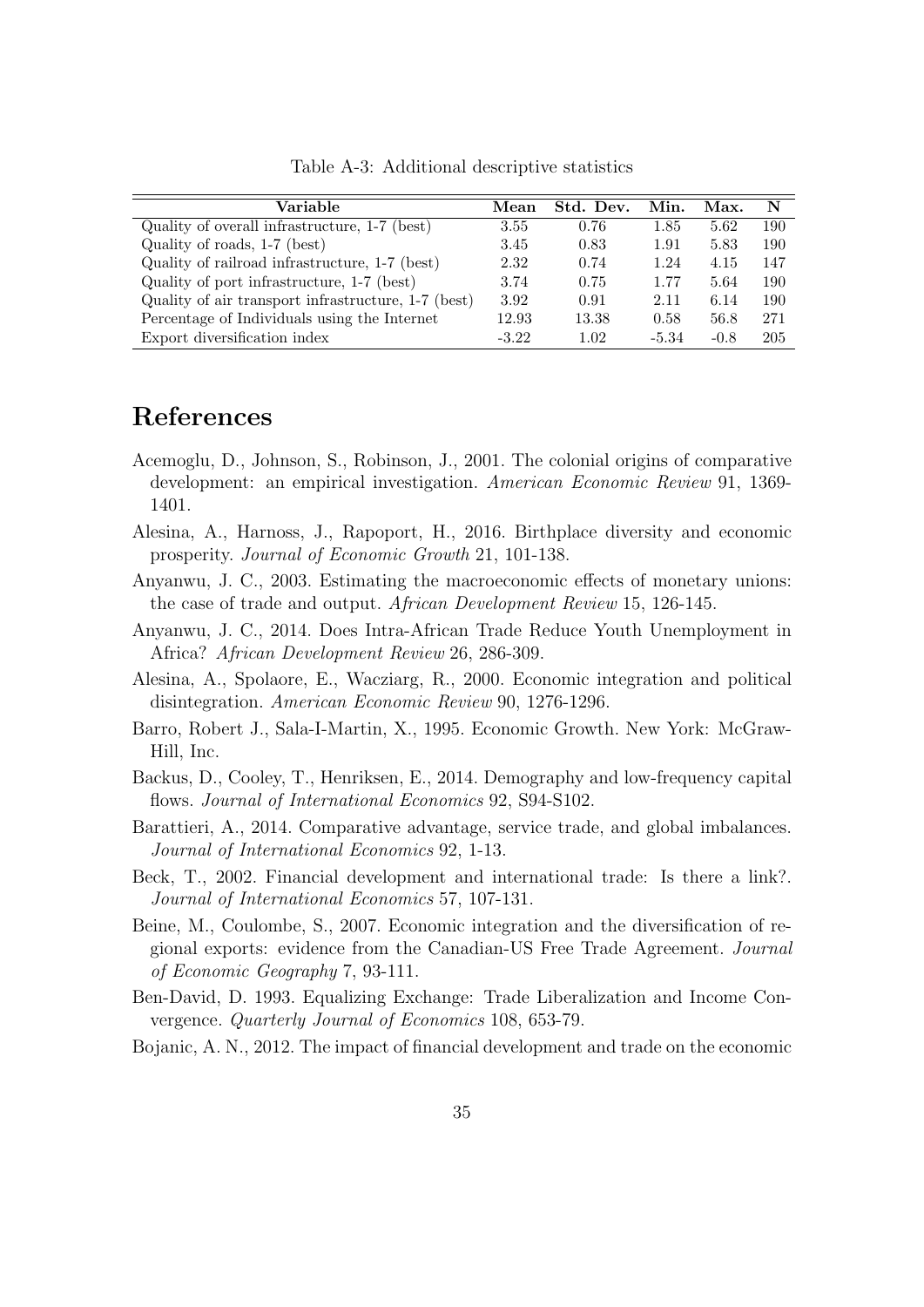<span id="page-36-16"></span>growth of Bolivia. Journal of Applied Economics 15, 51-70.

- <span id="page-36-14"></span>Calderón, C., Liu, L., 2003. The direction of causality between financial development and economic growth. Journal of Development Economics 72, 321-334.
- <span id="page-36-7"></span>Coe, D. T., Helpman, E., Hoffmaister, A. W., 1997. North-South R&D Spillovers. The Economic Journal 107, 134-49.
- <span id="page-36-12"></span>Coulibay, D., Gnimassoun, B., Mignon, V., 2016. Growth-enhancing Effect of Openness to Trade and Migrations: What is the Effective Transmission Channel for Africa? CEPII Working Paper No 2016-25.
- De Melo, J., Tsikata, Y., 2015. Regional integration in Africa: Challenges and prospects. A contribution to the Handbook of Africa and Economics.
- <span id="page-36-15"></span>Do, Q.-T., Levchenko, A. A., 2004. Trade and Financial Development. World Bank Policy Research Working Paper No. 3347.
- <span id="page-36-9"></span>Docquier, F., Lodigiani, E., Rapoport, H., Schif, M., 2016. Emigration and democracy. Journal of Development Economics 120, 209-223.
- <span id="page-36-0"></span>Dollar, D., 1992. Outward-Oriented Developing Economies Really Do Grow More Rapidly: Evidence from 95 LDCs, 1976-1985. Economic Development and Cultural Change 40, 523-544.
- <span id="page-36-3"></span>Dollar, D., and Kraay, A., 2003. Institutions, trade, and growth. *Journal of Mone*tary Economics 50, 133-162.
- <span id="page-36-1"></span>Edwards, S., 1992. Trade Orientation, Distortions, and Growth in Developing Countries. Journal of Development Economics 39, 31-57.
- <span id="page-36-11"></span>Feyrer, J., 2009. Trade and income-exploiting time series in geography. NBER Working Papers 14910, National Bureau of Economic Research, Inc.
- <span id="page-36-8"></span>Frankel, J.A., Romer, D., 1999. Does trade cause growth? American Economic Review 89, 379-399.
- <span id="page-36-2"></span>Frankel, J.A., Rose, A., 2002. An Estimate of the Effect of Common Currencies on Trade and Income. Quarterly Journal of Economics 117, 437-466.
- <span id="page-36-4"></span>Freund, C., Bolaky, B., 2008. Trade, regulations, and income. *Journal of Develop*ment Economics 87, 309-321.
- <span id="page-36-10"></span>Gallup, J. L., Sachs, J. D., Mellinger, A. D., 1999. Geography and economic development. International Regional Science Review22, 179-232.
- <span id="page-36-5"></span>Grossman, G., Helpman, E., 1991a. Innovation and Growth in the Global Economy (Cambridge, MA: MIT Press 1991).
- <span id="page-36-6"></span>Grossman, G., Helpman, E., 1991b. Trade, Knowledge Spillovers, and Growth. European Economic Review, XXXV, 517-526.
- <span id="page-36-13"></span>Hall, R.E., Jones, C.I., 1999. Why do some countries produce so much more output per worker than others? Quarterly Journal of Economics 114, 83-116.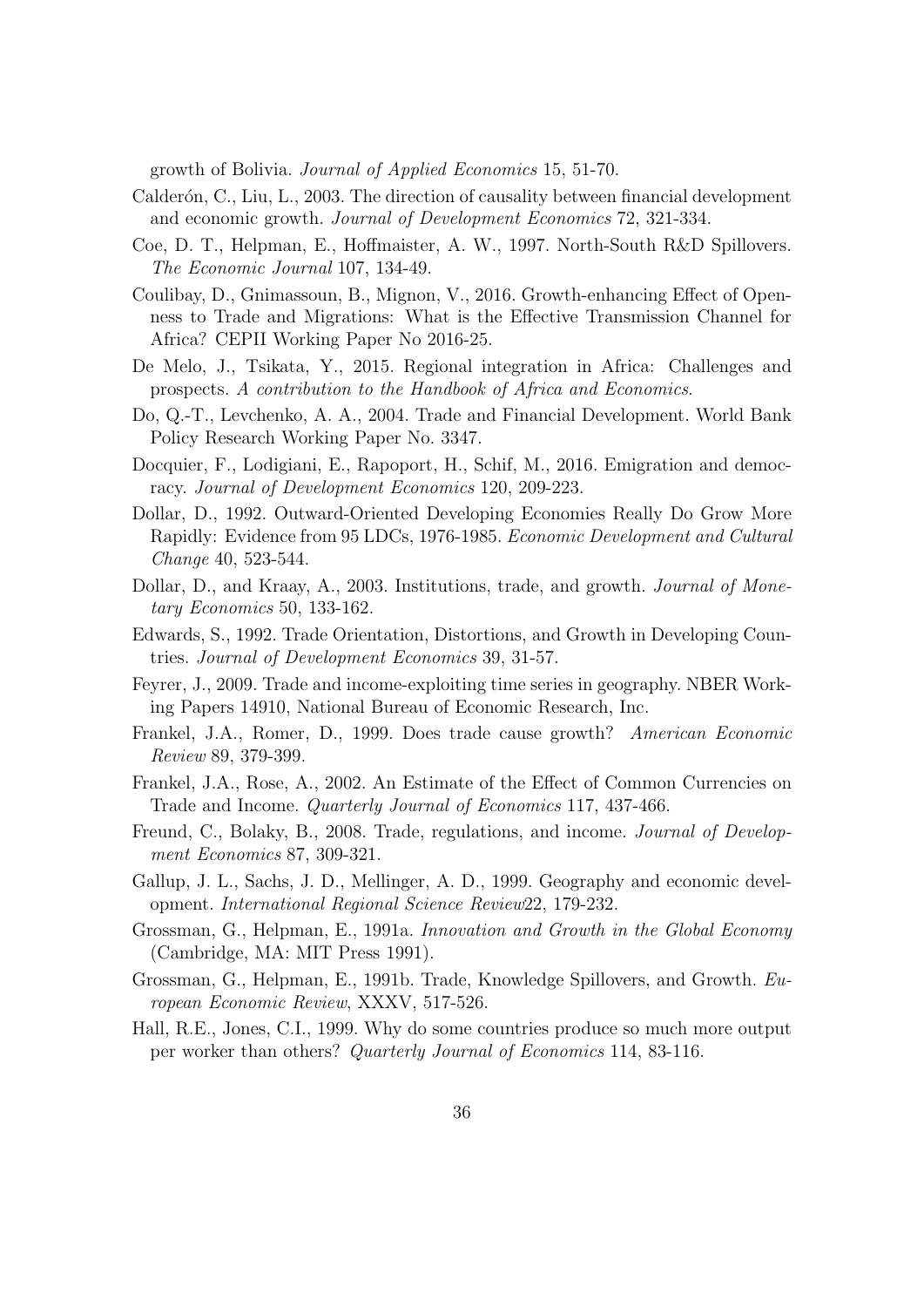- <span id="page-37-11"></span>Head, K., Mayer, T., Ries, J., 2010. The erosion of colonial trade linkages after independence. Journal of International Economics 81, 1-14.
- <span id="page-37-5"></span>Helpman, E., Krugman, P., 1985. Market structure and foreign trade (Cambridge, MA: MIT Press 1985).
- <span id="page-37-8"></span>Irwin, D. A., Terviö, M., 2002. Does trade raise income?: Evidence from the twentieth century. Journal of International Economics 58, 1-18.
- <span id="page-37-12"></span>Kleibergen, F. and Paap, R. 2006. Generalized reduced rank tests using the singular value decomposition. Journal of Econometrics 133, 97-126.
- <span id="page-37-13"></span>La Porta, R., Lopez-de-Silanes, F., Shleifer, A., Vishny, R., 1999. The quality of government. Journal of Law, Economics, & Organization 15, 222-279.
- <span id="page-37-14"></span>La Porta, R., Lopez-de-Silanes, F., Shleifer, 2008. The Economic Consequences of Legal Origins. Journal of Economic Literature, 46, 285-332.
- <span id="page-37-16"></span>Levine, R., 1997. Financial development and economic growth: views and agenda. Journal of economic literature 35, 688-726.
- Levine, R., Loayza, N., Beck, T., 2000. Financial intermediation and growth: Causality and causes. Journal of Monetary Economics 6, 31-77.
- <span id="page-37-7"></span>Levine, R., Renelt, D., 1992. A Sensitivity Analysis of Cross-Country Growth Regressions American Economic Review 82, 942-63.
- <span id="page-37-0"></span>Limao, N., Venables, A. J., 2001. Infrastructure, geographical disadvantage, transport costs, and trade. The World Bank Economic Review 15, 451-479.
- <span id="page-37-1"></span>Longo, R., Sekkat, K., 2004. Economic obstacles to expanding intra-African trade. World Development 32, 1309-1321.
- <span id="page-37-6"></span>Lucas, Jr., Robert E., 1988. On the Mechanics of Economic Development. Journal of Monetary Economics 22, 3-42.
- <span id="page-37-15"></span>Masanjala, W. H., Papageorgiou, C., 2008. Rough and lonely road to prosperity: a reexamination of the sources of growth in Africa using Bayesian model averaging. Journal of Applied Econometrics 23, 671-682.
- <span id="page-37-2"></span>Noguer, M., Siscart, M., 2005. Trade raises income: a precise and robust result. Journal of International Economics 65, 447-460.
- <span id="page-37-4"></span>Ortega, F., Peri, G., 2014. Openness and income: The roles of trade and migration. Journal of International Economics 92, 213-251.
- <span id="page-37-10"></span>Puga, D., Venables, A. J., 1998. Trading arrangements and industrial development. World Bank Economic Review 12, 221-249.
- <span id="page-37-3"></span>Rivera-Batiz, L. A., Romer, P. M., 1991. International Trade with Endogenous Technological Change. European Economic Review 35, 971-1001.
- <span id="page-37-9"></span>Rodriguez, F., Rodrik, D., 2000. Trade policy and economic growth: a skeptic's guide to the cross-national evidence. NBER Macroeconomics Annual 2000, 15,